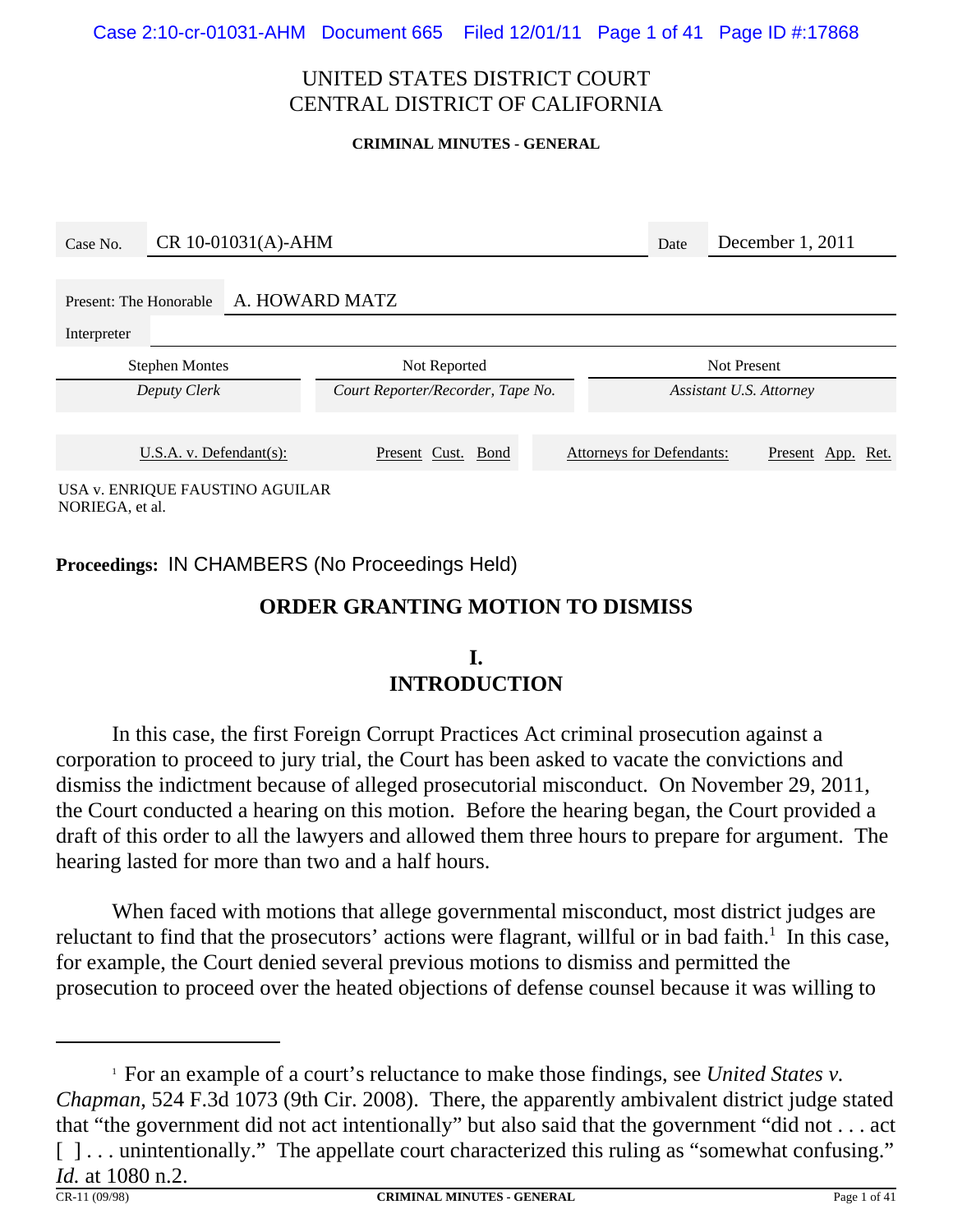**CRIMINAL MINUTES - GENERAL**

accept the prosecutors' assurances that their conduct was inadvertent and would not be repeated. The Court even said it was "not anxious to attribute a deliberate, intentional, and devious motive" to the Government. April 5, 2011, R.T. at 448.

In this Court's experience, almost all of the prosecutors in the Office of the United States Attorney for this district consistently display admirable professionalism, integrity and fairness.<sup>2</sup> So it is with deep regret that this Court is compelled to find that the Government team allowed a key FBI agent to testify untruthfully before the grand jury, inserted material falsehoods into affidavits submitted to magistrate judges in support of applications for search warrants and seizure warrants, improperly reviewed e-mail communications between one Defendant and her lawyer, recklessly failed to comply with its discovery obligations, posed questions to certain witnesses in violation of the Court's rulings, engaged in questionable behavior during closing argument and even made misrepresentations to the Court.

Consequently, the Court throws out the convictions of Defendants Lindsey Manufacturing Company, Keith E. Lindsey and Steve K. Lee and dismisses the First Superseding Indictment.

## **II. BACKGROUND**

On October 21, 2010, the Government filed a First Superseding Indictment ("FSI") charging Defendants Keith E. Lindsey, Steve K. Lee, and Lindsey Manufacturing Company ("the Lindsey Defendants") with conspiracy to violate the Foreign Corrupt Practices Act ("FCPA"), as well as substantive violations of the FCPA. Lindsey Manufacturing Company ("LMC") is a relatively small, privately-owned company that manufactures emergency restoration systems and other equipment used by electrical utility companies. Keith Lindsey is its President and CEO. Lee is LMC's Vice-President and CFO.

The gist of the allegations in the FSI was that the Lindsey Defendants paid bribes to two high-ranking employees of the Comisión Federal de Electricidad ("CFE"), an electric utility company wholly-owned by the Mexican Government. LMC funneled the alleged bribes to the CFE employees (Nestor Moreno and Arturo Hernandez) by making payments to Grupo International ("Grupo"), a company owned and controlled by co-Defendants Enrique Faustino Aguilar Noriega ("Enrique Aguilar") and his wife, Angela Maria Gomez Aguilar ("Angela

<sup>&</sup>lt;sup>2</sup> Two of the three members of the prosecution team in this case were from the Washington, D.C., main office of the Department of Justice ("DOJ"), including the lawyer who initiated the investigation. Only one "local" AUSA was involved.<br>
CRIMINAL MINUTES GENERAL

**CRIMINAL MINUTES - GENERAL Page 2 of 41**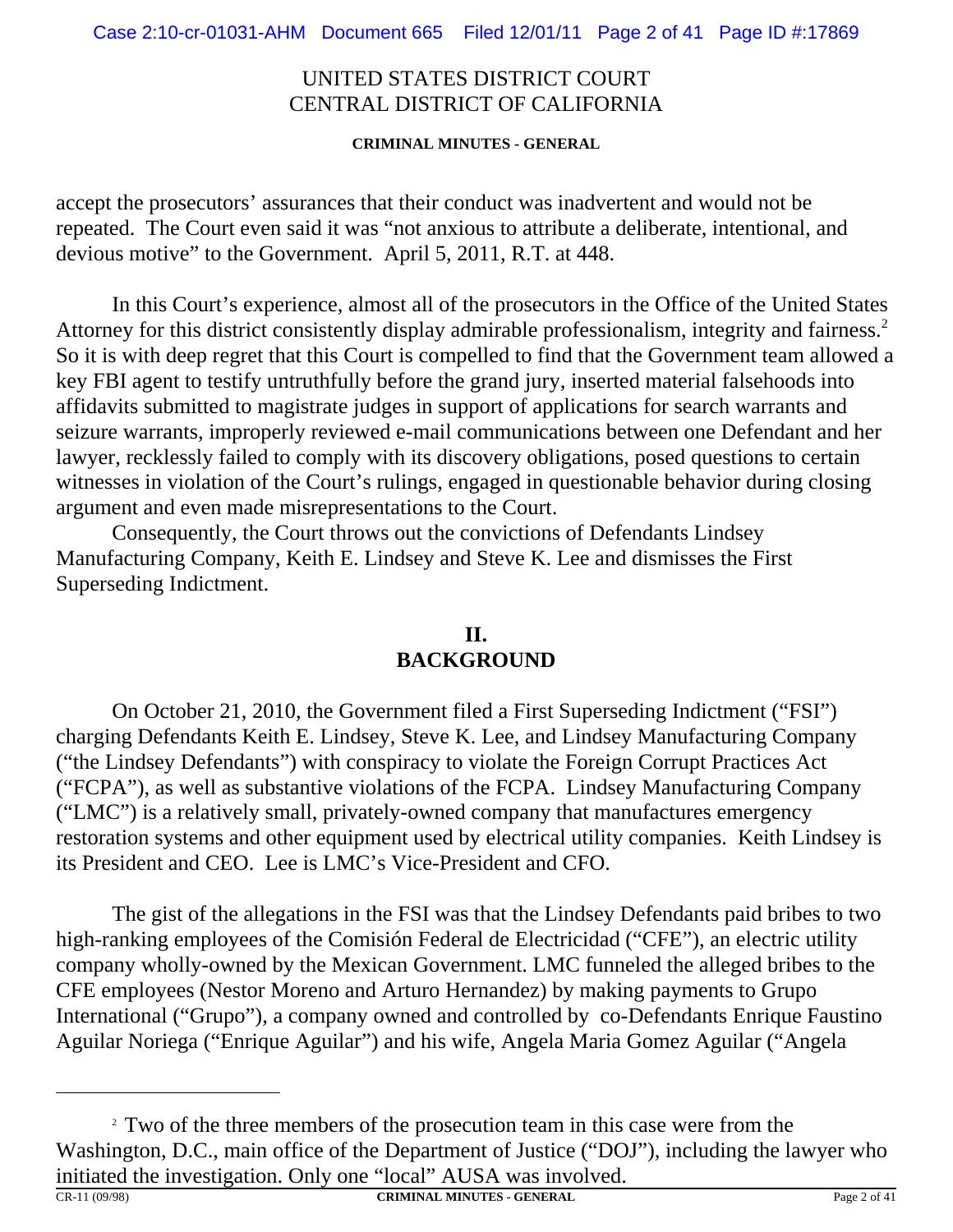**CRIMINAL MINUTES - GENERAL**

Aguilar"). $3$  The payments from LMC to Grupo ostensibly were commissions for services performed by Enrique Aguilar in his capacity as LMC's sales representative in Mexico. In reality, according to the indictment and to the Government in its trial presentation, large portions of those payments were used to bribe Messrs. Moreno and Hernandez. The alleged bribes consisted primarily of the purchase of an expensive Ferrari and a fancy yacht for Moreno, payment of his American Express bills, and a number of other payments benefitting Hernandez and him.

The investigation and ensuing charges in this case resulted directly from an earlier investigation and several prosecutions in the Southern District of Texas. *See United States v. ABB Inc*., No. 10-CR-664 (S.D. Tex.), *United States v. ABB Ltd.-Jordan*, No. 10-CR-665 (S.D. Tex.), and *United States v. O'Shea*,

No. 09 CR-629 (S.D. Tex.). In those cases the Government alleged that the ABB entities and an ABB employee paid bribes to CFE officials through a Mexican middleman named Fernando Maya Basurto and his father. The Government's lead prosecutor in those cases was one of the Department of Justice prosecutors at this trial, and sometime in 2008 she initiated the investigation that led to the charges here.<sup>4</sup>

The defendants in the ABB cases allegedly used an Enrique Aguilar-controlled entity named "Sorvill" to funnel at least some of those bribe payments to the CFE officials. As will be shown below, the prosecutors in this case pushed aggressively to link Sorvill to the Lindsey Defendants, when in fact there was no evidence even suggesting the Lindsey Defendants ever heard of Sorvill.

In late December 2009 the Government obtained a sealed warrant for the arrest of Enrique Aguilar, a Mexican national. He has never been arrested and was not present at trial. But on August 9, 2010, his wife Angela Aguilar ("Angela") *was* arrested, pursuant to a warrant, while she was engaged in business in Texas. That day, a complaint containing criminal

4 The other DOJ lawyer did not begin to work on this case until considerably after the First Superseding Indictment was returned. He was not involved in the ABB cases or in the grand jury proceedings and the non-production of grand jury transcripts that are discussed  $\underline{below.}$ <br>CR-11 (09/98)

<sup>&</sup>lt;sup>3</sup> The Aguilars were the only Defendants named in the original indictment. In the First Superseding Indictment, Enrique Aguilar was charged with conspiracy to violate the FCPA, substantive FCPA violations, conspiracy to commit money laundering, and substantive money laundering violations. Angela Aguilar was charged with conspiracy to commit money laundering and substantive money laundering violations.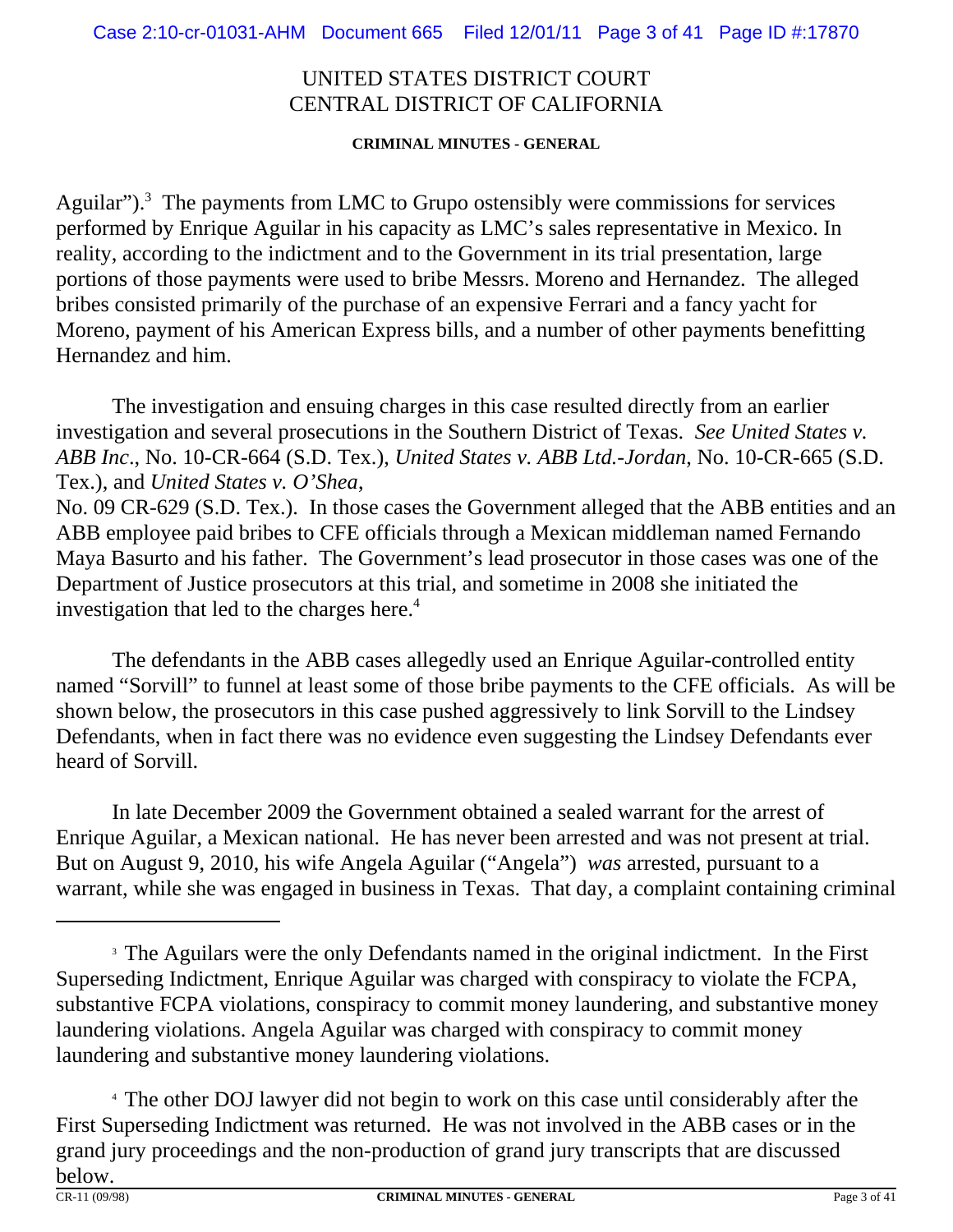**CRIMINAL MINUTES - GENERAL**

charges was filed against her in this district. (Dkt. 13.) According to Angela's initial attorney, not long thereafter the DOJ attorney responsible for the ABB cases "indicated" to him that the Government might enter into a pre-indictment diversion agreement with Angela if she cooperated in arranging for her husband to surrender to U.S. authorities. Zweiback Decl. ¶ 2. (Dkt. 232.) Angela refused.

Angela was brought into this jurisdiction on August 30, 2010. (Dkt. 8.) The Government then had to move quickly to obtain an indictment. The original indictment, naming just Angela and her husband as Defendants, was filed on September 15, 2010. Enrique was accused in four counts of violating the Foreign Corrupt Practices Act, in a fifth count of conspiracy to do the same, in a sixth count of conspiring to launder money and in a seventh count of money laundering. Angela was named only in the sixth and seventh counts relating to money laundering.

Having indicted the Aguilars, having reason to know that Angela was intent on proceeding quickly to trial, and knowing that if she were tried alone the Lindsey Defendants would have a "free look" at what they would face in any subsequent trial against them, the prosecution again moved quickly to secure charges against those Defendants. It presented some evidence to one grand jury on September 8, 2010, and September 15, 2010. It then convened a second grand jury and presented evidence to it on October 14, 2010, and October 21, 2010.

The First Superseding Indictment adding the Lindsey parties as Defendants was filed on October 21, 2010. Thereafter, and continuing through the course of the trial, this case proceeded at an unusually rapid pace, in part because the Defendants were intent on exercising their rights under the Speedy Trial Act. The jury trial began on March 30, 2011.

The case not only moved quickly, but it also led to an extraordinary number of motions, *ex parte* applications, requests for judicial notice, disputes over jury instructions and other disputes necessitating dozens of hearings before and during the trial. For example, in a single ominous pleading, the Government filed twelve motions: four to admit various items of evidence, including evidence relating to the ABB cases, six to preclude Defendants from introducing certain evidence and two other motions. (Dkt. 225.) For their part, before the motion to dismiss now before the Court was first filed on May 9, 2011, the Defendants (including Angela Aguilar) collectively filed eight previous motions to dismiss the indictment, at least five of which were based on claims of governmental misconduct.<sup>5</sup> Defendants also filed

<sup>5</sup> One of this Court's rulings denying such a motion is *United States v. Aguilar*, 783 F.Supp.2d 1108 (C.D. Cal. 2011).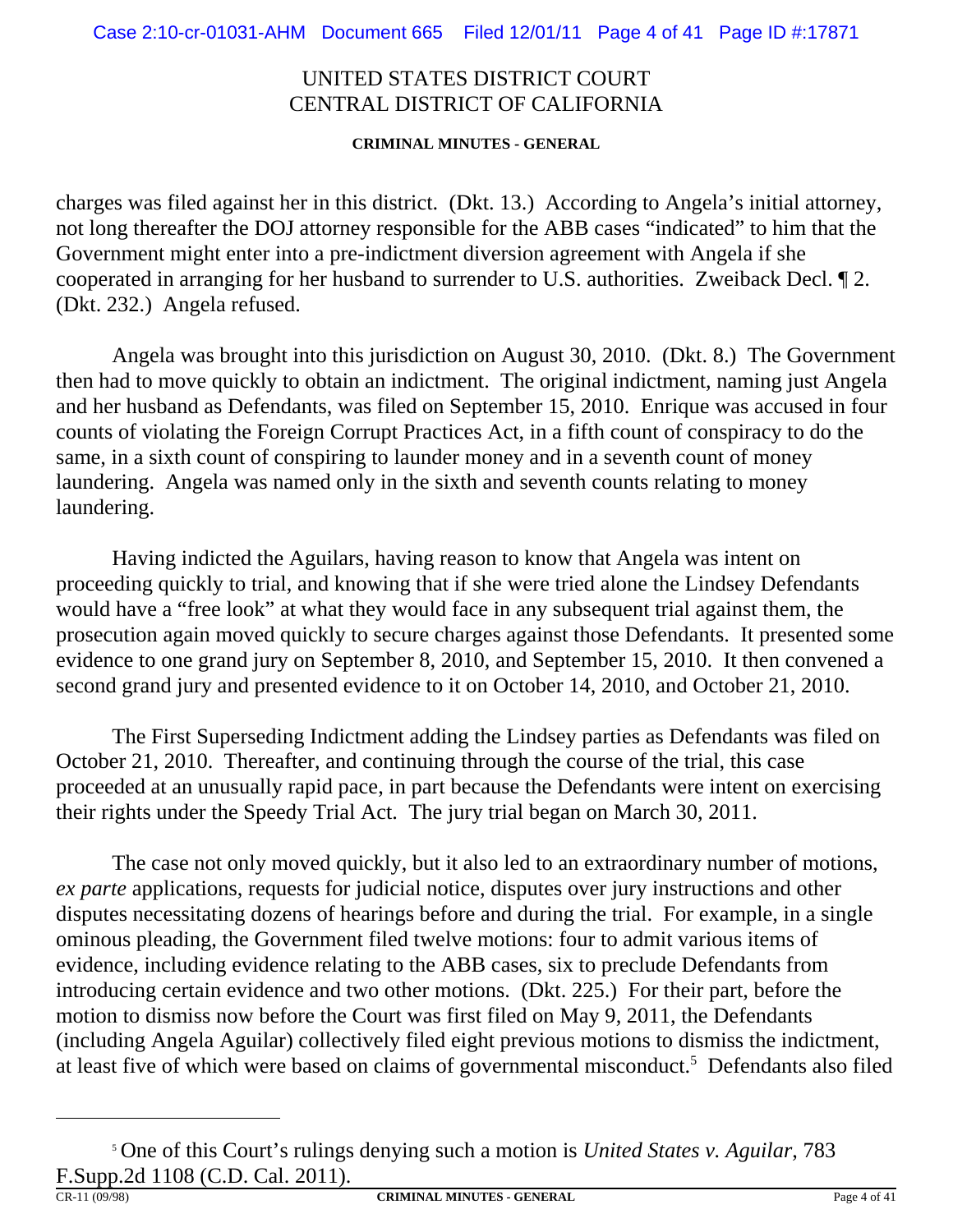#### **CRIMINAL MINUTES - GENERAL**

more than two dozen other motions and *ex parte* applications.

The fast pace of pre-trial preparation and the almost non-stop, often acrimonious motion practice that took place from October 2010 through the return of the verdicts on May 10, 2011, is important for at least two reasons. First, it meant that each side forced the other to divert resources away from trial preparation. Although that undoubtedly handicapped each side to some extent, the Defendants were hurt more. While furiously preparing for trial they also had to seek to discover information about the investigation and the evidence supporting the charges. Yet, as is demonstrated below, they were often thwarted. In contrast, the Government had been investigating the case since 2008. On the Government's trial team were three experienced prosecutors, some paralegals, and a large number of FBI agents. Once an indictment has been returned, the Government is presumed to be ready to proceed to trial, even if, as was apparently the case here, the Government was compelled to indict some Defendants (the Lindsey Defendants) sooner than it would have preferred because it already had indicted some other Defendants (the Aguilars).

Second, when a trial judge managing a large docket is required to devote a great deal of time and effort to a fast-moving case that requires numerous rulings, often the judge will miss the proverbial forest for the trees. That is what occurred here. This Court was confronted with so many motions challenging the Government's conduct that it was difficult to step back and look into whether what was going on reflected not isolated acts but a pattern of invidious conduct. Although the Court did issue orders granting various of Defendants' motions to suppress, motions to exclude evidence, motions to compel further discovery, motions for curative instructions, etc., it did not fully comprehend how the various pieces fit together. And fit together they do. The Government has acknowledged making many "mistakes," as it characterizes them. "Many" indeed. So many in fact, and so varied, and occurring over so lengthy a period (between 2008 and 2011) that they add up to an unusual and extreme picture of a prosecution gone badly awry. To paraphrase what former Senator Everett Dirksen supposedly said, "a few mistakes here and a few mistakes there and pretty soon you're talking misconduct."

In any event, the flurry of activity did quickly reveal one key feature of the case, however: the Lindsey Defendants never had anything to do with Angela Aguilar. They never met her or communicated in any way with her. Nor did any LMC representatives. So at trial what would and did certainly prove critical as to the Lindsey Defendants was whether their dealings with Enrique Aguilar showed a knowing intent on their part to use him to bribe CFE officials.

In any event, after the case proceeded to trial on April 4, 2011, the Government put some 23 witnesses on the stand. A little more than five weeks later, on May 10, 2011, the jury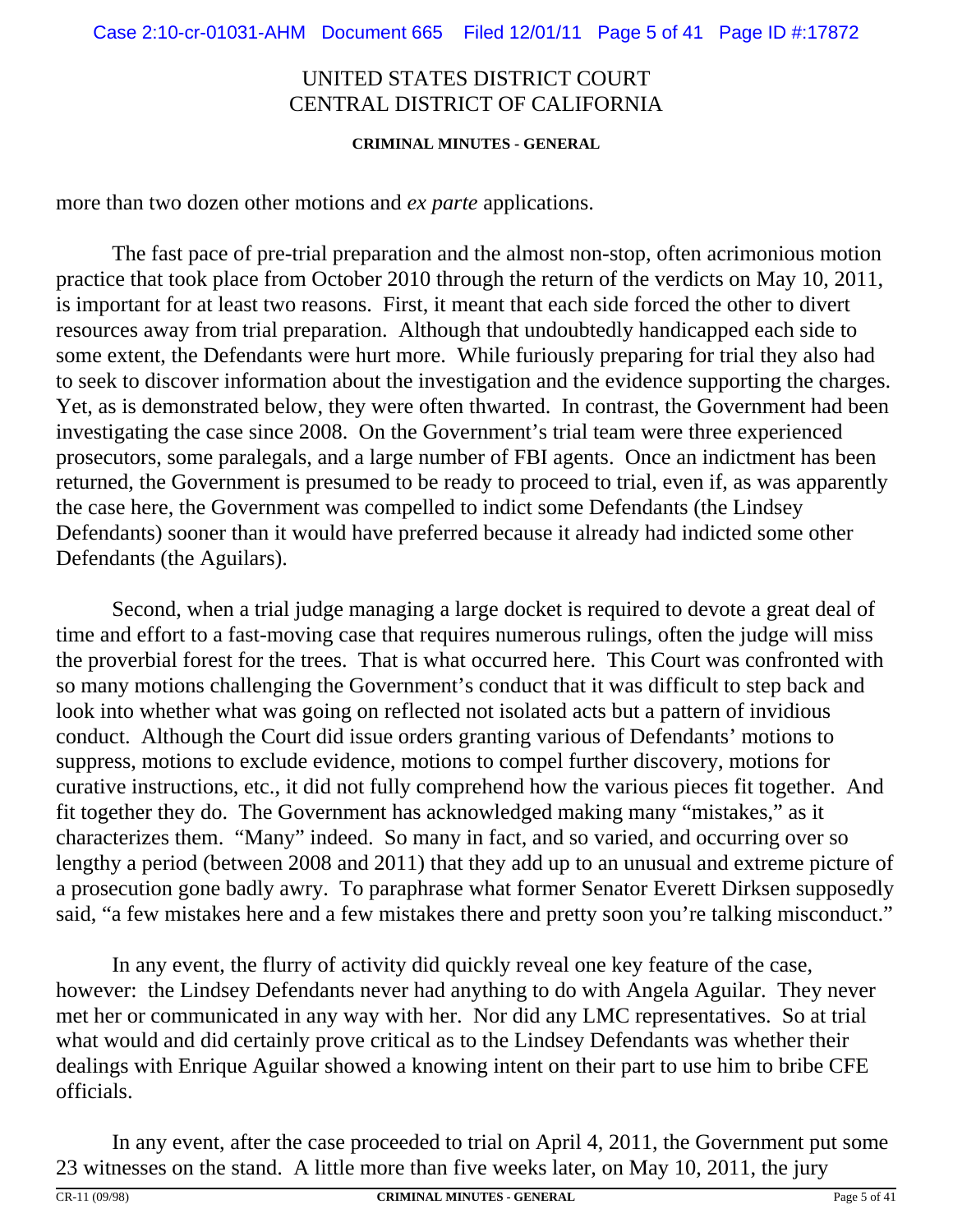#### **CRIMINAL MINUTES - GENERAL**

returned guilty verdicts against all the Defendants who went to trial on all counts.<sup>6</sup>

 The key evidence against the Lindsey Defendants is fairly shown in the following summary, which is based on the prosecution's closing argument:

• In 1999 LMC was deprived of a sale to CFE it had won at a public tender in Hermosillo, Mexico, because of the machinations of a competitor ("SBB") that was represented by Enrique Aguilar. Sergio Cortez, a key LMC employee, told both Lindsey and Lee that the contract in question had been cancelled because of the relationship between Aguilar and CFE official Nestor Moreno.

• At some point LMC decided to hire Aguilar as its representative.

• A former colleague of Aguilar's named Jean-Guy Lamarche told Lee that Aguilar was corrupt and was being investigated in Mexico. Nevertheless, LMC continued with its plans to hire Aguilar as its sales rep in Mexico.

• Before Aguilar was actually hired, Lee told an LMC employee (Zavaleta) something to the effect that maybe the advantage SBB had was that it was bribing CFE.

• In mid-January 2002 LMC, under the direction of Lindsey and Lee and through the auspices of Zavaleta and the then-existing LMC representative in Mexico, drafted a complaint ("inconformidad") addressed to Arturo Hernandez, who was Moreno's superior. (In the indictment Hernandez is referred to as one of the foreign officials who were paid a bribe.) In essence, the complaint grew out of the incident at the 1999 Hermosillo public tender that, according to LMC, revealed that Aguilar was displaying undue influence. The document urged that behind-the-scenes machinations not occur again. Zavaleta attempted to give the complaint to Hernandez but was unsuccessful. After he returned to Southern California, LMC toned down the complaint and arranged to have it sent to Hernandez. Thereafter, in around February 2002, Hernandez met with Cortez and Zavaleta. Hernandez acknowledged no wrongdoing and took no action to

<sup>&</sup>lt;sup>6</sup> The Court had granted a Rule 29 motion on the money laundering count against Angela Aguilar. Several weeks after the verdict was returned she and the Government agreed to seek a "time served" sentence in return for her not appealing and being subject to supervised release. The Court accepted that sentence, which was pronounced on June 3, 2011. (Dkt. 597.) Aguilar soon thereafter returned to Mexico.<br> $\frac{1}{\text{CR-11 (09/98)}}$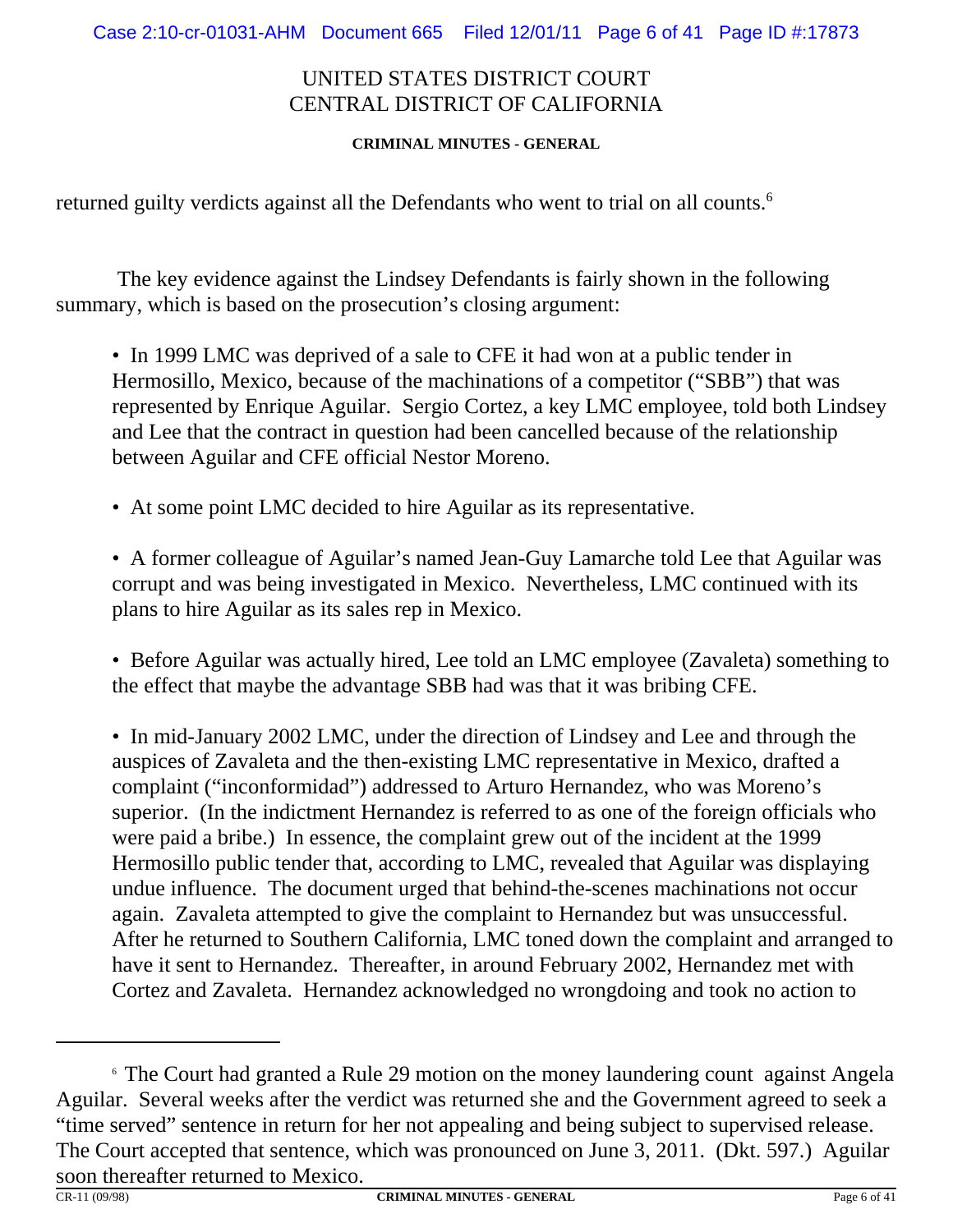**CRIMINAL MINUTES - GENERAL**

address or redress LMC's complaint. Zavaleta returned to LMC with the view that the meeting had gone badly. A few days later, Lindsey wrote a letter to Hernandez repudiating the letter that Zavaleta had presented to him. At some point thereafter LMC fired Zavaleta.

• Sometime in around May 2002 - - some three years after the 1999 Hermosillo transaction described in the first bullet point - - LMC finally hired Aguilar.

• The 30% commission that LMC agreed to pay Enrique Aguilar was way over the industry norm and higher than the commissions LMC had paid to its prior Mexican sales representatives. As the prosecutor put it in his closing argument, "How could they not know that Enrique was corrupt when they hired him? How could they not know that the 30% was designed to get money to the foreign officials?" May 6, 2011, R.T. at 4150.

• Defendant Steve Lee originally recorded the commission expense of 30 percent, but because he knew that was a big flag of corruption, he directed his underling, Mindy Kwok, to change the classification to 15 percent commission and 15 percent outside services.

• LMC's payments to Enrique Aguilar were made to his company, Grupo.

• From Grupo's account, funds were withdrawn that Aguilar used to pay for the Ferrari, the yacht and the Amex payments.

That pretty much was the gist of the Government's case against the Lindsey Defendants. The trial was as lengthy as it was because at least half of the Government's efforts was devoted to trying to prove that Angela Aguilar was in cahoots with her husband.

On May 9, 2011, just before the jury began its deliberations, the Lindsey Defendants filed another motion to dismiss based on governmental misconduct. The Government filed opposition papers after the jury returned its verdicts, the defense filed a reply brief, and the Court began to hold a hearing on June 27, 2011. Shortly before the Court entered the courtroom that day, it was informed that the Government had just filed a "Notice of Grand Jury Testimony" (Dkt. 616) in which the Government disclosed for the first time that it had violated certain orders of this Court by not previously producing the transcript of F.B.I. Special Agent Susan Guernsey's grand jury testimony at a session held on October 14, 2010. The Court asked the prosecution to explain.

Apologizing profusely, the AUSA, who previously had told the Court that the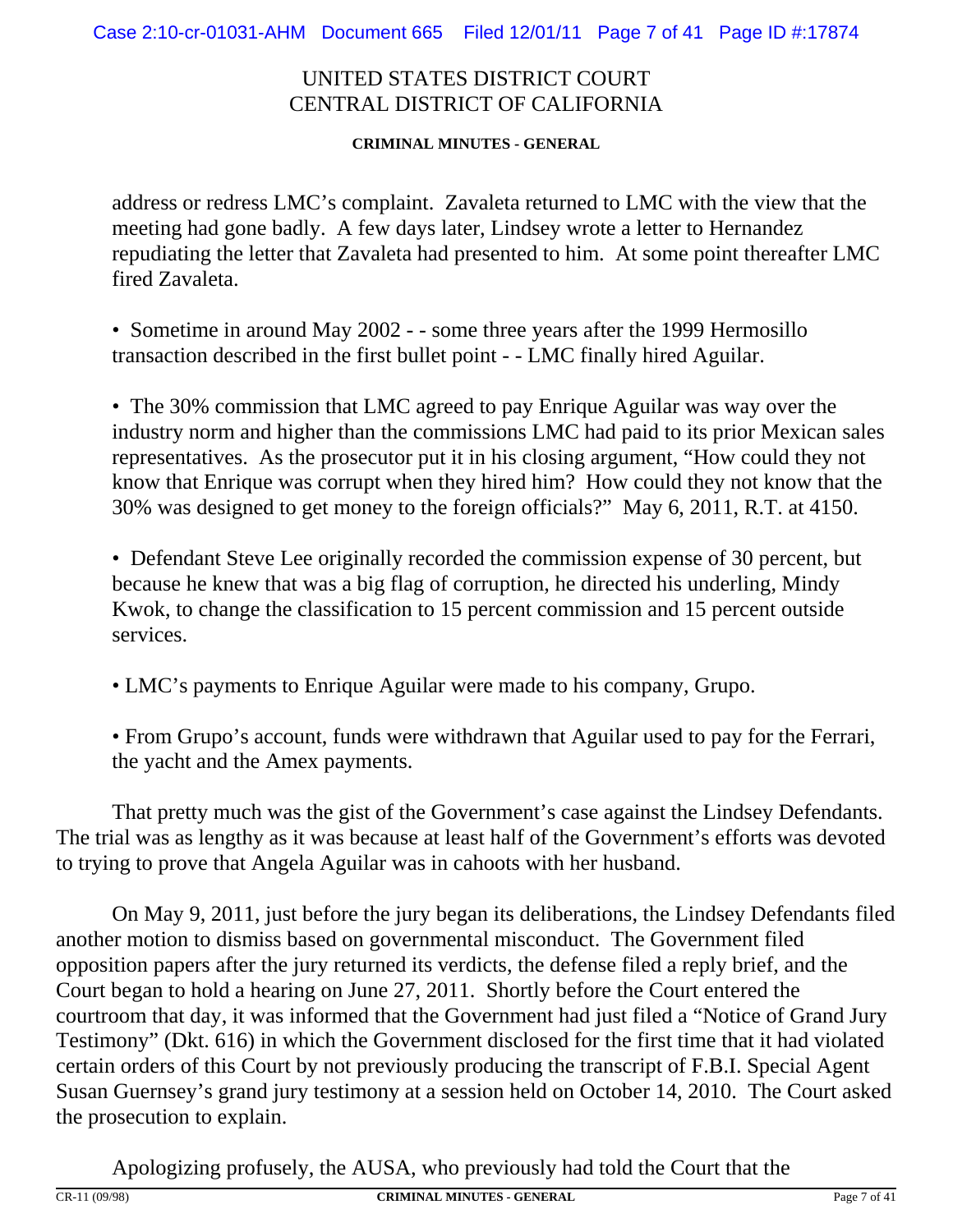**CRIMINAL MINUTES - GENERAL**

Government had produced all the transcripts, stated that it was an unintentional oversight. The Court, relying in part on a handwritten list it had compiled during the trial and kept privately at the bench, responded by reciting many examples of

things that [during the course of the trial] I found troubling, that sometimes were the subject of requests or rulings - - and by no means is this inclusive - - that suggests to me that the at best extraordinarily sloppy investigation and prosecution of this case - - at best - - needs to be assessed fully in order to determine whether the defendants' rights were violated.7

Instead of proceeding with the hearing on the then-pending motion to dismiss, the Court ordered that supplemental briefs be filed. Later, the Court allowed the parties to exceed the required page limits. Altogether, the Court received and reviewed 115 pages of legal argument from Defendants and 80 pages from the Government. This does not include reams of exhibits that the lawyers filed.

## **III. MISCONDUCT FINDINGS**

Based on the facts set forth below, the Court finds the following conduct on the part of the Government violated the Lindsey Defendants' rights.

# **A. PRE-INDICTMENT MISCONDUCT**

## **1. Falsehoods in Search Warrant and Seizure Warrant Affidavits**

On November 14, 2008, FBI Special Agent (and Co-Case Agent) Farrell Binder executed an affidavit in support of a request for the issuance of a search warrant for the LMC business premises. Trial Ex. 2538. In it appeared the following language: "Sorvill, one of the intermediaries that received payments from ABB Sugarland, also received payments from Lindsey [Manufacturing] . . . ." There was a second statement in Binder's affidavit to the same effect. As noted above, Sorvill was a company controlled by Enrique Aguilar. These statements were false. LMC never paid money to Sorvill.

The Defendants repeatedly pressed for disclosure of all drafts of the Binder affidavit,

CR-11 (09/98) **CRIMINAL MINUTES - GENERAL** Page 8 of 41

<sup>&</sup>lt;sup>7</sup> Some examples of the "troubling" conduct are addressed in this order.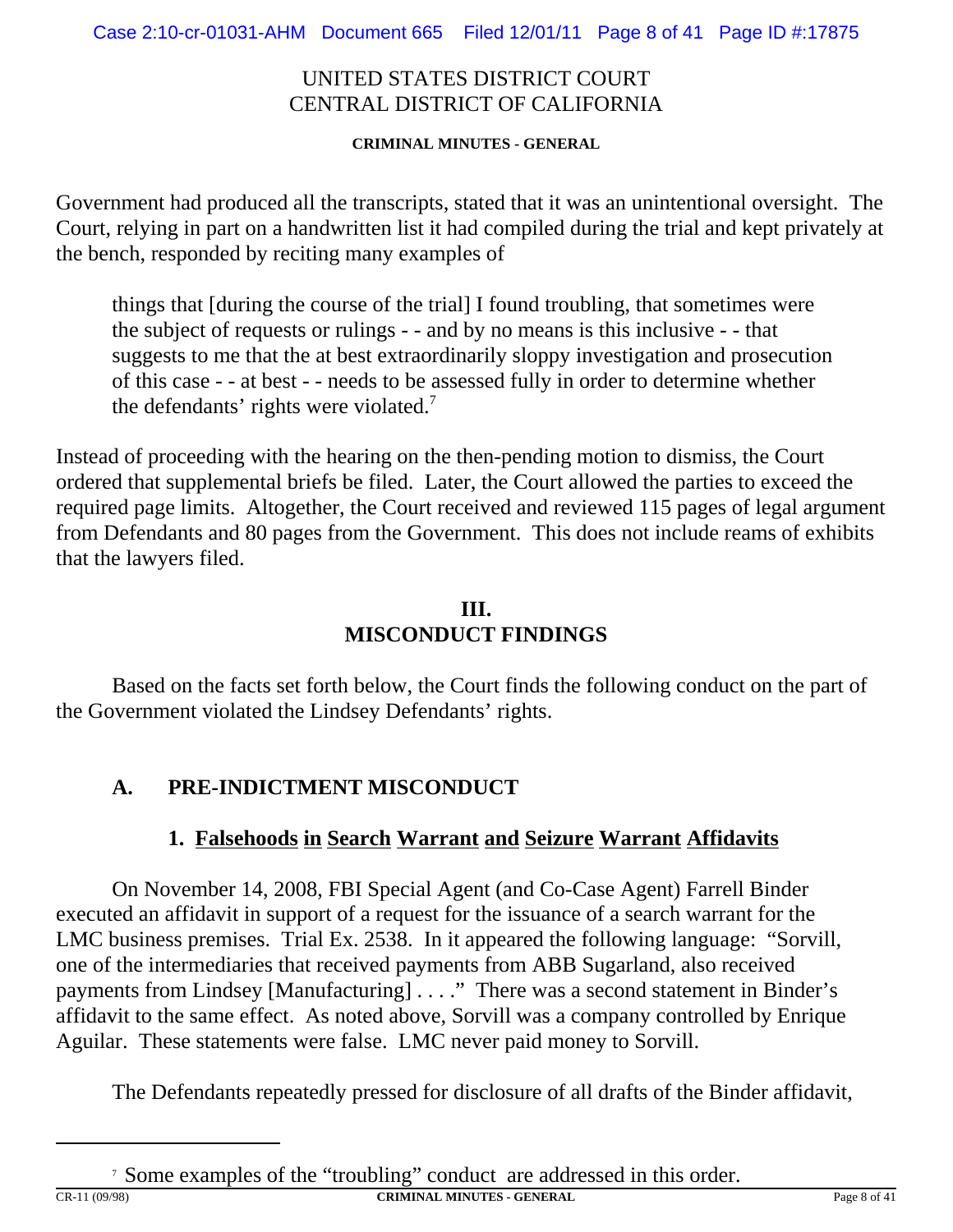**CRIMINAL MINUTES - GENERAL**

beginning as early as November 22, 2010. The Government repeatedly refused to produce them, continually denying that they fell within the Government's *Brady* obligations. *See Brady v. Maryland*, 373 U.S. 83 (1965).

The Court conducted a *Franks* hearing on March 23, 2011. *See Franks v. Delaware*, 438 U.S. 154 (1978). Binder testified. In response to questions the Court posed, she disclosed that it was one of the prosecutors who inserted the false representations about "payments from LMC to Sorvill" into what became her executed affidavit, without consulting her. The Court nevertheless stated that it would probably deny the *Franks* motion because probable cause had been demonstrated, notwithstanding the misrepresentations about Sorvill.<sup>8</sup> The Government then disclosed - - for the first time - that the Binder affidavit was additionally misleading, because it failed to disclose to the magistrate judge that in around January of 2007 some \$433,000 had been deposited into the Grupo account from funds provided by someone other than  $LMC$ .<sup>9</sup> The Government lawyers stated that they had discovered this error while preparing their response to the *Franks* motion. The Court thereupon ordered that all the drafts of Binder's affidavit be turned over to Defendants, promptly.

Sometime thereafter, Defendant Steve Lee's attorney reviewed the drafts of the Binder affidavit. According to her declaration in support of this motion, Binder's affidavit went through 14 drafts. The first 12 drafts did not contain the false claim that LMC had

made "several large payments to Sorvill." The Government has not refuted her declaration.

Before the hearing on this motion the Government never identified the prosecutor who had inserted the false statement into the Binder affidavit. Nor had it explained why that individual never informed Binder that the misstatement had been inserted into her

<sup>&</sup>lt;sup>8</sup> That is what the Court eventually did. Now, in opposing dismissal the prosecution asks the Court to disregard the false statements in Binder's affidavits because of the prior denial of the *Franks* motion. The issue at this point is different, however: it is not whether there was sufficient, non-tainted cause to obtain a warrant, but whether the Government's submission to a magistrate judge of an affidavit containing a material falsehood was part of an overall course of conduct that requires the sanction of dismissal.

<sup>9</sup> This amount was far more than the \$297,000 taken from the Grupo account to pay for Nestor Moreno's Ferrari.<br>CR-11.09/98)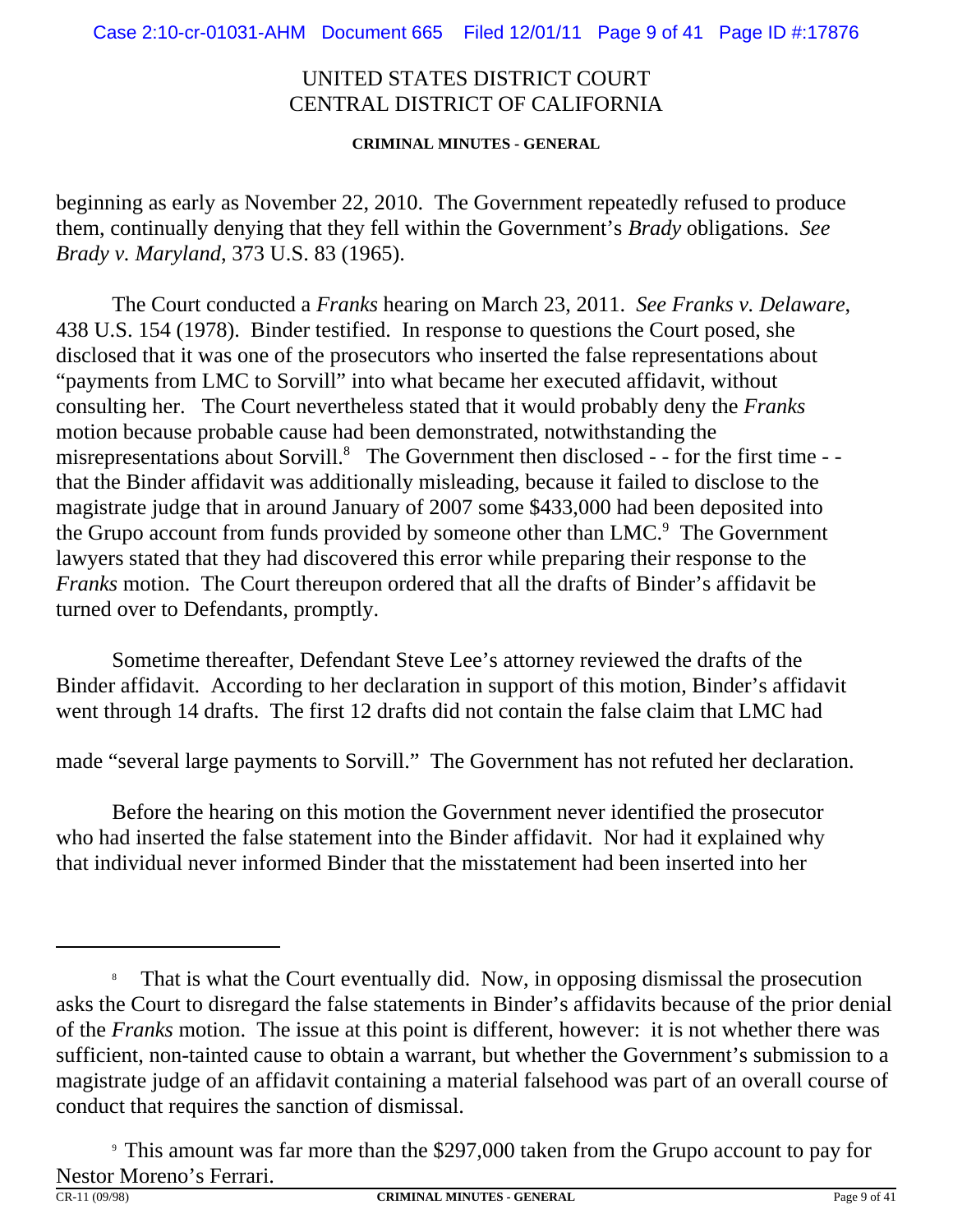**CRIMINAL MINUTES - GENERAL**

affidavit.<sup>10</sup> As to why the prosecution refused to produce to Defendants the 12, nonmisleading drafts until after the Court ordered it to do so at the *Franks* hearing, the Government merely asserted, "Aside from *Brady*, [Defendants] cite no authority in support of [the] proposition" that the Government had a duty to turn over that information. Government's Resp., n.8, pp. 10-11. Whether the Government's refusal to produce the drafts voluntarily was part of an effort to conceal wrongful conduct and *Brady* material is discussed below.

In any event, it turns out that the untruthful language in the November 14, 2008, Binder affidavit about the non-existent payments to Sorvill was also contained in at least five other, later-executed affidavits submitted to federal judges in support of search warrants or seizure warrants. The untrue statement was in a "follow on" warrant on November 20, 2008; in the December 1, 2008, Bluffview seizure warrant affidavit; in the August 27, 2010, and October 5, 2010, Dream Seeker Yacht seizure warrant applications; and in the October 5, 2010, Banco Popular Account seizure application. Binder signed three of these affidavits and FBI Special Agents Susan Guernsey and Rodolfo Mendoza one each.

## **2. ESI Language in Search Warrants**

As the Court previously found, in searching and reviewing the electronically stored information ("ESI") found on the seized LMC computers, the FBI failed to comply with *United States v. Tamura*, 694 F.2d 591 (9th Cir. 1982). The language in the search warrant authorized the case agents, not merely computer personnel comprising a "filter" team, to review the contents. However, this Court previously found that this error was the product of clumsy drafting, not bad faith. Although the Court still finds that this violation was not invidious, the Defendants' post-trial briefs demonstrate that the improper language authorizing review by case agents was not present in 11 of the 14 versions of the warrant, thereby permitting the inference that the Government purposely inserted it in the final version.

## **3. Unauthorized Warrantless Search**

Having obtained a search warrant for the LMC premises based in part on the

<sup>&</sup>lt;sup>10</sup> At the hearing the AUSA accepted the responsibility and attributed his insertion of the false statement to a misunderstanding. He stated that he asked the affiant to point out any errors in his changes to the draft and that she did not inform him of this material misstatement.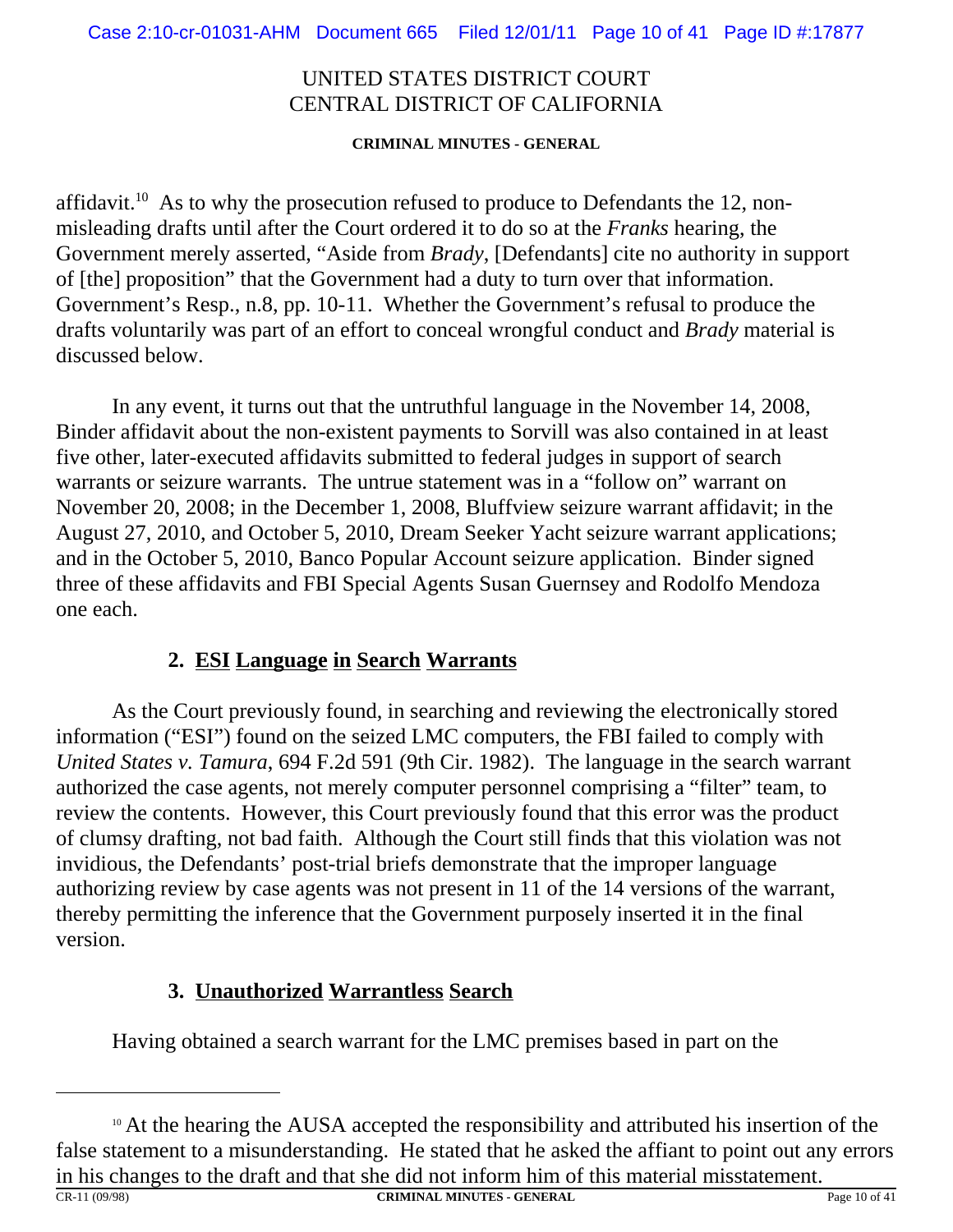**CRIMINAL MINUTES - GENERAL**

material falsehood in the Binder affidavit, some FBI agents compounded the search warrant error by searching two LMC buildings (buildings 6 and 7) that were not mentioned in the initial affidavit or authorized by the initial warrant. The Government responded to Defendants' subsequent motion to suppress by stating that it had obtained consent and had in any event found no evidence in these searches.

#### **4. Grand Jury Testimony of Susan Guernsey**

(a) FBI Special Agent (and Co-Case Agent) Susan Guernsey ("Guernsey") testified before the grand jury on four occasions. In her first and third appearances, on September 8, 2010, and October 14, 2010, the prosecution displayed to the grand jurors a chart connecting LMC and ABB to both Sorvill and Grupo, in an unbroken single line. Ex. B to Defendants' Reply papers. (Dkt. 652.) To thereby suggest a non-existent link between LMC and Sorvill was similar to the unfounded statement about Sorvill in Binder's affidavit.

(b) In the September 8, 2010, session of the grand jury, Guernsey stated that a July 3, 2006, contract between LMC and Aguilar's company Grupo was created "in response, actually to a [sic] IRS audit of Lindsey Manufacturing's accounting practices with regards to their tax returns and they were questioned as to the 30 percent commission." G.J. at 80. In fact, LMC had no notice of any audit when that contract was executed, and the IRS audit that LMC did learn about later on did not relate to tax year 2006 or to commissions.

(c) In early 2010, in response to a grand jury subpoena, LMC produced records to the Government showing that before engaging Enrique Aguilar as its sales representative, LMC had entered into approximately nine or ten contracts with CFE, with a total value of some \$8 million. These documents were produced directly to Agent Guernsey. Nevertheless, in the October 21, 2010 grand jury session, a grand juror asked whether Lindsey had a history of winning contracts from CFE. Guernsey replied that Keith Lindsey had said that the first contract "was in '94" but then she testified that "they [LMC] didn't have a lot of business with CFE before they hired Aguilar." G.J. 10/21/10 at 67. At trial Agent Guernsey attempted to explain her grand jury testimony by stating that she was aware of only two contracts between LMC and CFE before Enrique Aguilar was hired. She claimed to have been unaware of five additional specified contracts, partly because they were written in Spanish. Many of the other materials LMC produced in response to the grand jury subpoena were in Spanish, however, and in any event, the five contracts had been translated into English.

(d) On October 21, 2010, Guernsey also told the grand jury that on the day in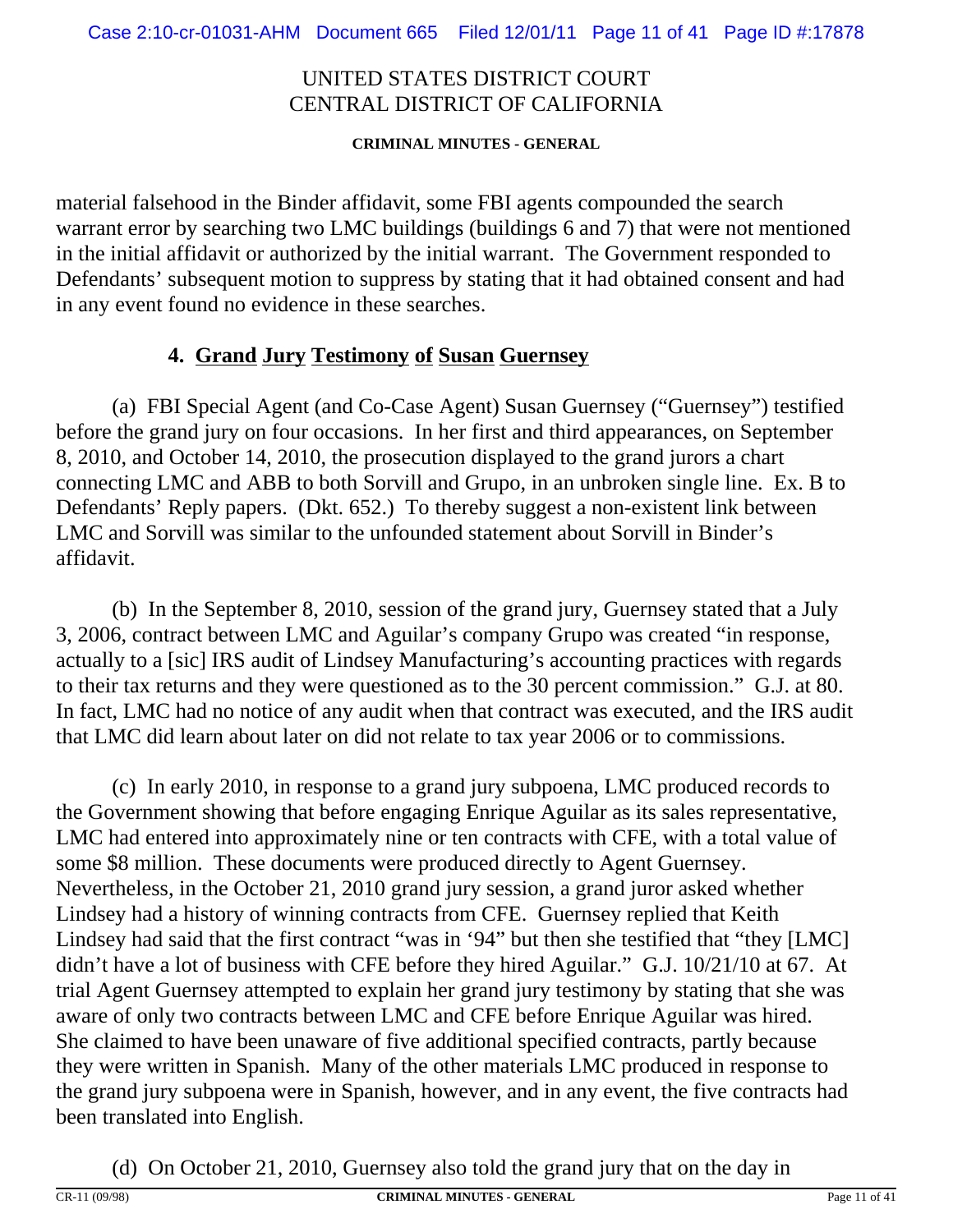#### **CRIMINAL MINUTES - GENERAL**

November 2008 when the search warrants were executed at the LMC premises, Steve Lee was questioned by the FBI about what the 30-percent commission was going to be used for. Guernsey swore that Lee replied that he "[d]idn't want to know. Just didn't want to know." G.J. 10/21/10 at 22. Guernsey was not present at the interview of Steve Lee. The FBI's "302" memorandum of that Lee interview contains no such statement, and the Government acknowledges that he never said that.

(e) Guernsey also told the grand jury that in response to an IRS audit, LMC (through Defendant Steve Lee) told Mindy Kwok, the LMC bookkeeper, "'We need to reclassify the commission. We need to split 15 and 15 - - 15 to commission and 15 to other services' . . . [And] once she [the bookkeeper] reclassified them, [all those documents] were turned over to their accountant for the IRS audit." G.J. 10/21/10 at 30-31. In fact, the conversation between Lee and the bookkeeper was not in response to any IRS audit. Nor did Lee instruct the bookkeeper to reclassify previous payments and entries. Nor were any payments in fact reclassified, other than the single one the bookkeeper had testified about.

 (f) Toward the end of Agent Guernsey's final grand jury appearance on October 21, 2010, a grand juror asked her to confirm that in the Grupo account "there were essentially no other funds . . . other than those that came from [LMC]." Having previously told the grand jurors that "[m]ost of [the funds] came from Lindsey. Pretty much all . . . ," Guernsey replied: "I said the majority of the funds from Grupo. I would say as high as 90, 95 percent of the funds in the Grupo account are from Lindsey, yes." G.J. 10/21/10 at 69, 75. Yet in an earlier affidavit Guernsey previously had stated, accurately, that the Lindsey deposits in the Grupo account "constitute [only] approximately 70% of all . . . deposit[s] into the . . . account during this period." Trial Ex. 2533. That there is a material difference between these sworn statements is something even FBI Special Agent Dane Costley acknowledged at trial.

The false or misleading testimony in items (c) - (f) was given on October 21, 2010, the day the First Superseding Indictment was returned by the grand jury. Each such portion of Guernsey's testimony that day was indisputably material, as was clearly reflected in the Government's theories of the case presented to the grand jury and at trial, as well as the fact that some of the testimony was given in response to grand jurors' questions. Thus, the Government emphasized that LMC fired its previous agent and hired Enrique Aguilar to get contracts from CFE it had not been previously awarded; it argued that Lee possessed the requisite knowledge because he purposely turned away from the truth of Aguilar's corrupt ties to CFE officials (see below); it stressed that the 30% commission referred to in some of the LMC-Aguilar contracts was inflated and in fact was an attempt to disguise that at least half of those monies would be used to bribe CFE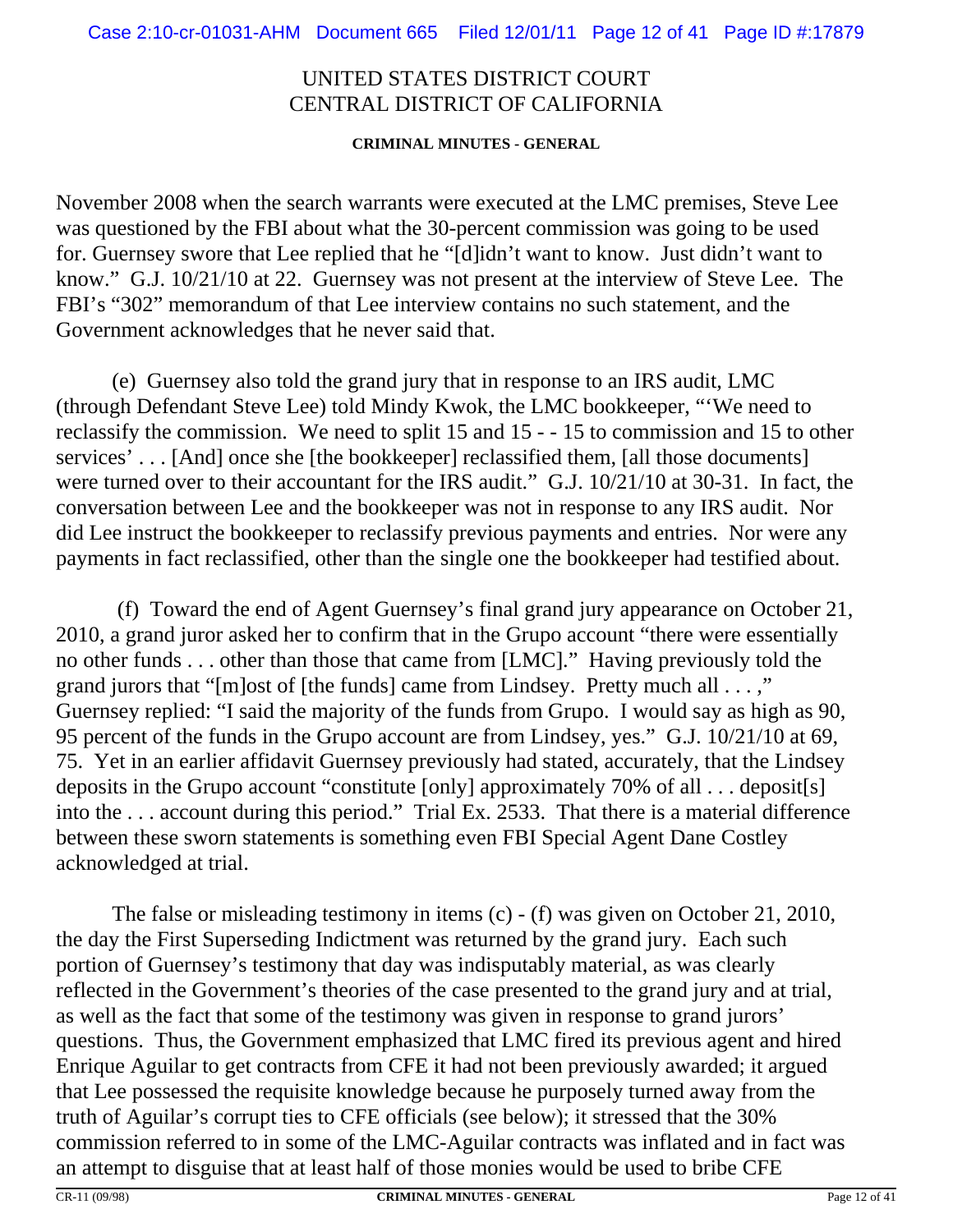**CRIMINAL MINUTES - GENERAL**

officials; it suggested that LMC was also in the trouble with the IRS; and it relied on a strained theory of tracing of funds to show that the payments from Grupo for the benefit of the CFE employees who were the bribe recipients (Moreno and Hernandez) came from LMC funds. $^{11}$ 

The Court has not addressed certain other portions of Guernsey's grand jury testimony that the Defendants characterize as false. The Court does not consider those statements to be significant. Indeed, some are innocuous and others ambiguous, but not clearly false or misleading. However, Defendants also contend that Guernsey's grand jury testimony was wrongful because of what she did *not* say - - *i.e.*, because of what Defendants describe as an effort to conceal important and exculpatory information. Included among these omissions are that Hurricane Wilma hit Mexico in July 2006, causing immense damage that required the CFE to procure and install emergency restoration systems immediately, and soon thereafter the first significant post-Aguilar contract between LMC and CFE was signed; that the IRS audit found no irregularities in LMC's payments to Grupo and no taxes owing; and that \$433,000 had been deposited into the Grupo account from a source other than  $LMC<sup>12</sup>$ 

# **B. POST-INDICTMENT MISCONDUCT**

## **1. Failure to Produce Guernsey Grand Jury Testimony**

The foregoing summary of the unfounded and erroneous portions of the grand jury testimony of FBI Co-Case Agent Guernsey does not necessarily establish that she knowingly committed perjury. Perhaps she was sloppy, or lazy, or ill-prepared by the

 $11$  The theory was strained because for the most part it failed to show a temporal link between when Grupo received funds from LMC and when Grupo made payments for the benefit of Moreno and Hernandez. *See* fn.21, *infra*.

<sup>&</sup>lt;sup>12</sup> In response, the Government points out that it had no legal obligation to present exculpatory evidence to the grand jury and that an indictment may not properly be dismissed merely because of its failure to do so. *See United States v. Williams*, 504 U.S. 36, 53-54 (1992). Viewed in a vacuum, the Government's response is correct. On this motion the omissions are not irrelevant, however, because the standard the Court must apply on this motion is whether, in its totality the Government's conduct was so improper and harmful to the Defendants as to have violated their rights, undermined the very foundations of judicial integrity, or otherwise been so egregious as to require a deterrent sanction. *See United States v. Chapman*, 524 F.3d 1073, 1085 (9th Cir. 2008) and fn.20 below.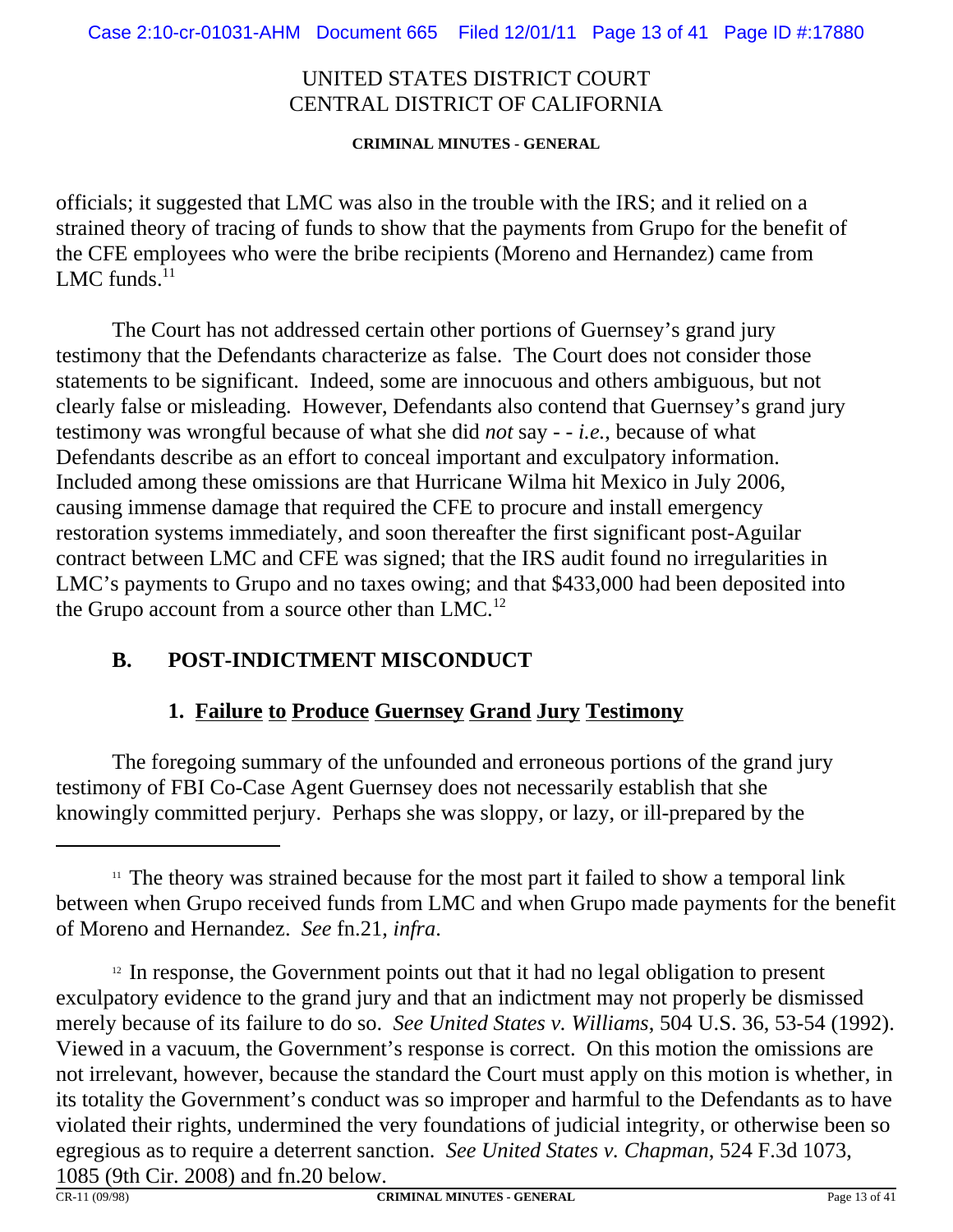#### **CRIMINAL MINUTES - GENERAL**

prosecutive team. In any event, in the Court's considered opinion, once the prosecutors secured the First Superseding Indictment and certainly by the time they were gearing up to present their case at trial, they concluded not only that Guernsey would be an exceedingly poor witness - - as she turned out to be - - but also that its investigation was terribly flawed. Indeed, outside the presence of the jury, the Government acknowledged in open court that, as the Court put it, the prosecutors "didn't want someone who was part of the investigation [to testify], so there wouldn't be questions about the investigation." April 15, 2011, R.T. at 1698. So the prosecutive team decided to keep Guernsey far away from the witness stand - - indeed, from the courtroom. Neither she nor her Co-Case Agent Binder was permitted to sit at the prosecution table, a most unusual and telling sign that something was seriously remiss in the Government's case.

Under standard principles of discovery and under the well-established *Jencks* doctrine, if Guernsey would not testify at trial, the Defendants would have no right to obtain the transcripts of her grand jury testimony unless they contained *Brady* material. Nevertheless, defense counsel tried to obtain the transcripts. On January 3, 2011, the prosecutors informed the Defendants' lawyers for the first time that Guernsey had been the summary witness at the October 21, 2010, grand jury session that resulted in the return of the First Superseding Indictment. Defense counsel immediately requested her testimony. The prosecutors refused. One defense attorney has asserted in a declaration that one of the DOJ attorneys actually stated that the reason Agent Guernsey would not be called at trial was "because she had testified before the grand jury." The prosecutors have not denied that one of them made that peculiar statement.

In any event, for the critical first five months or so of trial preparation the Defendants had no access to any portion of Guernsey's grand jury testimony. On March 21, 2011, the Court ordered that Agent Guernsey be present for an upcoming hearing on Defendant Keith Lindsey's then-pending motion to suppress a statement he supposedly had given to the FBI on the day the LMC premises were searched.<sup>13</sup> Thereafter, LMC's attorney again requested the transcripts. The day before the suppression hearing, he was given nine pages (out of 67) from the transcript of just one of the four sessions at which Guernsey testified - - the concluding session on October 21, 2010. Those few pages were heavily redacted.

After Binder testified at the suppression hearing, the Defendants moved for

<sup>&</sup>lt;sup>13</sup> Lindsey claimed that he had not been given a proper *Miranda* warning and had not voluntarily given the statement. The Court agreed and suppressed it.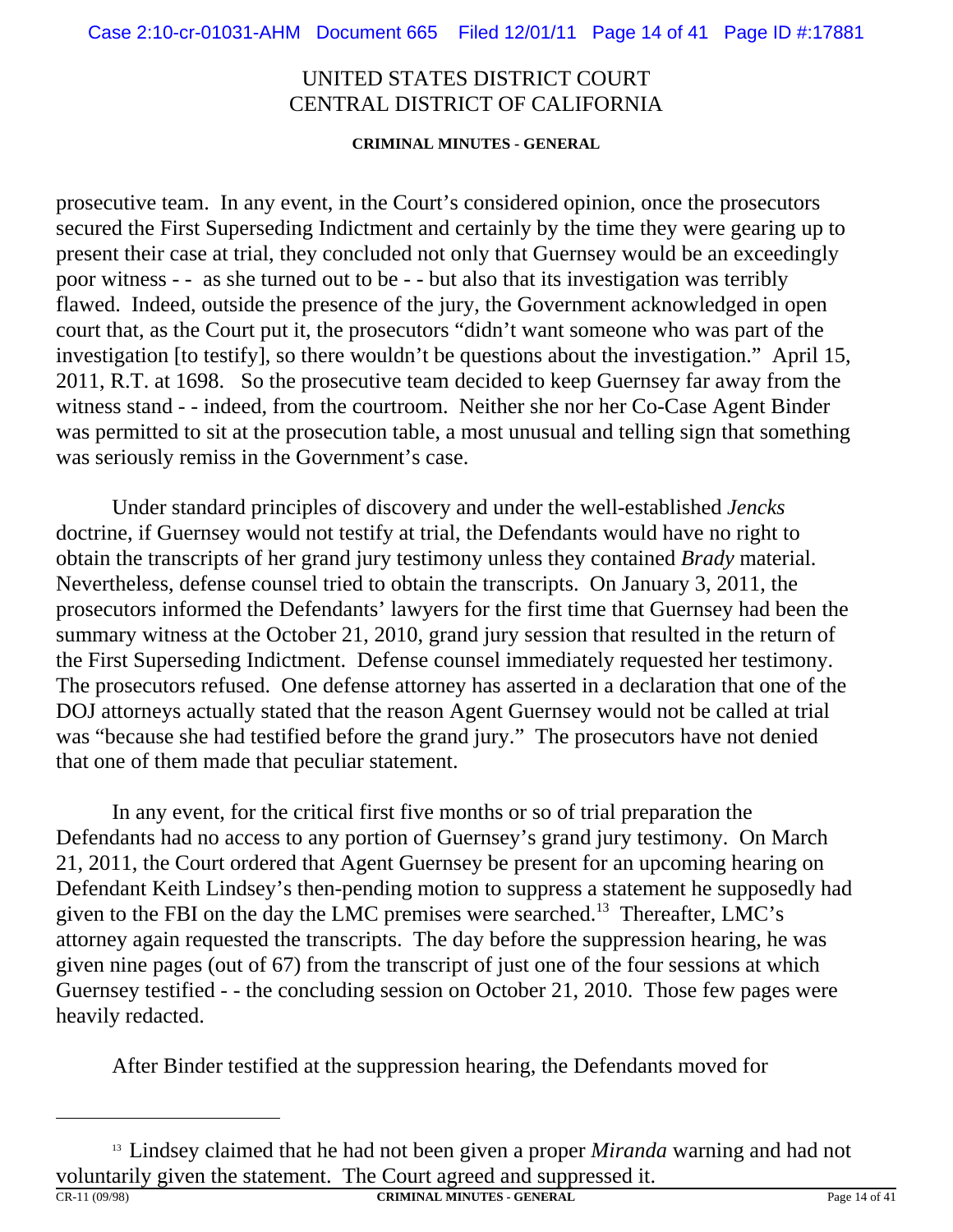#### **CRIMINAL MINUTES - GENERAL**

production of all the transcripts of her grand jury testimony. Instead of granting the motion at that point, the Court ordered that all the transcripts be filed under seal for *in camera* inspection by the Court. After conducting that inspection, and in light of the several major problems that had surfaced in the suppression hearing testimony, the Court ordered that all the transcripts be produced to the Defendants in their entirety.

The jury was empaneled on March 30, 2011. Opening statements began on April 5, 2011. The transcripts were produced, finally, on April 15, 2011, more than ten days after the openings. Or so the Court and Defendants believed, based on the Government's representations. Not so, as it turned out. For as noted above, some seven weeks after the verdicts were returned, the Government disclosed that it had not turned over the transcript of Guernsey's October 14, 2010, grand jury testimony.

The prosecution attempts to excuse or minimize many of its discovery violations, characterizing them as inadvertent mistakes, as the Court noted above. It also complains that the Defendants mischaracterize various remarks the Court made as "warnings" about its discovery practices. Supp. Opp. at pp. 63-64. First, and in any event, federal prosecutors are not entitled to warnings from the court and should not require them; they must comply with *Brady, Jencks*, and Rule 16, regardless of court admonitions. Moreover, the record reflects that the Court *did* warn the prosecution about its discovery and other obligations, on numerous occasions. Thus, on December 14, 2010, during a hearing on Defendants' motion for a bill of particulars, the AUSA assured the Court he had turned over all required evidence. In response, the Court stated that it was "not accusing the AUSA of any misconduct," and it did not think he was "in the process of committing it," but was merely giving him "fair warning." December 14, 2010, R.T. at 42.

Similarly, on March 30, 2011, the Court cautioned the AUSA that it was counting on him to be aware of and carry out his duty to produce *Jencks* and other discovery. The AUSA responded that all *Jencks* statements the prosecutors were aware of had been produced.

On April 5, 2011, the Court again emphasized that both sides had to comply with discovery obligations and complained "about late-coming, incomplete, supposedly inconsistent disclosures" on the part of the Government. Nevertheless, on the very next day, the Court was informed that an upcoming trial witness (Zavaleta) had met with the AUSA and Agent Binder on two undisclosed occasions for which there were no 302s. (The Government characterizes these discussions as "witness preparations" for which there was no need or duty to prepare a 302.) This time the Court went into greater detail in admonishing the AUSA.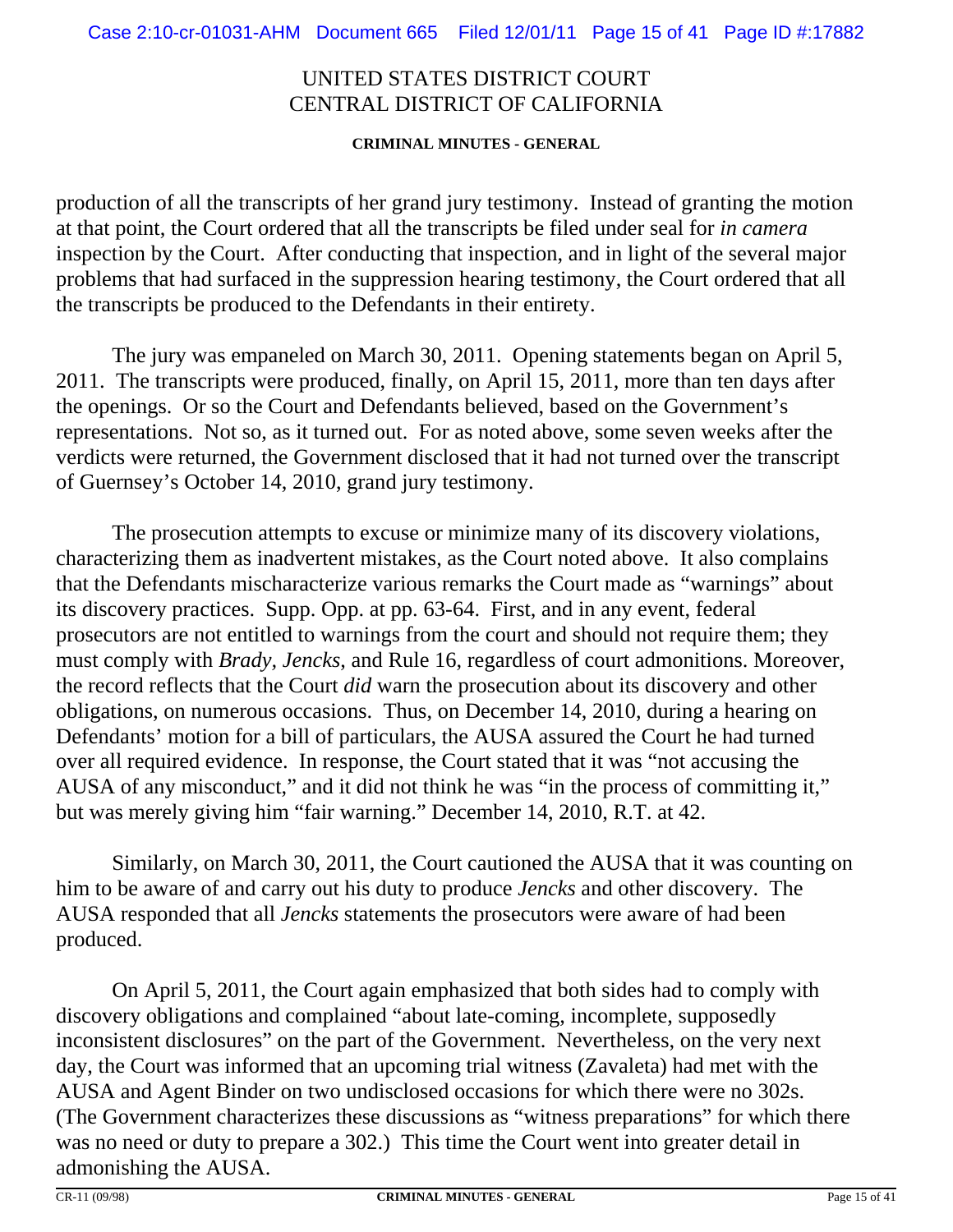**CRIMINAL MINUTES - GENERAL**

The interruptions in this case and before the trial began that have to do with the Government's flow of information are extremely troubling.

Now, I understand you have two paralegals here and I'm not at all attributing any omissions or errors or confusions to them, but I am instructing you, as the person I deem to be the head of the prosecution team . . . to ask your paralegals or instruct your paralegals . . . to go upstairs this afternoon and make an utterly new, top to bottom, absolutely thorough, no exceptions whatsoever, review of everything to which the defendants may have a right of discovery or by virtue of agreements that have been reached or orders that I've issued.

\* \* \*

I want you to be able to tell me yourself . . . that there is not going to be any further basis – I can't expect you to say that no defense attorney is going to stand up, but I want you to be able to assure me by tomorrow morning that everything that has ever been asked for which there was an agreement to produce or a duty to produce has been turned over.

*Everything, right to the end of the case. Not piecemeal, not because something was found last night, everything.* (Emphasis added.)

The next day, April 7, 2011, the prosecution assured the Court that it had conducted a "topto-bottom review of discovery" and that "[w]e have done what we believe not only meets our obligation but exceeds it." Despite that representation, however, none of the Guernsey transcripts had yet been turned over. Nor had the 302 of Fernando Basurto, who testified that very day.Furthermore, not until it rested its case on May 3, 2011, did the Government produce the 302 for a former LMC employee (Patrick Rowan) that was potentially exculpatory and a second 302 for Fernando Mayo Basurto, whose role is described below. In its supplemental opposition to this motion, the Government attributed these delays to "record-keeping inaccuracy . . . ." (Dkt. 642, p. 47.)

## **2. Wrongful Obtaining of Co-Defendant's Privileged Communications and Misrepresentations About It**

Co-Defendant Angela Aguilar was in custody throughout the pre-trial and trial proceedings. From September 2010 through the conclusion of the trial she was housed at the local Metropolitan Detention Center ("MDC"). On or about January 18, 2011, the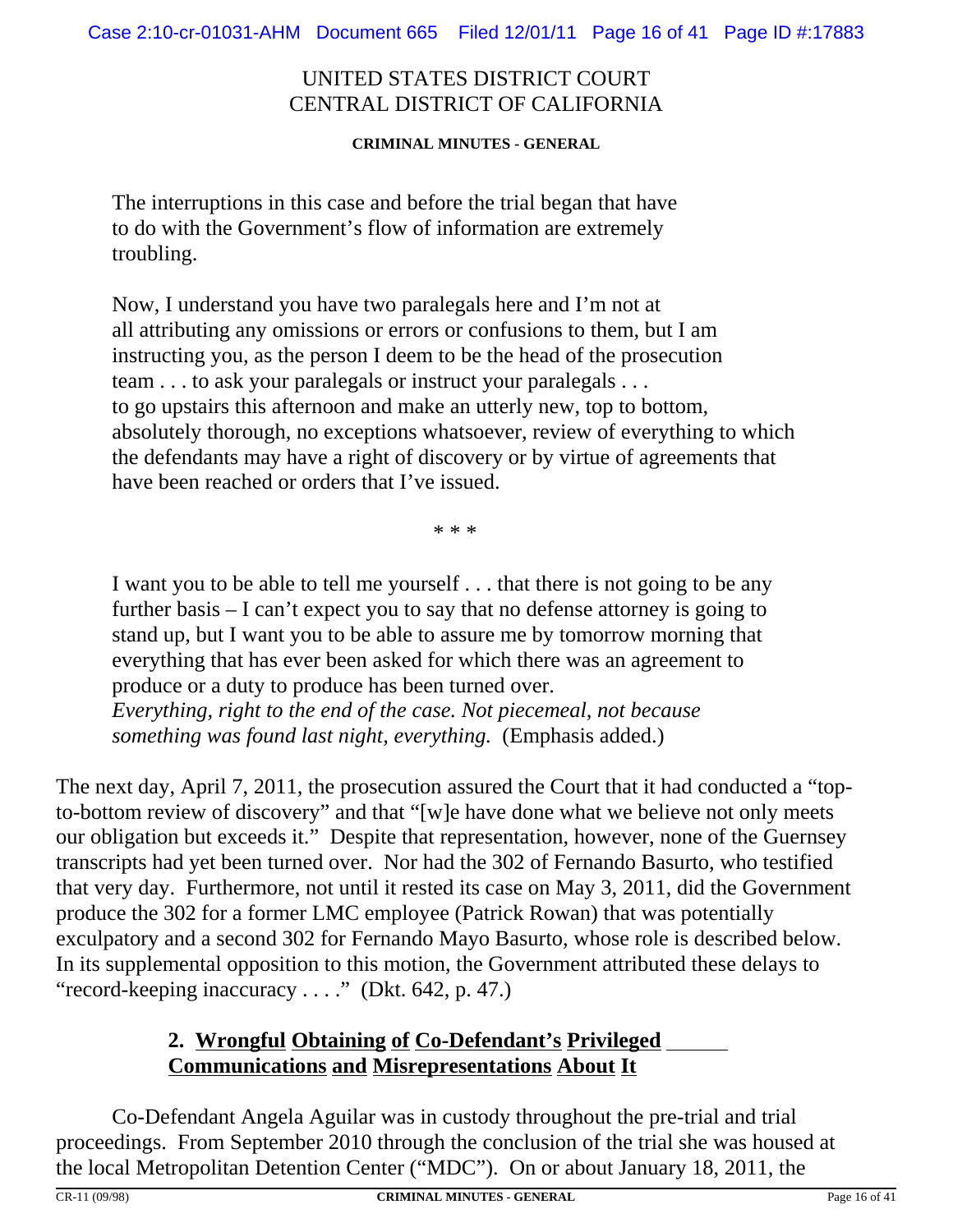#### **CRIMINAL MINUTES - GENERAL**

Government, acting through an AUSA who was not a member of the prosecutive team but instead was part of a so-called "filter team," filed an *ex parte* application, under seal, to permit the prosecutive team to obtain tape recordings of certain of Angela Aguilar's "jailhouse" telephone conversations which the Bureau of Prisons ("BOP") had recorded. The Court responded by issuing an order requiring further information. In response, on January 28, 2011, the filter team AUSA disclosed to the Court that the recorded calls were between Angela Aguilar and her co-Defendant husband, Enrique Aguilar. The recordings were made pursuant to standard procedures, which included providing sufficient notice to inmates about the MDC's recording practices. The application asserted that the recording of the calls did not violate the marital communications privilege because Angela was on notice that they would be recorded and that turning them over to the prosecutive team could lead to information that would help locate her fugitive husband Enrique. The Court granted that application.

Later, the Government disclosed that as early as December 9, 2010, the local AUSA who was the lead prosecutor had asked BOP representatives at the MDC to provide him with not just those telephone communications, but with copies of Aguilar's e-mail communications as well, and that the prosecution did obtain those e-mails, some of which contained exchanges between Angela Aguilar and her attorneys. The prosecutors never requested Court permission to obtain them. Moreover, in opposing Angela Aguilar's laterfiled motion to suppress her in-custody communications, the Government misrepresented how it had gone about obtaining such e-mail communications. It claimed, "Because the Government recognized that Aguilar's prison communications [not "telephone calls"] might be privileged, the Government established a 'taint' team, to receive and review the emails and calls. That taint team then requested court authorization to disclose the communications to the prosecution team." (Dkt. 295, p. 2.) (Emphasis added). That was simply untrue. Indeed, in its written opposition to another motion filed still later by Aguilar's attorney, the Government admitted that "[t]he Court's order specifically referred [only] to telephone calls. However, the Government applied the order to both telephone calls and e-mail messages." ( Dkt. 353, pp. 4-5, n.3.)

In short, as the prosecution was forced to admit, as a result of its unauthorized conduct, it obtained communications between Aguilar and her attorneys, and those e-mails were disclosed to the trial team. (*Id.* at 5.) The Court granted Aguilar's motion to suppress that evidence. $14$ 

<sup>&</sup>lt;sup>14</sup> Government misconduct directly affecting only Angela Aguilar is relevant to this motion filed by the LMC Defendants for at least two reasons. First, the broad legal principle CR-11 (09/98) **CRIMINAL MINUTES - GENERAL** Page 17 of 41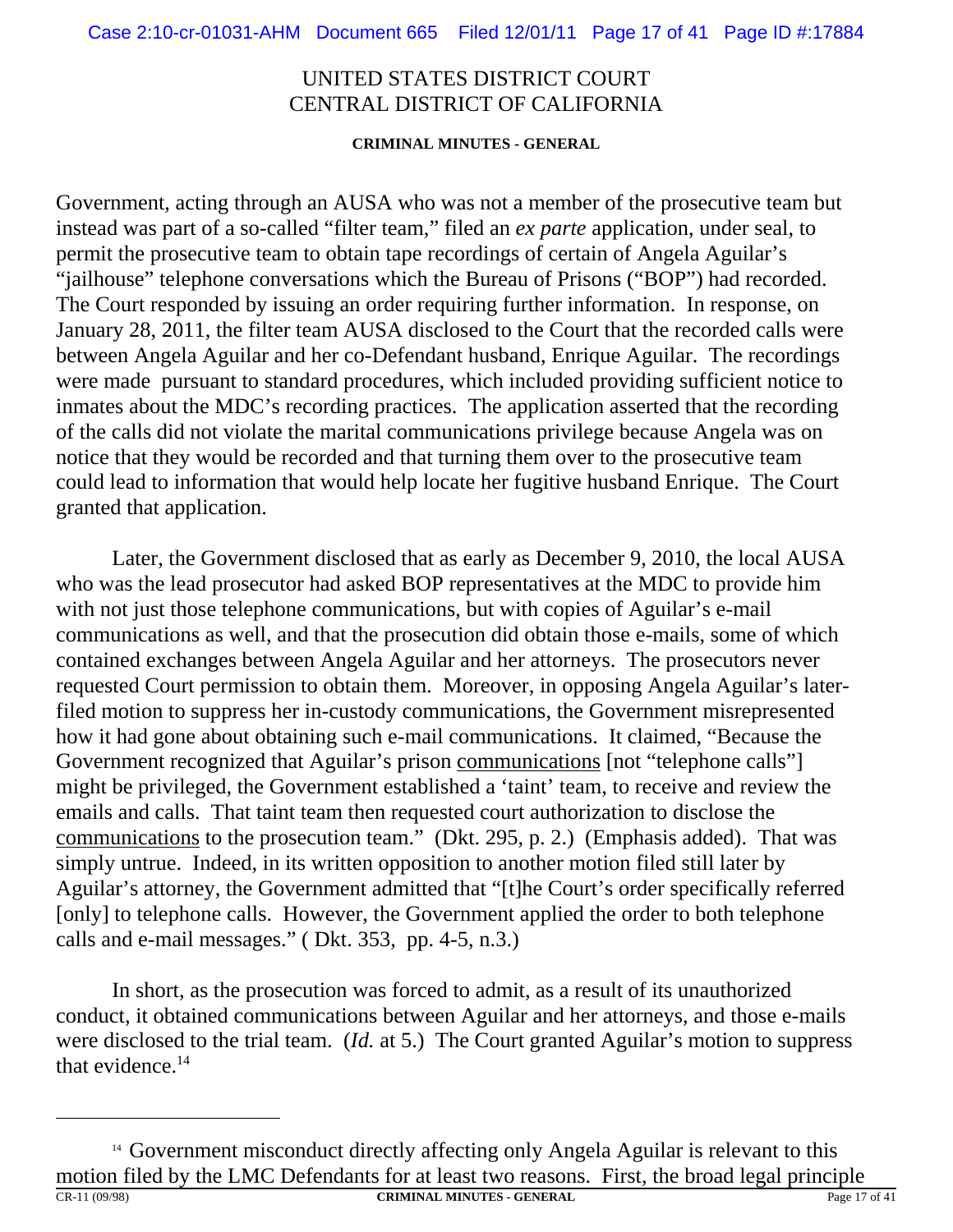**CRIMINAL MINUTES - GENERAL**

#### **3. Evidence About ABB and Questioning of Basurto**

At all times the Government lacked any evidence that LMC had anything whatsoever to do with either ABB or Sorvill. Nevertheless, the prosecutive team repeatedly attempted to show a link between what ABB allegedly did in bribing CFE through Sorvill and what LMC allegedly did in bribing CFE through Grupo. Examples of some of those efforts are set forth in the preceding discussion of the search warrant affidavit executed by Special Agent Binder, as well as the grand jury testimony of Agent Guernsey.

Just before the return of the First Superseding Indictment in this case which added the Lindsey Defendants to the previous charges against the Aguilars, the prosecutor who had handled the ABB cases in Texas wrote an e-mail to Fernando Maya Basurto's lawyer. Fernando Maya Basurto had pled guilty in one of the ABB cases. The prosecutor disclosed that he would be called as a witness in this case

to testify as to what he understands Sorvill is and, as 404(b) evidence, the ABB bribery scheme, including the corrupt actions of Enrique Aguilar and Nestor Moreno. He doesn't know anything directly about the corrupt company directly involved in the LA case (Lindsey Manufacturing). But the defense has raised the argument that the yacht, Ferrari, and AmEx payments were innocent gifts to a friend. We're going to put forth evidence about the pattern of bribery.

Before trial, the Government moved for leave to introduce evidence about ABB's dealings with Sorvill. The Court denied the motion, but granted the Government permission to renew the request at trial. A few days later, on April 6, 2011, the Government put Fernando Maya Basurto on the stand. He was in prison garb, having pled

that underlies all the various grounds requiring or allowing dismissal for misconduct is that in every case the prosecution has the duty to comply with its legal obligations. "Every case" means just that. Nothing in *United States v. Parker*, 241 F.3d 1114 (9th Cir. 2001), which the Government cited at the hearing, negates that principle; that case is only about whether one defendant was prejudiced by the admission of evidence against a co-defendant. Second, the Lindsey Defendants were accused of conspiring with Enrique Aguilar, and both Aguilars were accused of conspiring with each other. Indeed, Angela was referred to in overt acts 60 and 72 of the conspiracy charges against the Lindsey Defendants. The Government tried to establish a seamless thread of corruption.<br> $CR-11 (09/98)$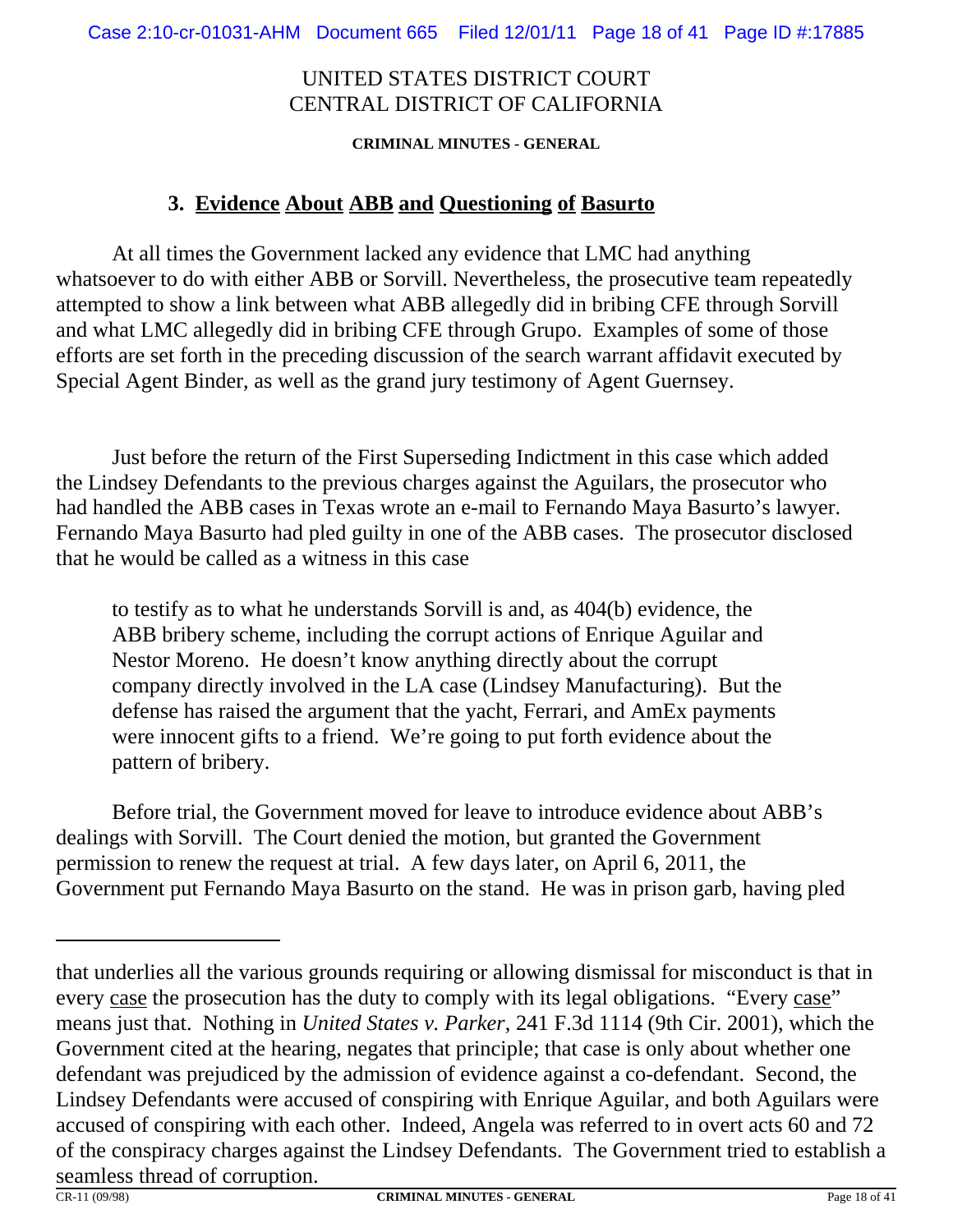**CRIMINAL MINUTES - GENERAL**

guilty to conspiracy to violate the FCPA by helping ABB bribe CFE officials. The Government elicited testimony about his dealings with CFE and about the roles Arturo Hernandez and Nestor Moreno played at CFE. This evidence came in as part of the Government's case against the Aguilars. After the jury was excused for the day the Court had an extensive colloquy with several of the lawyers on both sides. The issue was whether the prosecution would be permitted to elicit testimony from Basurto about invoices sent to him by Sorvill in connection with the ABB-CFE contracts. The Court ordered the Government to file a written proffer. It did, and the next morning there was another lengthy colloquy.

In that colloquy the DOJ prosecutor who had handled the Texas cases said that Basurto would testify that the Sorvill invoices he dealt with *vis-a-vis* ABB were false and that they were used to funnel money to CFE officials, including Nestor Moreno, one of the recipients of the alleged bribes in this case. To demonstrate the relevance of these invoices, the DOJ prosecutor mainly pointed to what a jury could reasonably infer about the roles of Defendants Enrique Aguilar and Angela Aguilar. But she also argued that the evidence was necessary to rebut the Lindsey Defendants' anticipated defense that the contracts LMC obtained were lawful on their face and resulted from the superiority of LMC's products.

There then ensued this colloquy:

THE COURT: Why don't you have a representative of CFE come in and say, we can't tell whether they're real bribes that are going on necessarily just because the documents look kosher?

THE PROSECUTOR: Your honor, under Mexican law, Mexican officials are not allowed to come and testify in U.S. court. So, in order to do that, we would have to do a Rule 15 deposition, and frankly, there was no time.

THE COURT: Ah, that seems to have been what's plaguing the government team throughout. I've had some silent views about that for quite awhile. There may not have been any time, but that doesn't mean there wasn't any opportunity.

So, you want to get around the pressures of time and the rules of evidence by establishing a response to the defendants' position that nothing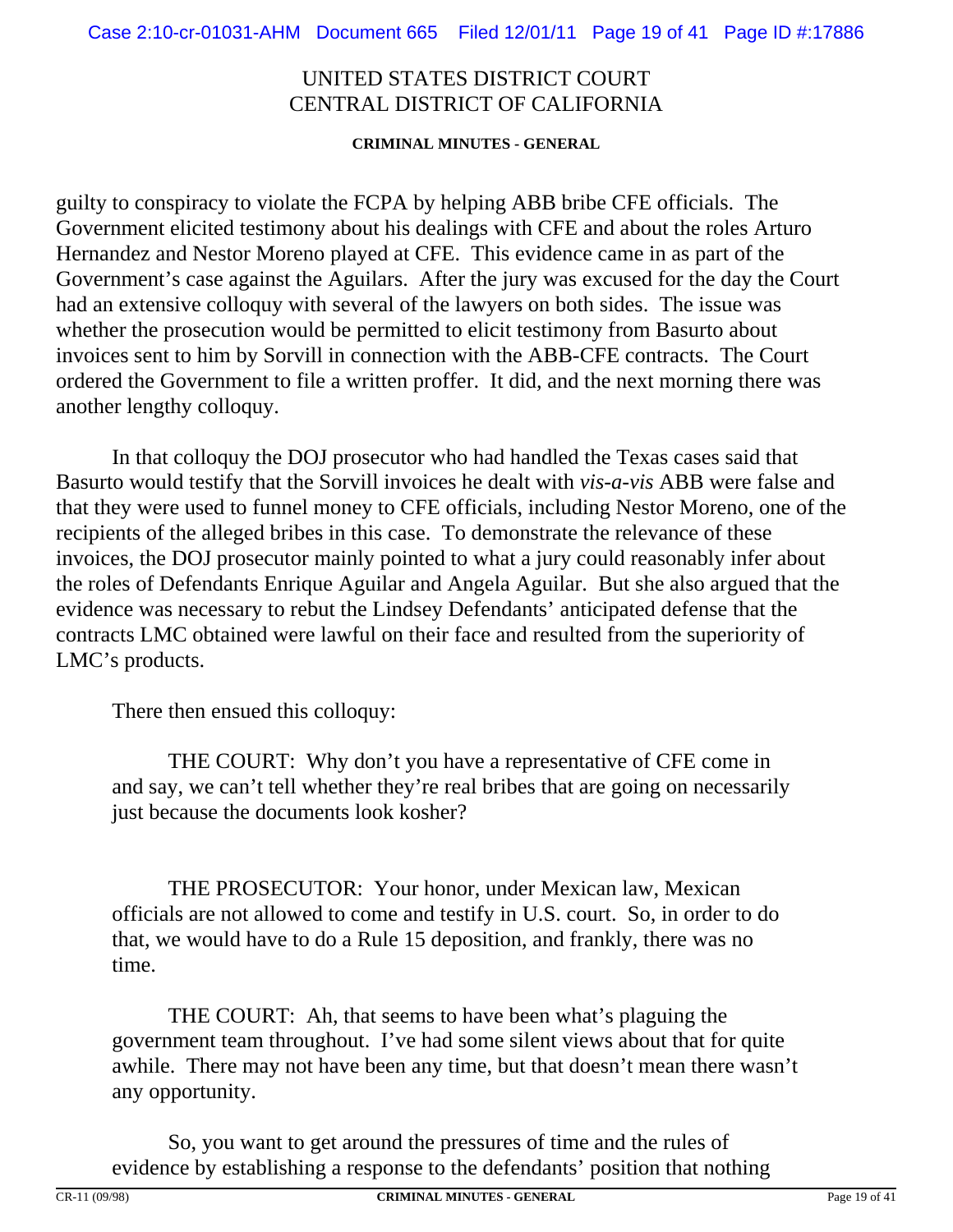#### **CRIMINAL MINUTES - GENERAL**

looked unusual, or phony, or bribe-laden, through Basurto, who will say that he was told the same thing, or managed to get away with the same thing, on two utterly different contracts. It won't work.

\* \* \*

THE PROSECUTOR: Your Honor, it's relevant to rebut the defense's defense that there needs to be a strict correlation between the time that bribes were paid and the time that those bribes are passed on.

THE COURT: This is an absolutely remote, at best, way of proving  $[that] \ldots$ .

\* \* \*

This is a different case . . . . These are different bribers, different bribees, different contracts, different time periods. If this is the only way that the government can address that part of the defendants' defense, then maybe you and your colleagues should evaluate where you are in this case, because that isn't even a way that makes any fundamental sense.

Thereafter, the jury was brought in and the Court gave it this limiting instruction:

THE COURT: And the reason why we're starting this late is that for quite a while, I was exploring various legal and procedural issues with the various lawyers, all arising out of the testimony that Mr. Basurto started to give yesterday.

I think it's fair to say that in that testimony, Mr. Basurto testified before us about his role in an entirely different conspiracy involving this company known as ABB. None of the defendants who is in this courtroom have been accused of any involvement in that conspiracy. None of the defendants in this courtroom have been accused of having any role whatsoever in that case. This case, in short, does not involve ABB. That's the other case.

*I've instructed the prosecution to go no further in eliciting testimony from this witness about that other case or about his [Basurto's] role in the other case, so we're not going to have any further testimony about that.* (Emphasis added.)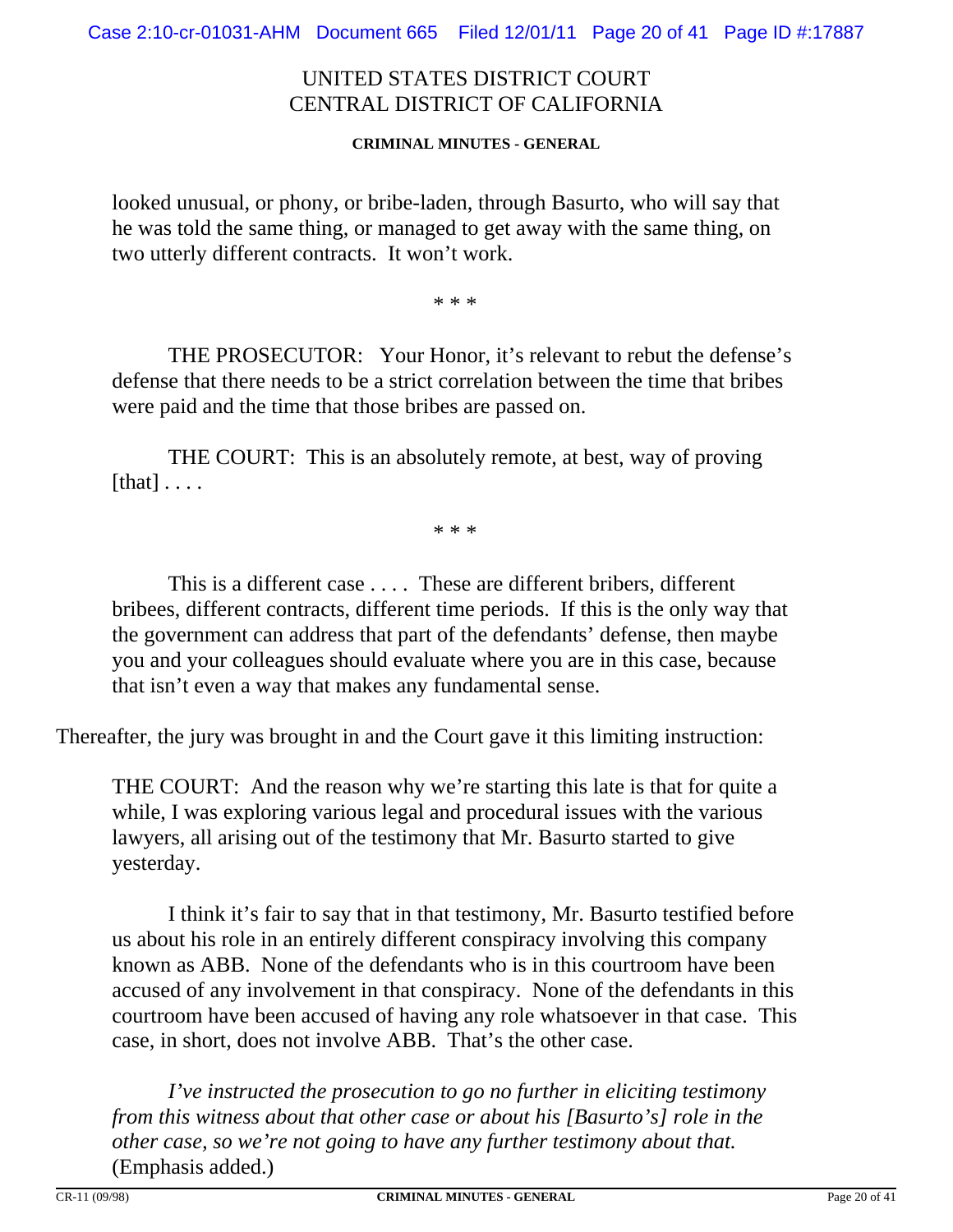**CRIMINAL MINUTES - GENERAL**

The Government then proceeded to elicit testimony from Basurto that two phony invoices on Sorvill stationery and containing a handwritten signature in the name of "Enrique Aguilar" were used in the ABB scheme. This evidence was ostensibly for use against the Aguilars, the Court having made it clear that Basurto's testimony was relevant only to that.

In the Government's rebuttal closing argument, however, the AUSA stated that Defendant Lee and certain other witnesses who had worked for LMC had been

talking about Nestor Moreno [the alleged bribee in this case]. The reason they were talking about Nestor Moreno is because they knew what Fernando Maya Basurto testified to, that he could make things happen at CFE . . . that Nestor Moreno had access to the money.

The lawyer for Defendant Lee objected, pointing to the Court's limiting instruction about Basurto's testimony. The Court overruled that objection, but in retrospect, it should not have. The suggestion that Lee and other LMC witnesses had any connection to Basurto or ever even knew anything about him was not only misleading, but contrary to the Court's ruling. The Court had made it clear that what Basurto learned about Moreno in connection with his (Basurto's) involvement in the ABB case was irrelevant.

## **4. "Willful Blindness" Closing Argument**

Immediately before closing arguments were delivered, the Court delivered a copy of the jury instructions to each juror and then read them aloud. Instruction 31 "Foreign Corrupt Practices Act - Definitions" defined "knowledge" as follows:

A person has knowledge for purposes of the FCPA if: (a) he is aware that he is engaging in conduct, or that a circumstance exists, or that a result is substantially certain to occur; or (b) he has a firm belief that such circumstance exists or that such result is substantially certain to occur. A person is deemed to have such knowledge if the evidence shows he was aware of a high probability of the existence of such circumstance, unless he actually believes such circumstance does not exist.

Before the jury instructions were settled, the Court had rejected the prosecution's requests to give two separate "deliberate ignorance" or "willful blindness" stand-alone instructions.

During the "opening" segment of the prosecution's closing arguments, one of the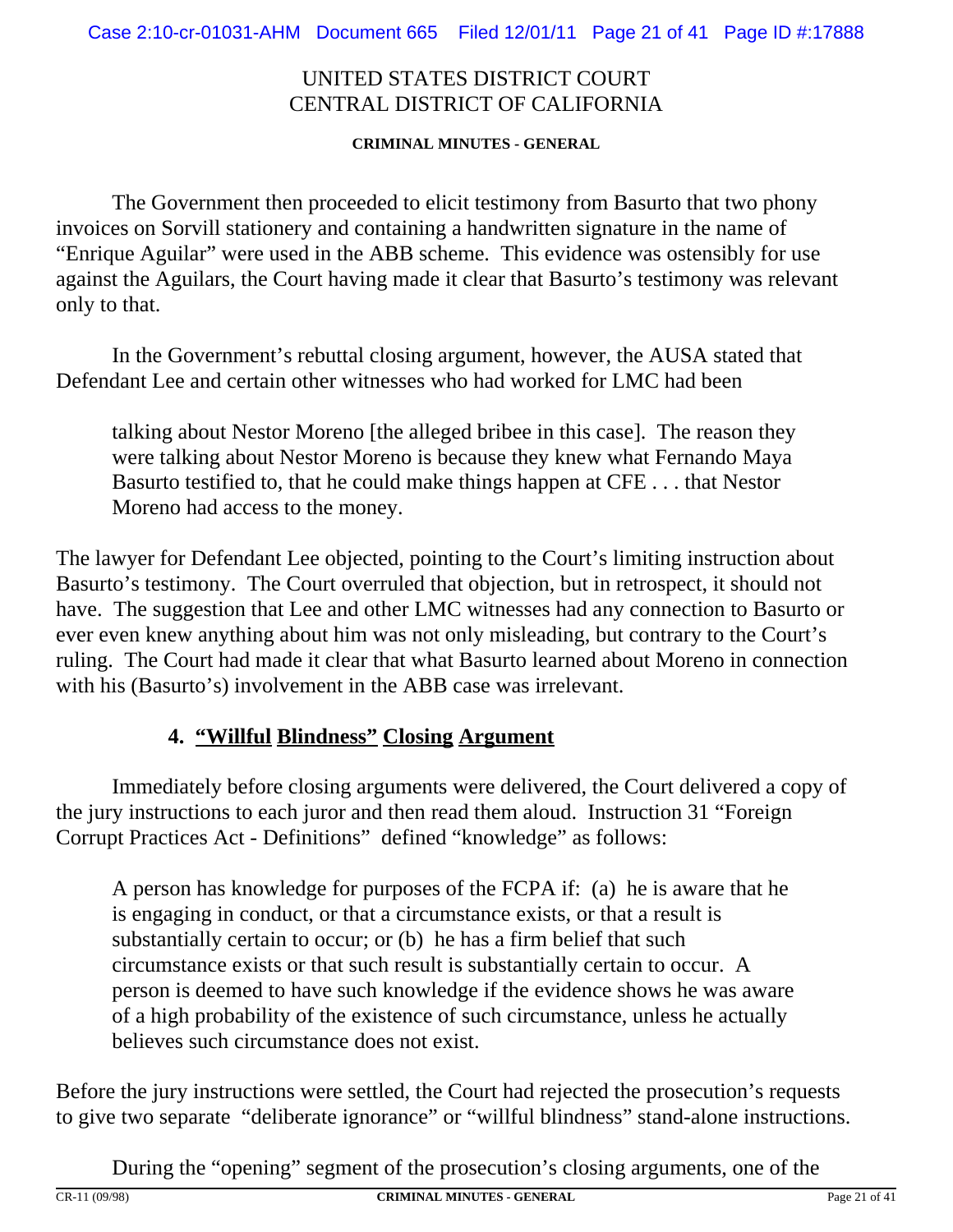#### **CRIMINAL MINUTES - GENERAL**

DOJ attorneys specifically referred to the Court's instruction and even quoted from it. But he then went on to attempt to explain the rationale for that instruction:

And why is that in the law? It's because the law is saying you can't turn a blind eye to what is - -

Defendant Lee's lawyer immediately objected, and the Court sustained the objection. But the prosecutor then said,

Okay. Thank you, Your Honor. I'm sorry. Defendants like Keith Lindsey and Steve Lee cannot see all of this smoke and all of these red flags and then close their eyes.

The prosecutor covered his eyes with his hands to emphasize this argument. Another objection followed immediately.

The Court then said:

[He]'s not stating the law; he's arguing what he thinks the evidence may have shown and to what extent it complies with the requirements of knowledge. There is no requirement like the one that [the Prosecutor] first alluded to. And keep that in mind, Mr. [Prosecutor].

\* \* \*

THE COURT: The instructions about knowledge are on page 35. [The jurors] are welcome to review those. And you must adhere to those, Mr. [Prosecutor].

THE PROSECUTOR: Yes. Let me be more direct. We submit that all of the evidence in this case proves beyond a reasonable doubt that Keith Lindsey was aware of a high probability of the existence that some of the money that they were paying to Enrique Aguilar would be used to pay foreign officials. We submit that all of the evidence when taken together proves that Steve Lee was also aware of a high probability of the existence of that circumstance.

The talented prosecutor in question was delivering a powerful closing argument despite facing stringent time limitations that the Court imposed (they were imposed on all counsel), and he was not directly or personally responsible for the numerous other forms of misconduct. Given the stress and fatigue that lawyers experience at the end of a lengthy, high-stakes trial, his misstatement and the physical act of covering his eyes, thereby conveying a "willful blindness" standard to the jury, could have been entirely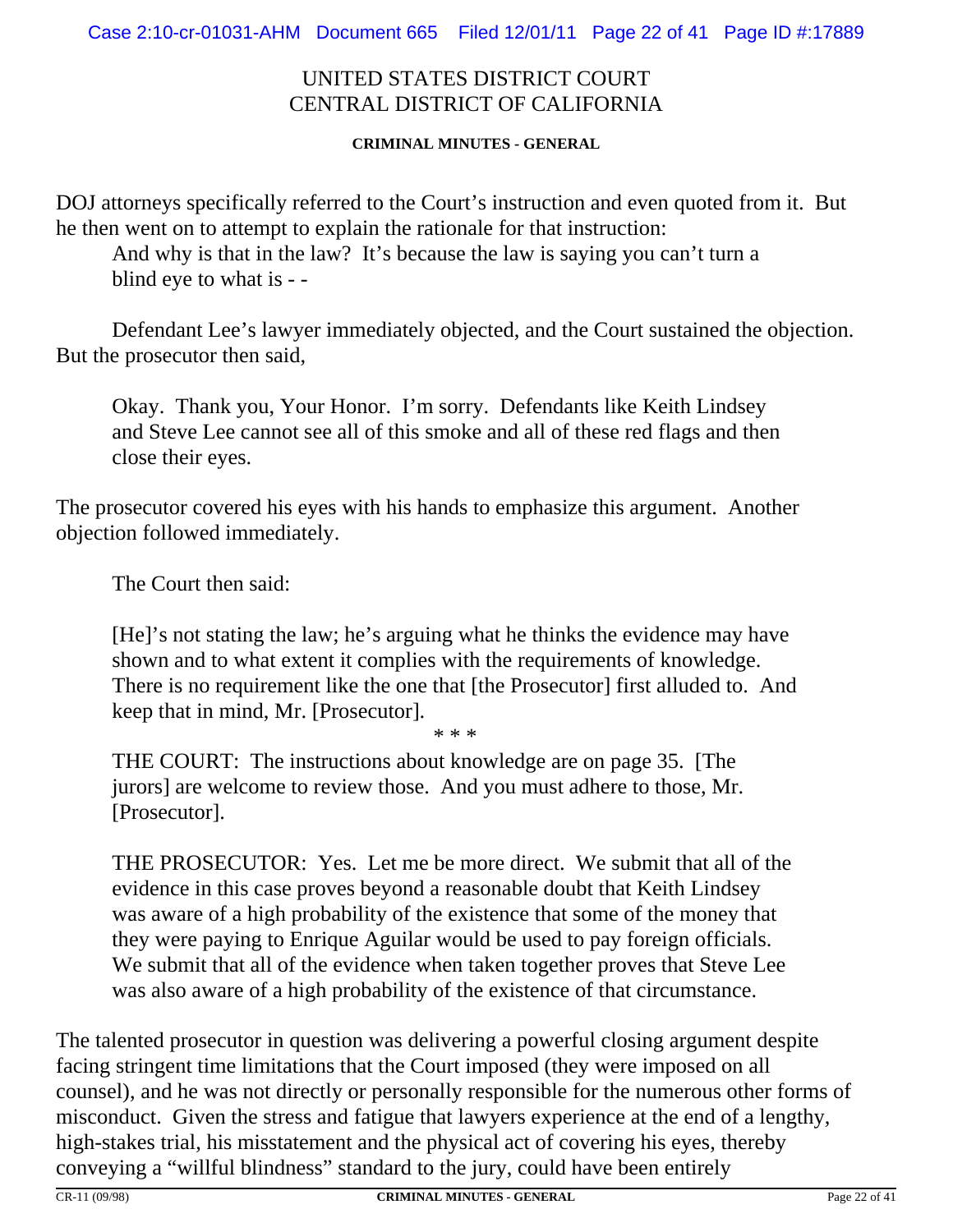#### **CRIMINAL MINUTES - GENERAL**

unintentional. But a misstatement it was.

Defendants argue that "given that this case consisted of entirely circumstantial evidence, evidence that was weak at its best, the improper willful blindness argument . . . undoubtedly affected the jury to the prejudice of the defense." They are probably right. Whether the Government could prove that Lindsey and Lee had the required culpable knowledge was one of the hardest-fought issues in the case. Now that the Court has had the benefit of appraising the prosecutor's dramatic argument in light of the supplemental briefing that the Court ordered both sides to file, the Court finds that this improper argument undoubtedly resonated with at least some of the weary jurors.

\* \* \*

The following two additional examples of wrongful conduct were either not directly prejudicial to the Lindsey Defendants or are susceptible to being characterized fairly as a display of vigorous advocacy and permissible tactics. That being so, it would be unfair to consider them as reflecting the same degree of culpability. Nonetheless, they may properly be considered in the mix of wrongs warranting the overturning of the guilty verdicts.

#### **5. School Payments For Nestor Moreno's Son**

Through their summary witness, FBI Agent Dane Costley, the Government introduced a flow chart, Exhibit 30, which purported to show that \$145,000 out of the \$5.9 million that LMC paid to Enrique Aguilar's company Grupo was paid to Nestor Moreno and to others for his benefit. \$29,500 was paid to an academy that Moreno's son attended.

After the trial, Defendants learned that the prosecutor who had handled the *United States v. O'Shea* case in Texas and was part of the trial team had in the *O'Shea* case attributed the source of that very tuition payment to ABB, not to LMC. The Government does not dispute this. Nor could it; it is alleged as overt act 16(o) in the *O'Shea* indictment. Supp. Brief, Exh. F, p. 20. Defendants argue that *Brady* required this prosecutor to disclose to them that she was attributing one of the very payments for which LMC was being prosecuted to ABB.

At yesterday's hearing, the Government tried to demonstrate that it *did* disclose its contentions to the Lindsey Defendants' counsel, but the Court finds that the claimed disclosure was so indirect, incomplete and buried as to fall far below what disclosure would entail.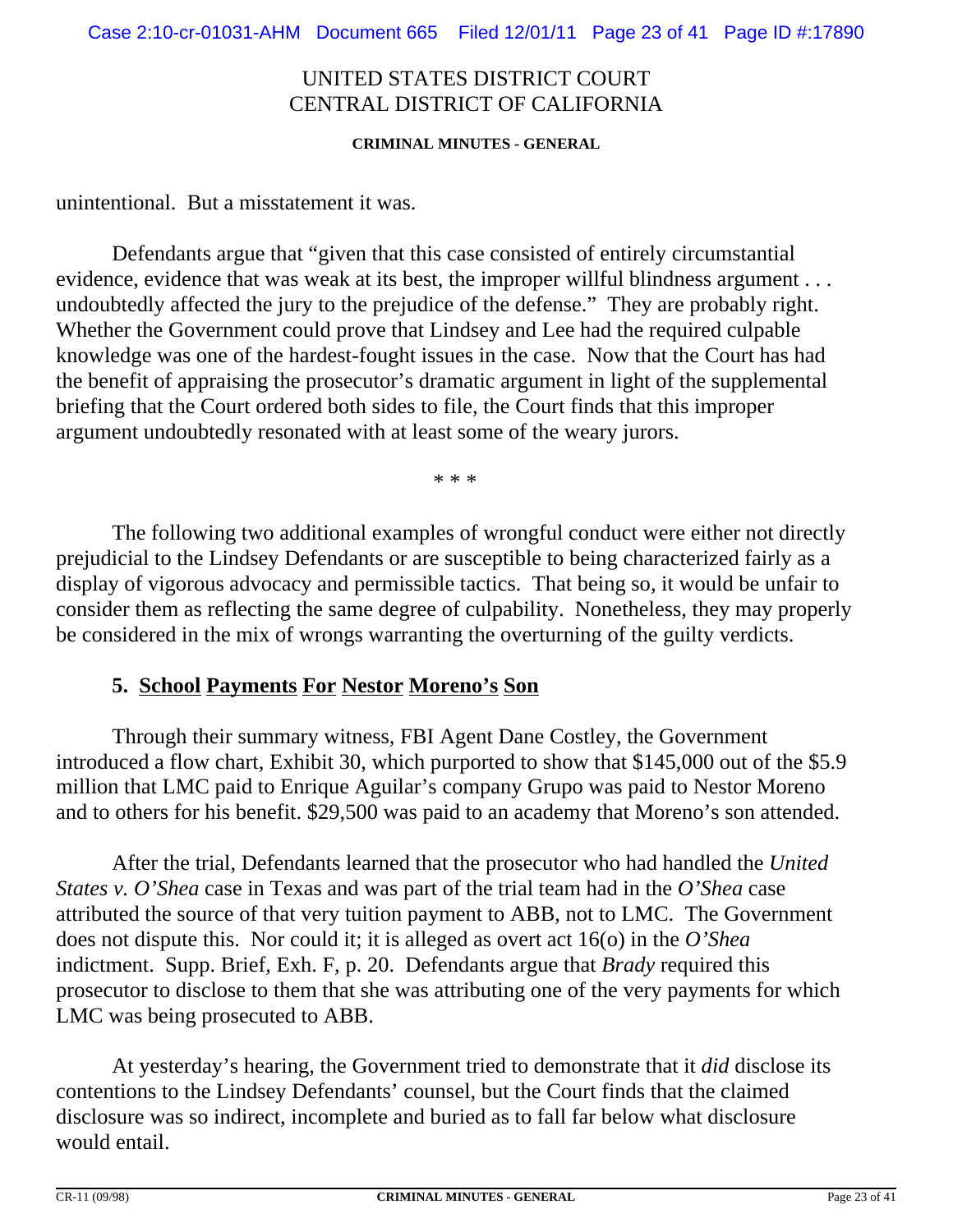**CRIMINAL MINUTES - GENERAL**

The Government initially argued that it was not unethical for the same prosecutor to seek to convict different defendants (LMC and O'Shea) in different cases in different jurisdictions based in part on a payment that the two defendants could not both have arranged. Instead, its written opposition pooh-poohed the issue by claiming that "Agent Costley merely testified that the military school payments came from Sorvill." Exhibit 30 did not "merely" suggest that, however; it conveyed that the source of the military academy payment was LMC, with the monies having flowed from LMC to Grupo to Sorvill to the academy.

At the hearing the Government argued that there is not really anything inconsistent about its allegations in the *O'Shea* case and its use of exhibit 30 and Costley's testimony in this case, for two reasons: (1) regardless of the precise source of the money, the tuition payment was made directly by Sorvill, which was Enrique Aguilar's company and (2) money being fungible, and the Government supposedly not being required to "trace" corrupt payments with particularity to a particular defendant, - - either ABB or LMC - there is no rule or principle precluding it from alleging that both defendants were responsible for the payment.

The Court rejects the Government's position about tracing (see fn. 21). More importantly, the Government's explanation misses the point. *See Bradshaw v. Stumpf*, 545 U.S. 175, 125 S.Ct. 2398 (2005) and *Jacobs v. Scott*, 513 U.S. 1067, 1070, 115 S.Ct. 711 (1995) for cases addressing the "serious questions [that] are raised when the sovereign itself takes inconsistent positions in two separate criminal proceedings against two of its citizens . . . ." *Id.* In any event, the Government's conduct also illustrates just how far the Government was willing to go to make some connection between LMC and Sorvill, regardless of how misleading was the link.

## **6. Testimony of Laura Garza**

Laura Garza was a witness against Angela Aguilar. She functioned as a notary public in Texas and testified to Angela having executed a key document. But when she first was interviewed by the Government team shortly before the First Superseding Indictment was returned, she notified them that she had not recorded Angela's authorization in her notary book. The Government allowed her to keep the book. When she returned to Los Angeles to prepare for her trial testimony several months later, the missing entries had been added to the book. Yet not until the trial was well underway and shortly before Garza testified did the prosecution disclose to the Defendants that this major gap in its evidence had been thereby "fixed."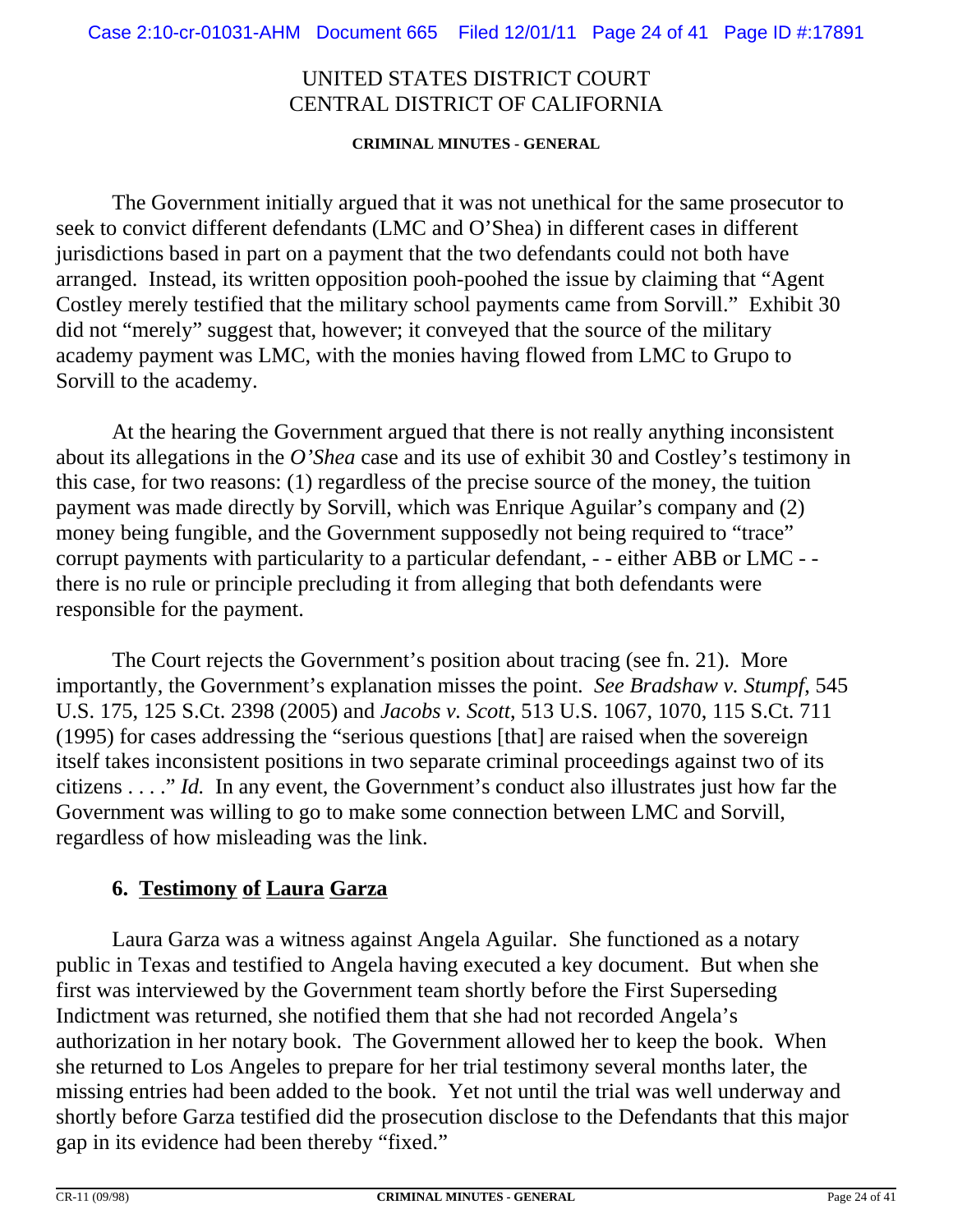**CRIMINAL MINUTES - GENERAL**

## **C. DEFENDANTS' OTHER CLAIMS OF MISCONDUCT**

The Court rejects the Defendants' other claims of misconduct for the following reasons.

## **1. Witness List**

The Government identified 78 witnesses in its Feb. 28, 2011, witness list. (Dkt. 208.) At trial it called many fewer witnesses - - only 23 or 24. Among them were five persons not mentioned on that witness list, however, including Agent Guernsey and Monica Guerra. Although the Government's poor trial preparation and shoddy questioning of some witnesses left gaps in its case,15 the Government did not engage in deceptive conduct. For the Government to have streamlined its witness list and to have dealt with late-perceived gaps was not unusual.

## **2. CFE Meeting Memorandum**

For reasons the Court still does not comprehend, evidently it was not until February 11, 2011, that the prosecutors first met with representatives of the very Mexican entity with which LMC did business - - CFE. This was more than four months after the original indictment. The Government generated a memorandum of the meeting, but not until March 18, 2011, some five weeks later. The memorandum contained exculpatory material within the scope of *Brady*. It stated that the CFE officials could find nothing wrong with the allegedly bribe-procured LMC contracts on their face. The memorandum was "Federal Expressed" to Defendants on March 18, 2011, and received the next day. This was two weeks before opening statements were delivered. The nearly five week delay in producing this memorandum was troubling to the Court, and it still is. Rule 16 and *Brady* require timely disclosures. But the Defendants did receive it and their lawyers made considerable use of it at trial.

# **3. Summary Witness Dane Costley**

Defendants argued vigorously during trial and argue again on this motion that the

<sup>&</sup>lt;sup>15</sup>  $E$ ,  $g$ , the prosecutors sought and obtained permission from the Court to allow them to recall Alma Patricia Cerdan Saavedra as a witness. But when the Government unsuccessfully attempted to go beyond the scope of additional inquiry that the Court had permitted, the Court was forced to clamp down.<br> $CR-11 (09/98)$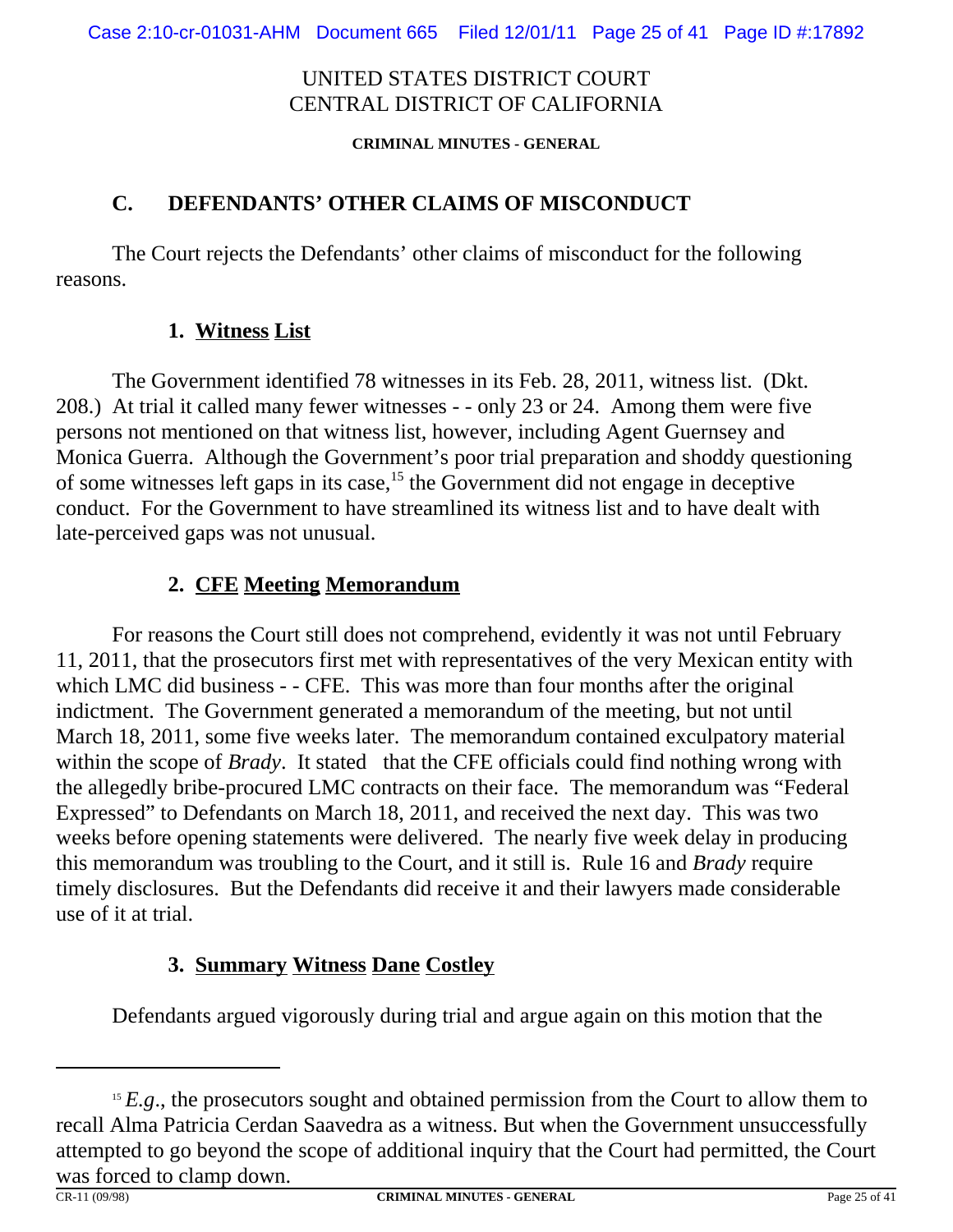**CRIMINAL MINUTES - GENERAL**

Government violated their Sixth Amendment right of confrontation by designating FBI Special Agent Dane Costley as the prosecution's summary witness. The Court disagrees. It is no doubt the case that Costley was given that key responsibility as part of the Government's intended strategy of keeping Co-Case Agents Guernsey and Binder off the stand, in order to prevent Defendants from inquiring into the pre-indictment investigation. But that does not mean that the Defendants' rights were violated. The cases they cite do not support that proposition. Nor did Defendants suffer any prejudice from the Government's designation of Costley as the summary witness. Thanks to the defense lawyers' cross-examinations of Agent Guernsey, whom the Government had been forced to call anyway (to provide chain-of-custody and foundation testimony), the jury became aware of many of the defects and gaps in the Government's investigation and in Guernsey's grand jury testimony. Moreover, Defendants' cross-examination of Costley illustrated weaknesses in the Government's summary charts about which Costley testified on direct.

### **4. Jean-Guy Lamarche and Closing Arguments About Him**

After including this Canadian witness on its witness list, the Government wound up not putting him on the stand, because (it contended) he refused to show up, even though he had been subpoenaed. Defendants claim that the Government interfered with their right or ability to complete their efforts to interview Lamarche. The Court disagrees. The evidence falls far short of demonstrating that.

The Court permitted the Government to introduce various e-mails that Lamarche and Defendant Lee exchanged, pursuant to a carefully-framed limiting instruction that was given to the jury, to the effect that the e-mails could be considered only for the purpose of establishing what, if anything, Lee knew about Aguilar's supposed connections to CFE officials and what, if anything, Lee intended Aguilar would do to help LMC secure contracts from CFE. *See* Court Exhibits D and E. Defendants contend that the Government's references in closing arguments to Lamarche and the e-mails was improper. There is no clear basis for the Court to find misconduct. On one occasion the DOJ prosecutor who delivered the closing argument stated that the jury could consider a certain e-mail (Exhibit 959) "for the truth, standing by themselves" [sic] (May 6, 2011, R.T. 4106), but that was not improper because one part of that e-mail was written by Defendant Lee. The prosecutor otherwise was careful to abide by the Court's limiting instruction. Moreover, during his closing argument the Court further instructed the jury that it "may not find" (not merely "may not assume") merely from the statements made by Lamarche " that whatever Lamarche was saying is true or accurate." May 6, 2011, R.T. 4236.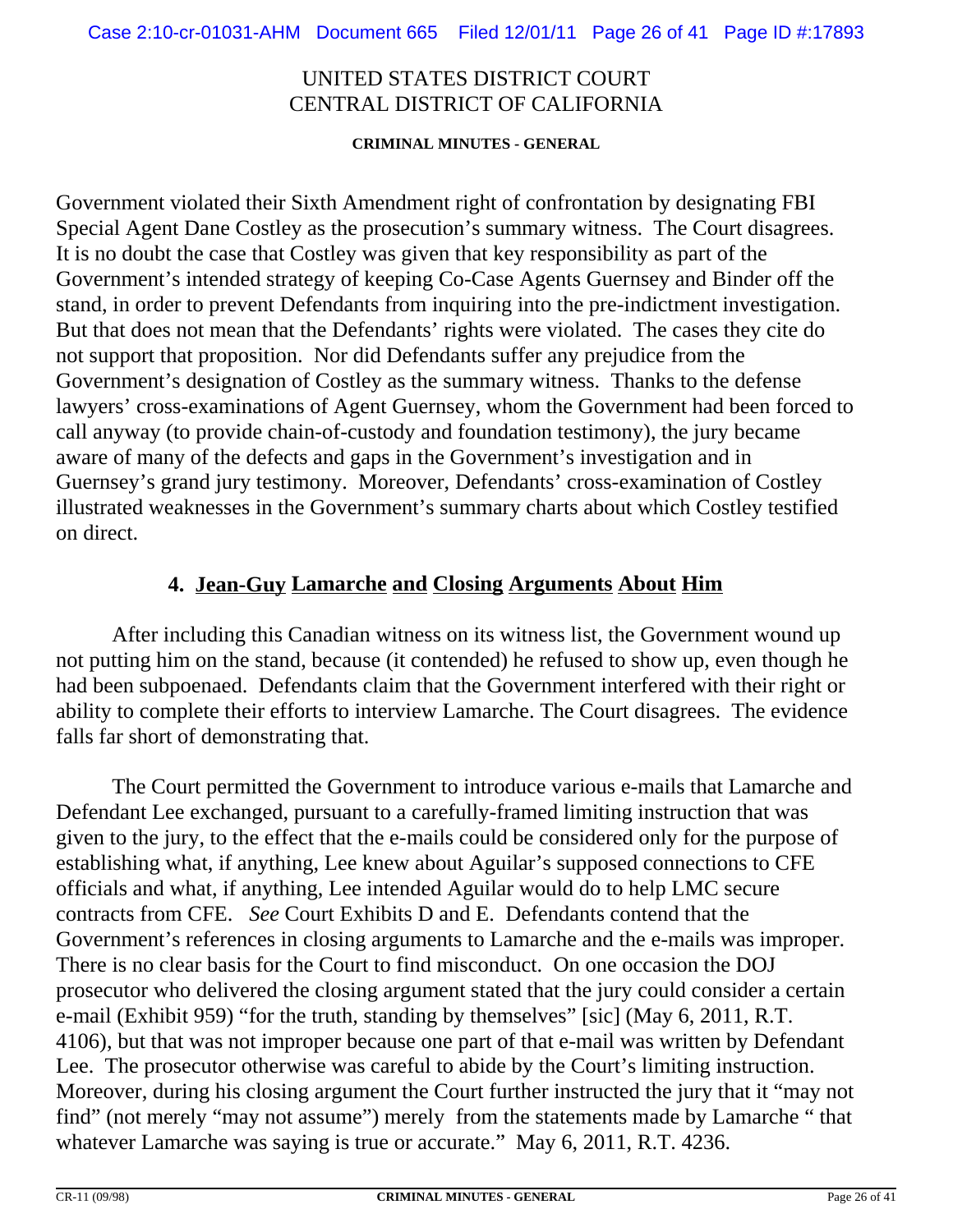**CRIMINAL MINUTES - GENERAL**

# **LEGAL ANALYSIS**

### **A. DISMISSAL OF THE INDICTMENT IS NOT BASED SOLELY ON MISCONDUCT BEFORE THE GRAND JURY**

The motion to dismiss that led to this ruling was filed before the jury returned its guilty verdicts, and it focused almost entirely on Agent Guernsey's false or misleading grand jury testimony.

The Government cites *Bank of Nova Scotia v. United States*, 487 U.S. 250, 108 S.Ct. 2369 (1988), for the proposition that unless the proceedings before a grand jury were fundamentally unfair, errors committed at that stage are harmless, and as such preclude dismissal. In that case, the district court dismissed the indictment *before* trial, based on an overall finding that the prosecutors' conduct, and that of their agents, prevented the grand jury from acting independently of the prosecution. In upholding the Tenth Circuit's reversal of the district court's ruling, the Supreme Court held that "a district court may not dismiss an indictment for errors in grand jury proceedings unless such errors prejudiced the defendants . . . [and] may not invoke supervisory power to circumvent the harmless-error inquiry prescribed by Federal Rule of Criminal Procedure 52(a)." *Id.* at 254, 108 S.Ct. at 2373.16

Moreover, if a petit jury convicts the defendant of charges contained in a wrongfully obtained indictment, "any error in the grand jury proceeding connected with the charging decision [is deemed] harmless beyond a reasonable doubt." *Mechanik,* 475 U.S. at 70, 106 S.Ct. at 942. When that is the case, dismissal of the indictment may still be appropriate only if "the structural protections of the grand

<sup>&</sup>lt;sup>16</sup> Despite this broad language, however, the Court went on to adopt a rather expansive standard for measuring prejudice, based on Justice O'Connor's concurrence in *United States v. Mechanik*, 475 U.S. 66, 106 S.Ct. 938 (1986): "[D]ismissal of the indictment is appropriate only 'if it is established that the violation substantially influenced the grand jury's decision to indict' or if there is 'grave doubt' that the decision to indict was free from the substantial influence of such violations." *Id.* at 256. Under Justice O'Connor's standard in *Mechanik,* this Court has strong reason to find, and does find, that Agent Guernsey's untruthful testimony does create "'grave doubt' that the [grand jury's] decision to indict was free from the substantial influence of such violations."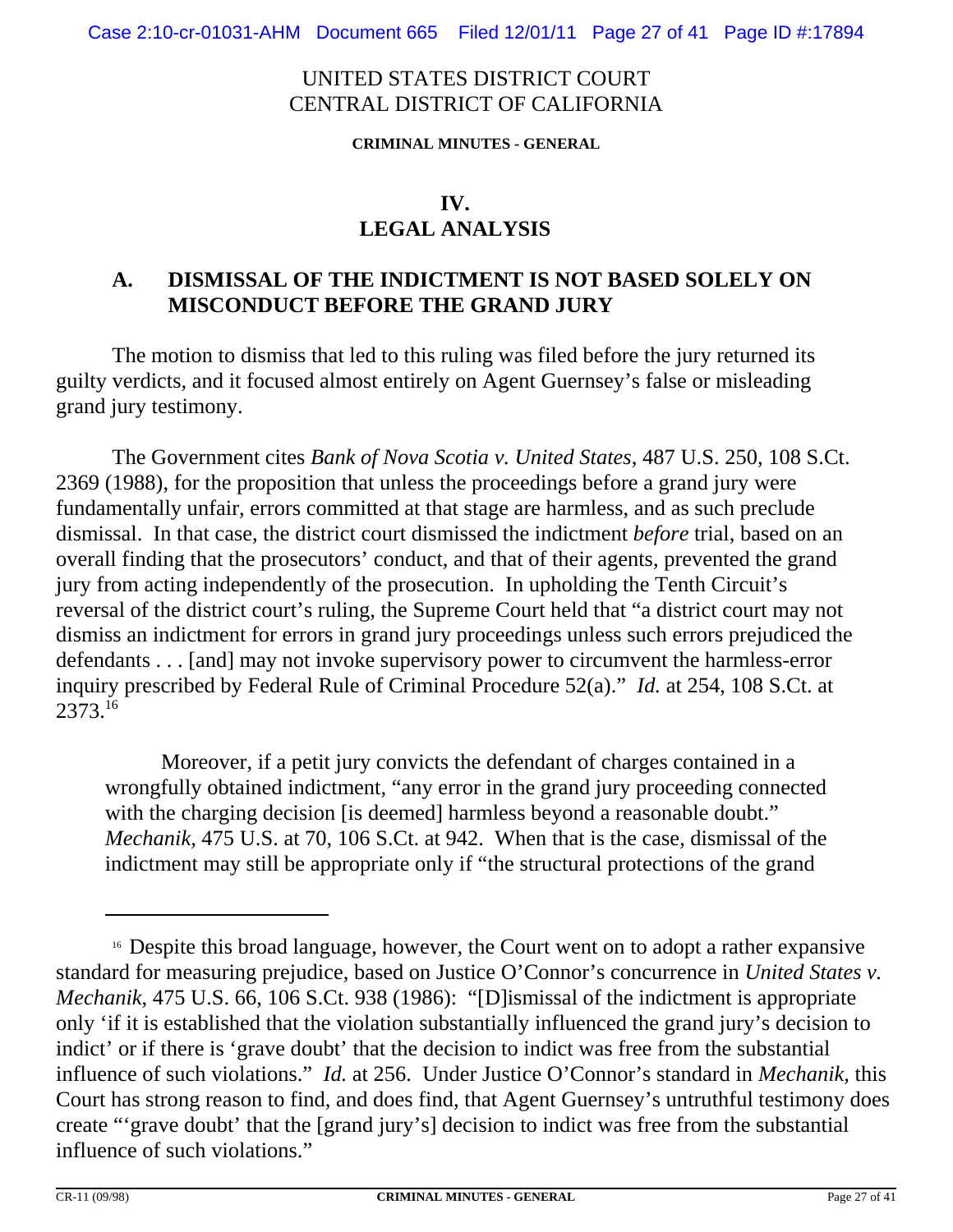#### **CRIMINAL MINUTES - GENERAL**

jury . . . [were] so compromised as to render the proceedings fundamentally unfair." *Bank of Nova Scotia, supra*, 487 U.S. at 257, 108 S.Ct. at 2374. *Accord United States v. Bingham*, 653 F.3d 983, 998 (9th Cir. 2011). As the Court in *Bingham* noted, "'[t]he only structural errors the Supreme Court has recognized are racial and gender discrimination in the selection of grand jurors.'" *Id.* (citing *Bank of Nova Scotia,* 487 U.S. at 257, 108 S.Ct. at 2369). There is no basis to find structural errors here.

Unlike in *Bank of Nova Scotia,* however, the issue now is not whether the indictment should be dismissed solely because of misconduct in and before the grand jury. Although such misconduct was the critical component that triggered the motion to dismiss that was filed on May 9, 2011, the prosecution of this case was marred by a much wider range of misconduct.

## **B. GENERAL PRINCIPLES GOVERNING PROSECUTORIAL CONDUCT**

 Perhaps the most-frequently cited decision about the exacting standard to which prosecutors must adhere is that of the unanimous Supreme Court in *Berger v. United States*, 295 U.S. 78, 55 S.Ct. 629 (1935), reversing defendant's conviction for conspiring to possess counterfeit notes. The prosecutor's misconduct consisted of misstating the facts in his cross-examination of witnesses, putting words into the mouths of witnesses, bullying witnesses "and, in general, of conducting himself in a thoroughly indecorous and improper manner." *Id.* at 84, 55 S.Ct. at 631. Although by current standards this hardly seems outrageous, and although the trial judge sustained objections and instructed the jury to disregard certain questions and testimony, the Supreme Court concluded that it was "impossible to say that the evil influence upon the jury of these acts of misconduct was removed by such mild judicial action as was taken." *Id.* at 85, 55 S.Ct. at 632-633. The Supreme Court went on to promulgate a standard for prosecutive conduct that remains in place:

The United States Attorney is the representative not of an ordinary party to a controversy, but of a sovereignty whose obligation to govern impartially is as compelling as its obligation to govern at all; and whose interest, therefore, in a criminal prosecution is not that it shall win a case, but that justice shall be done . . . He may prosecute with earnestness and vigor - - indeed, he should do so. But, while he may strike hard blows, he is not at liberty to strike foul ones . . . In these circumstances prejudice to the cause of the accused is so highly probable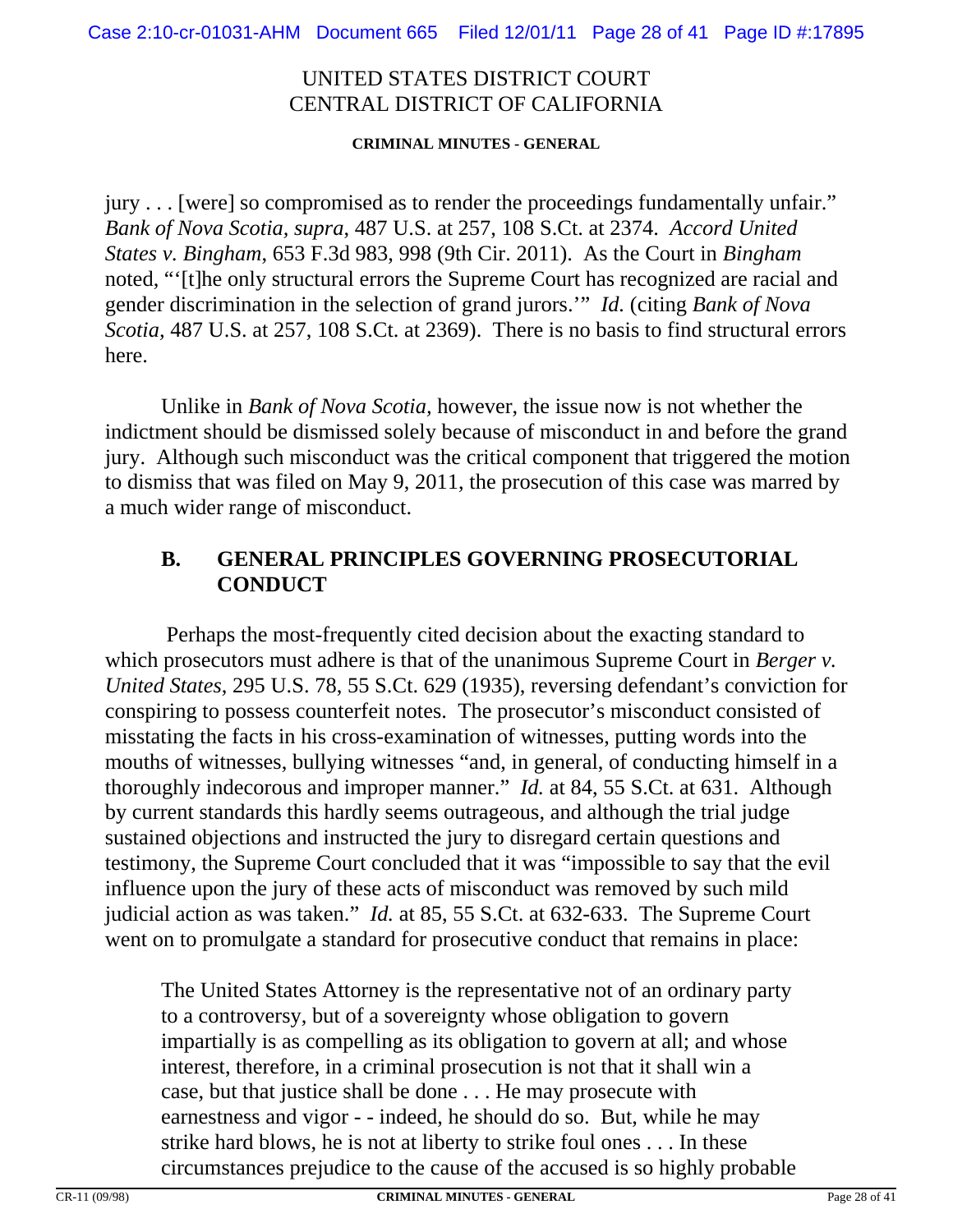**CRIMINAL MINUTES - GENERAL**

that we are not justified in assuming its nonexistence. If the case against Berger had been strong, or, as some courts have said, the evidence of his guilt 'overwhelming,' a different conclusion might be reached.

*Id*. at 88-89, 55 S.Ct. at 633. In applying *Berger*, the Ninth Circuit later summarized the point succinctly: "The prosecutor's job isn't just to win, but to win fairly, staying well within the rules." *United States v. Kojayan*, 8 F.3d 1315, 1323 (9th Cir. 1993).

### **C. FAILURE TO TIMELY DISCLOSE THE GRAND JURY TRANSCRIPTS CONSTITUTED A** *BRADY* **VIOLATION**

Although the pronouncement in *Berger* is important, it is just that - - a pronouncement. The Supreme Court imposed more concrete requirements on prosecutors in *Brady v. Maryland*, 373 U.S. 83, 83 S.Ct. 1194 (1963). There the Court held that "the suppression by the prosecution of evidence favorable to an accused upon request violates due process where the evidence is material either to guilt or to punishment, irrespective of the good faith or bad faith of the prosecution." *Id.* at 87, 835 S.Ct. at 1196-97.

 In *United States v. Bagley*, 473 U.S. 667, 682, 105 S.Ct. 3375, 3383 (1985), the Supreme Court held that for purposes of *Brady* evidence is material "if there is a reasonable probability that, had the evidence been disclosed to the defense, the result

of the proceeding would have been different. A 'reasonable probability' is a probability sufficient to undermine confidence in the outcome."

The Supreme Court further clarified "materiality" in *Kyles v. Whitley*, 514 U.S. 419, 115 S.Ct. 1155 (1995):

[A] showing of materiality does not require demonstration by a preponderance that disclosure of the suppressed evidence would have resulted ultimately in the defendant's acquittal (whether based on the presence of reasonable doubt or acceptance of an explanation for the crime that does not inculpate the defendant) . . . . The question is not whether the defendant would more likely than not have received a different verdict with the evidence, but whether in its absence he received a fair trial, understood as a trial resulting in a verdict worthy of confidence. A 'reasonable probability' of a different result is accordingly shown when the government's evidentiary suppression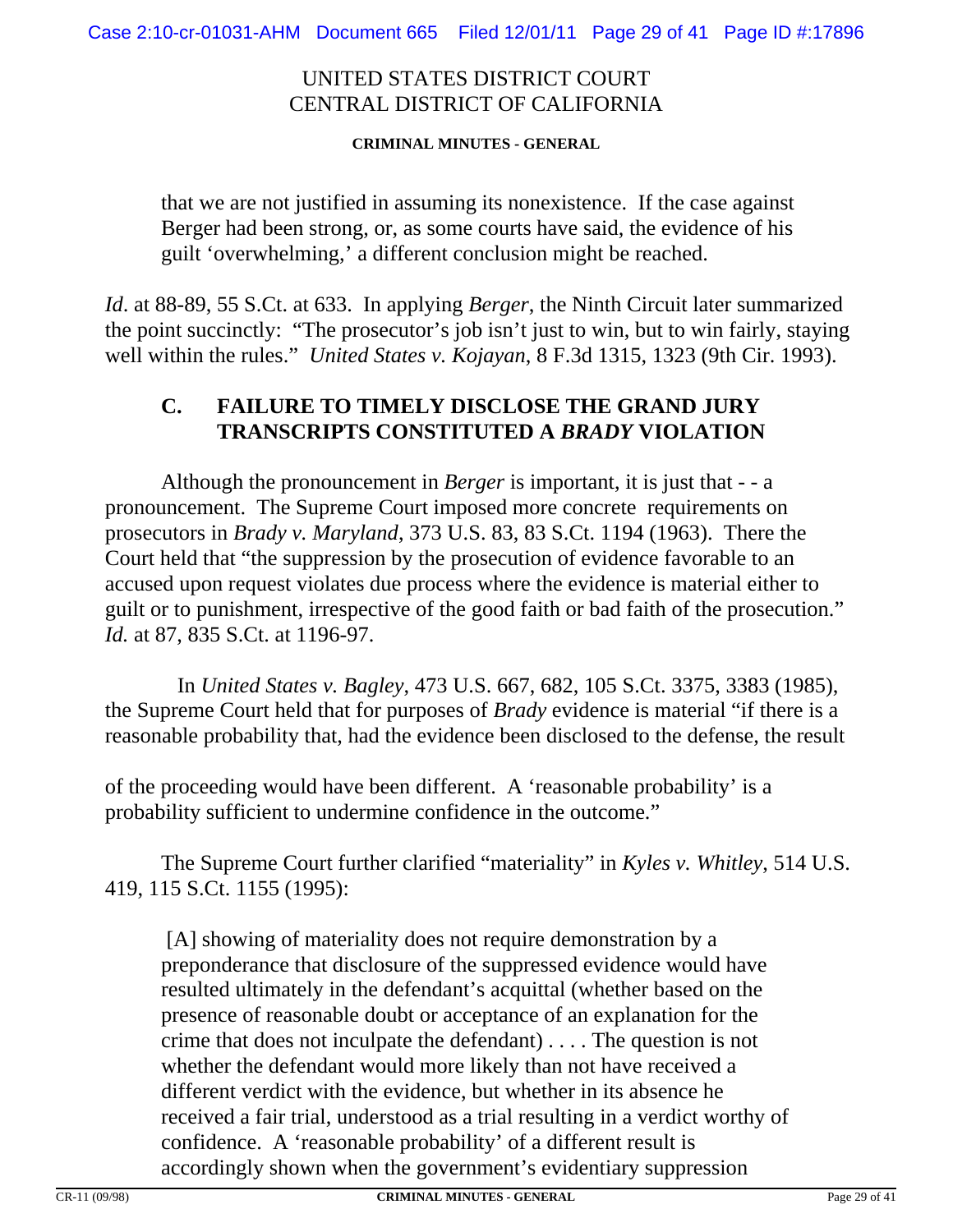#### **CRIMINAL MINUTES - GENERAL**

#### 'undermines confidence in the outcome of the trial.

*Id.* at 434, 115 S.Ct. at 1566 (citing *Bagley*, 473 U.S. at 678, 105 S.Ct. at 3381) (other citations omitted).

In *Kyles*, the defendant had been convicted of first-degree murder. On *habeas* review the Supreme Court overturned his conviction because the government had withheld, *inter alia*, (1) six contemporaneous eyewitness statements, (2) statements made to the police by a key informant who was possibly the killer, and (3) the printout of license numbers parked at crime scene, which did not include Kyles's*.* The informant was never called to testify at trial. After stressing that under *Brady* and *Bagley* the test for materiality is that suppressed evidence "must be considered collectively, not item by item," *id.* at 436, 115 S.Ct. at 1567, the Court noted that by the State's own admission, the informant " was essential to its investigation and, indeed, 'made the case' against Kyles." *Id.* at 445, 115 S.Ct. at 1571. Had his statements been disclosed before trial, Kyles's lawyer "could have . . . attacked the reliability of the investigation in failing even to consider [the informant's] possible guilt and in tolerating (if not countenancing) serious possibilities that incriminating evidence had been planted." *Id*. at 446, 115 S.Ct. at 1572.

The dissenting opinion suggested that it would have been irrational for jurors "to count the sloppiness of the investigation against the probative force of the [prosecution's] evidence . . . ." The majority dismissed that notion: "When . . . the probative force of evidence depends on the circumstances in which it was obtained and those circumstances raise a possibility of fraud, indications of conscientious police work will enhance probative force and slovenly work will diminish it." *Id.* at 446, n.15, 115 S.Ct. at 1572.

In at least two cases the Ninth Circuit has recognized the importance of the holding in *Kyles* that facts demonstrating a skewed or biased investigation may constitute *Brady* material that a Defendant is entitled to obtain and a jury permitted to consider. *See Carriger v. Stewart*, 132 F.3d 463, 481 (9th Cir. 1997) ("Had this evidence of [the chief prosecution witness's] prolificacy in his profession been known, the defense could have used it to question the thoroughness or good faith of an investigation that did not include [him] as a suspect.") (citing *Kyles, 514 U.S.*  444-48, 115 S.Ct. at 1571-72.); *United States v. Sager*, 227 F.3d 1138, 1145 (9th Cir. 2000) (quoting *Kyles* and referring to "the utility of attacking police investigations as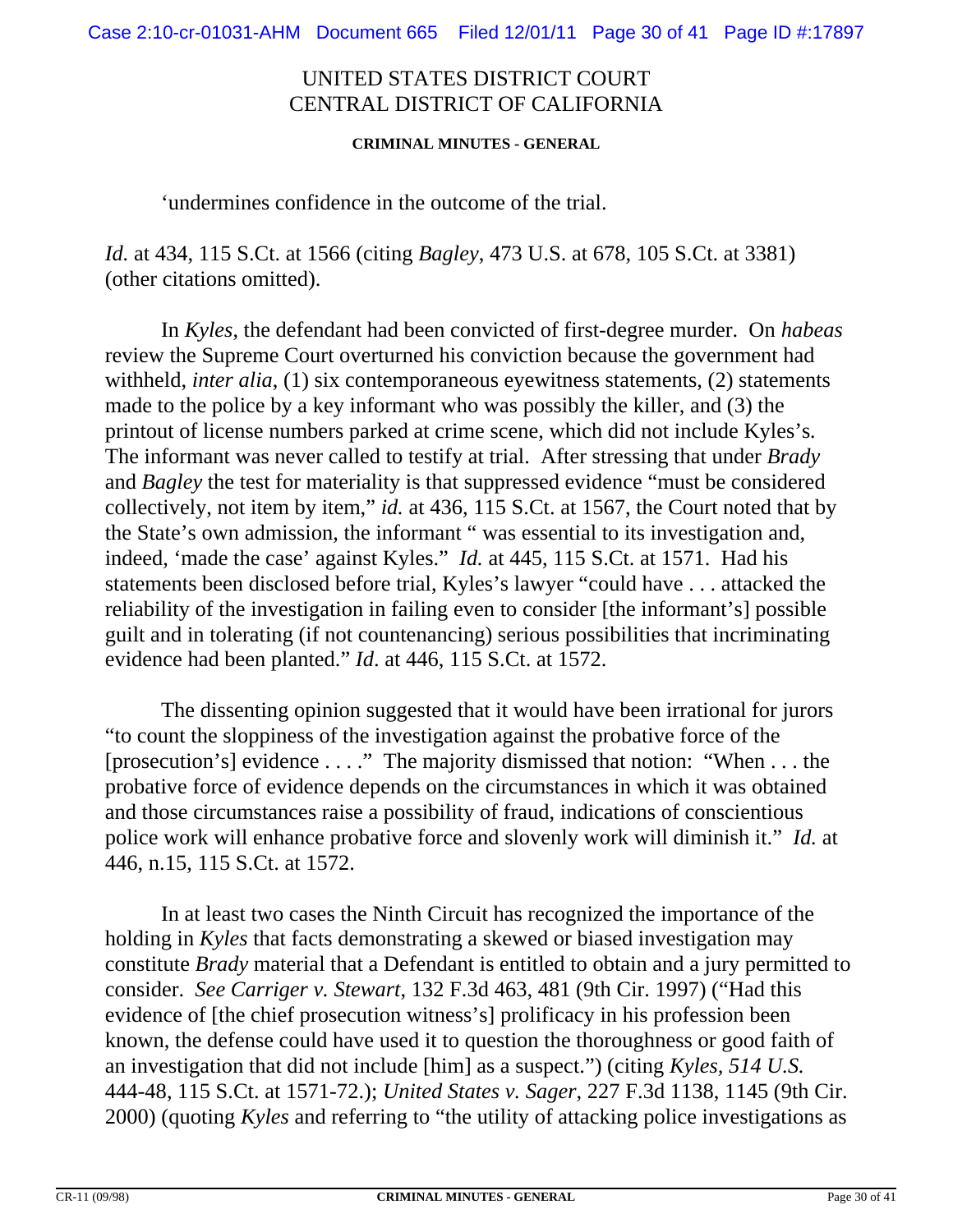**CRIMINAL MINUTES - GENERAL**

'shoddy'").*<sup>17</sup>*

The thrust of the Lindsey Defendants' *Brady* argument is that the Government failed to turn over - - indeed, refused to turn over - - the transcripts of Agent Guernsey's grand jury testimony until some ten days after the jury trial had begun, and then only after being ordered to do so.<sup>18</sup> Defendants point to the prosecutors' admission that they did not designate Guernsey as the Government's summary witness because they wanted "to limit the [Defendants'] ability to introduce [a] type of defense" that would "put the investigation on trial . . . ." April 15, 2010, R.T. at 1697-1698. The Lindsey Defendants rely heavily on *Kyles* for the proposition that

evidence of investigative failures is *Brady* material . . . . In *Kyles*, the court noted that had the defense been provided *Brady* materials, the defense could have challenged "the thoroughness and even good faith of the investigation" . . . and that "[a] common trial tactic of defense lawyers is to discredit the caliber of the investigation or the decision to

charge the defendant, and we may consider such use in assessing a possible *Brady* violation."

Supp. Memo at 38, citing *Kyles*, 514 U.S. at 445-446, 115 S.Ct. at 1571-1572.

The Government argues that Defendants' characterization of *Kyles* is too broad. It offers a narrower interpretation:

[P]roperly read, *Kyles* does not support the defendants' overbroad position because investigative flaws can be exculpatory in some circumstances yet irrelevant and prejudicial in others . . . *Kyles* stands for the proposition that information concerning the nature of the investigation can be exculpatory within the meaning of *Brady* [only] (1) "[w]hen . . . the probative force of evidence depends on the circumstances in which it was obtained," or (2) when "the thoroughness

<sup>17</sup> The Government cites *United States v. Waters*, 627 F.3d 345, 353 (9th Cir. 2010) for the proposition that *Kyles* is inapplicable here. The Court disagrees. Indeed, the citation is misplaced.

<sup>&</sup>lt;sup>18</sup> As it turned out, the Government actually failed to turn over one of the transcripts until almost seven weeks after the case went to the jury, as noted above.<br>
CRIMINAL MINITES, GENERAL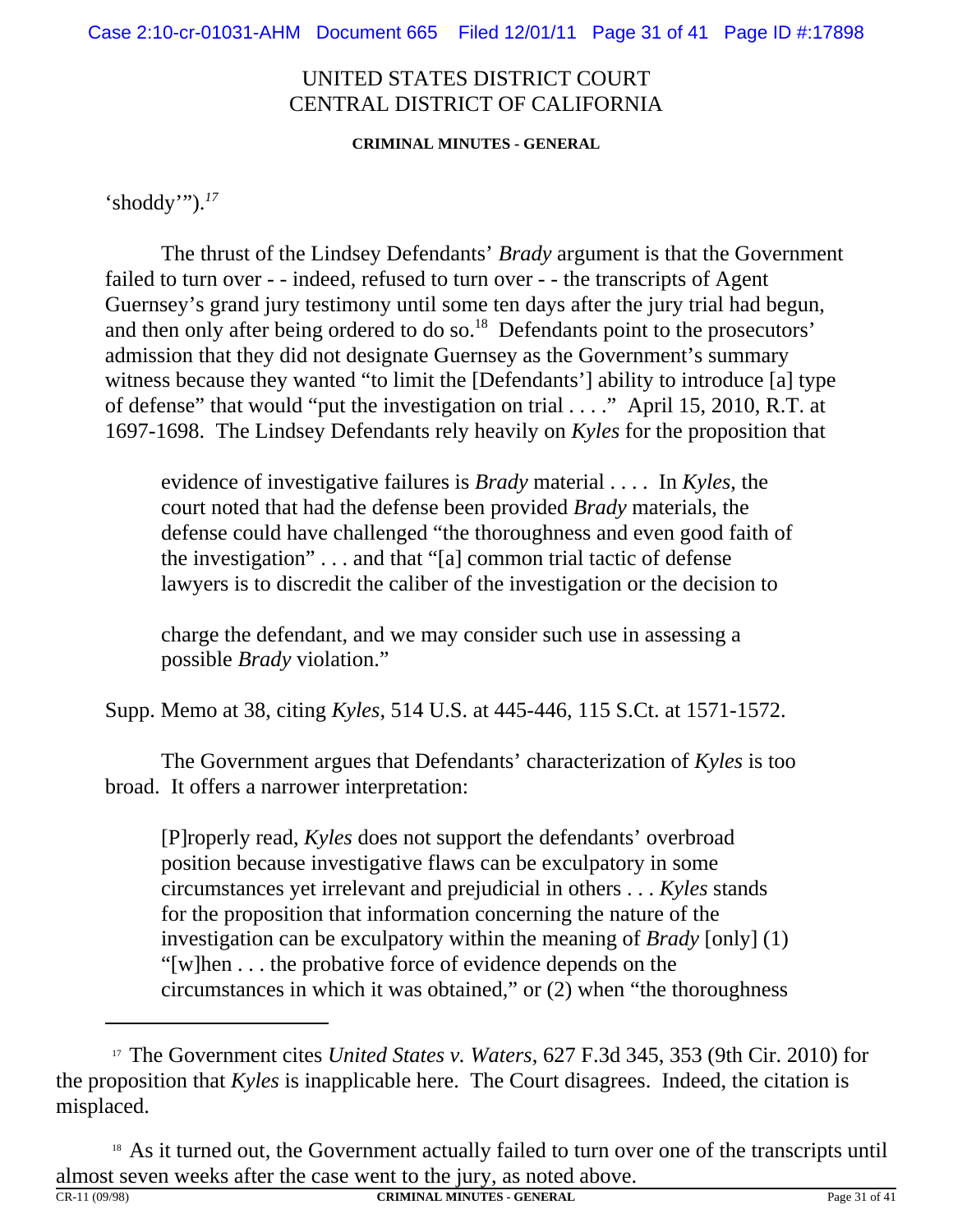#### **CRIMINAL MINUTES - GENERAL**

and even the good faith of the investigation" is lacking in that the investigators failed to "even consider" information indicating that the defendant is innocent.

Government's Resp. at 55-57. Even accepting the Government's gloss on *Kyles*, the requirements for finding a *Kyles*-based *Brady* violation would be satisfied. The withheld transcripts show that at the investigative stage the Government failed to consider a number of factors pointing to innocence, including LMC's prior dealings and contracts with CFE, the several-year delay between the hiring of Enrique Aguilar and the first alleged bribe payment, the lengthy intervals between deposits from LMC into Grupo's account and Grupo's payments for the yacht and AMEX bills, and the presence and use of substantial amounts of non-LMC funds in the Grupo account.

However, unlike in *Kyles,* here the person whose misleading grand jury testimony was central to the late-developed defense that the Government's evidence was suspect because of a biased investigation *did* testify. But Agent Guernsey testified only because the Government was forced to put her on the stand to lay the foundation for the admission of other evidence. And by April 15, 2011, when the Government first turned over the full transcripts of three of her appearances before the grand jury, the trial had been underway for more than ten days. Defendants had already been attempting to discredit the Government's case, but their efforts were significantly impeded because they lacked the most complete and compelling evidence that the Government investigation had been tainted by unfounded and misleading grand jury testimony. Moreover, their cross-examinations lacked a focus, not having been previewed in opening as part of a coherent theme.<sup>19</sup>

In their opening statements defense counsel were not in a position to cite grand jury transcripts as support for what eventually became part of their defense. Lacking the factual support they needed, they could not and did not assert, in effect, "The

<sup>&</sup>lt;sup>19</sup> Throughout the trial defense counsel indulged in lengthy and repetitive crossexaminations of many witnesses. This evidently played into the Government's hands, because those time-consuming examinations undoubtedly led some jurors to conclude that "there must be something to this prosecution after all - - else why are Defendants resorting to such nitpicking?" In fairness to defense counsel, however, at least some of their questioning probably resulted from their having been forced to play "catch up" as a result of the prosecution's late disclosures and changes to its witness lists.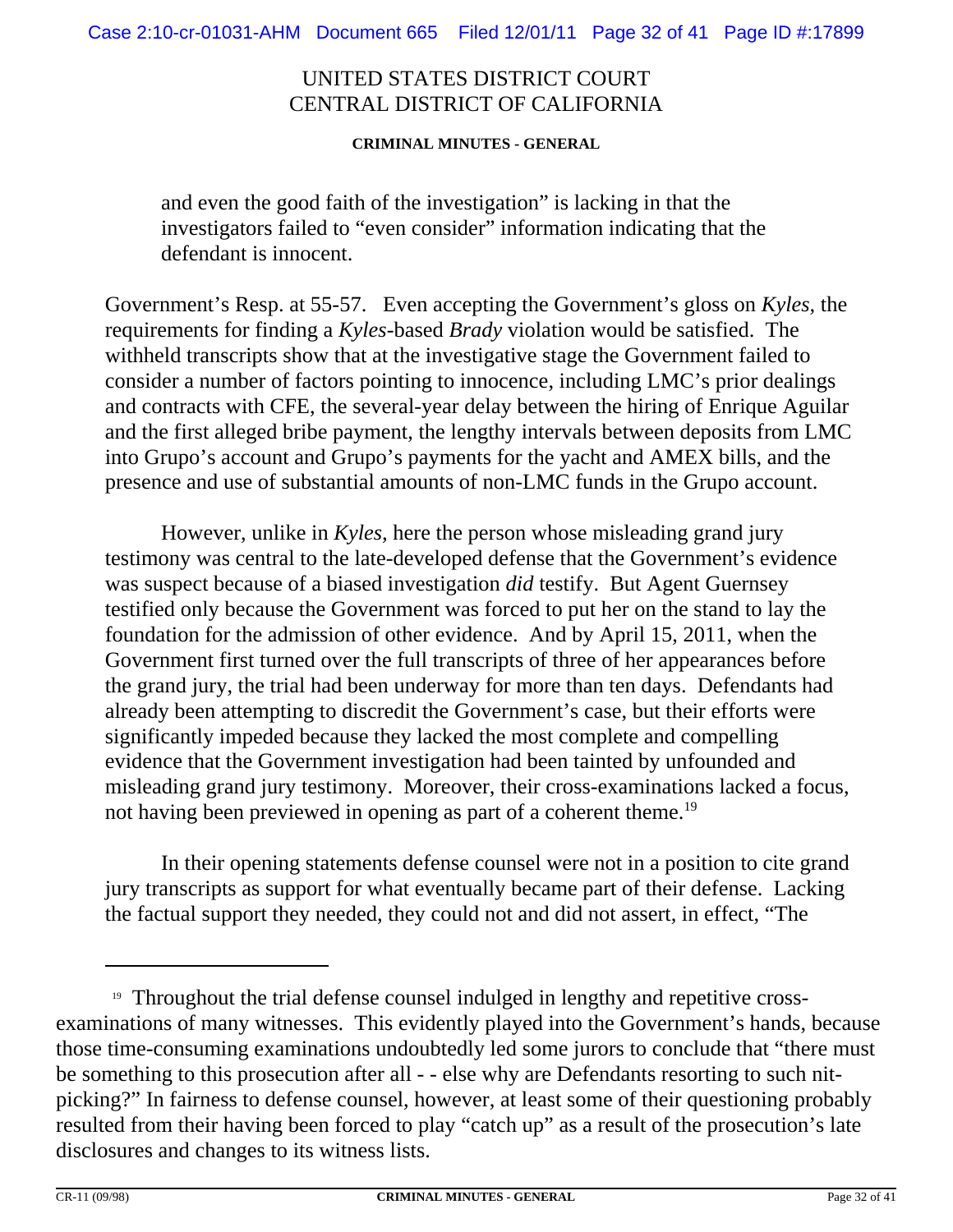#### **CRIMINAL MINUTES - GENERAL**

evidence will show that the Government team failed to conduct a complete and fair investigation. In fact, the Government obtained the very charges in the indictment through false and misleading grand jury testimony of an FBI agent. The prosecution has been scrambling to find out what happened ever since. Had they done their homework properly, they would have learned long before now that there was no crime." Had defense counsel been able to deliver such an opening statement, it is likely that at later stages the jury would have understood the point of their crossexaminations and would have viewed the Government's evidence with great skepticism. Instead, the defense attorneys' opening statements focused mostly on "humanizing" their respective clients, such as by describing their unblemished pasts and their good character. *See* April 5, 2011, R.T. at 329-359.

In an exceptionally complicated case such as this, opening statements assume even greater importance than is usually the case, because they enable counsel to articulate their key themes at the critical point of "first impression." If one side is prevented from doing so, its task of persuading jurors to see the case its way is made more difficult. That is what happened here. The Government's failure to timely produce the Guernsey transcripts before opening statements prevented the Lindsey Defendants' lawyers from previewing for the jurors what they later tried to develop as a major part of their defense. This was prejudicial not only to the Lindsey Defendants but to one of the core assumptions underlying the adversary process: that the truth will emerge more completely and for the benefit of the fact-finder if the

lawyers on both sides are required to, and allowed to, contend on a level playing field.

The Government insists that its intention in deciding not to call Guernsey as a witness - - and thereby avoid having to produce the grand jury transcripts - - "was to forestall an improper attack on the investigation." Government's Resp. at 57 (emphasis in original). Even if the Government's motive was such, that would not permit it to disregard its *Brady* obligations. For *Brady* does not apply only when the Government proceeds with bad intent; the doctrine requires disclosure "where the evidence is material either to guilt or to punishment, *irrespective of the good faith or bad faith of the prosecution." Brady, supra,* at 87 (emphasis added).

In *Kyles*, the majority noted that "the question is not whether the state would have had a case to go to the jury if it had disclosed the favorable evidence, but whether we can be confident that the jury's verdict would have been the same." 514 U.S. at 453, 115 S.Ct. at 1575. Combined with the other examples of misconduct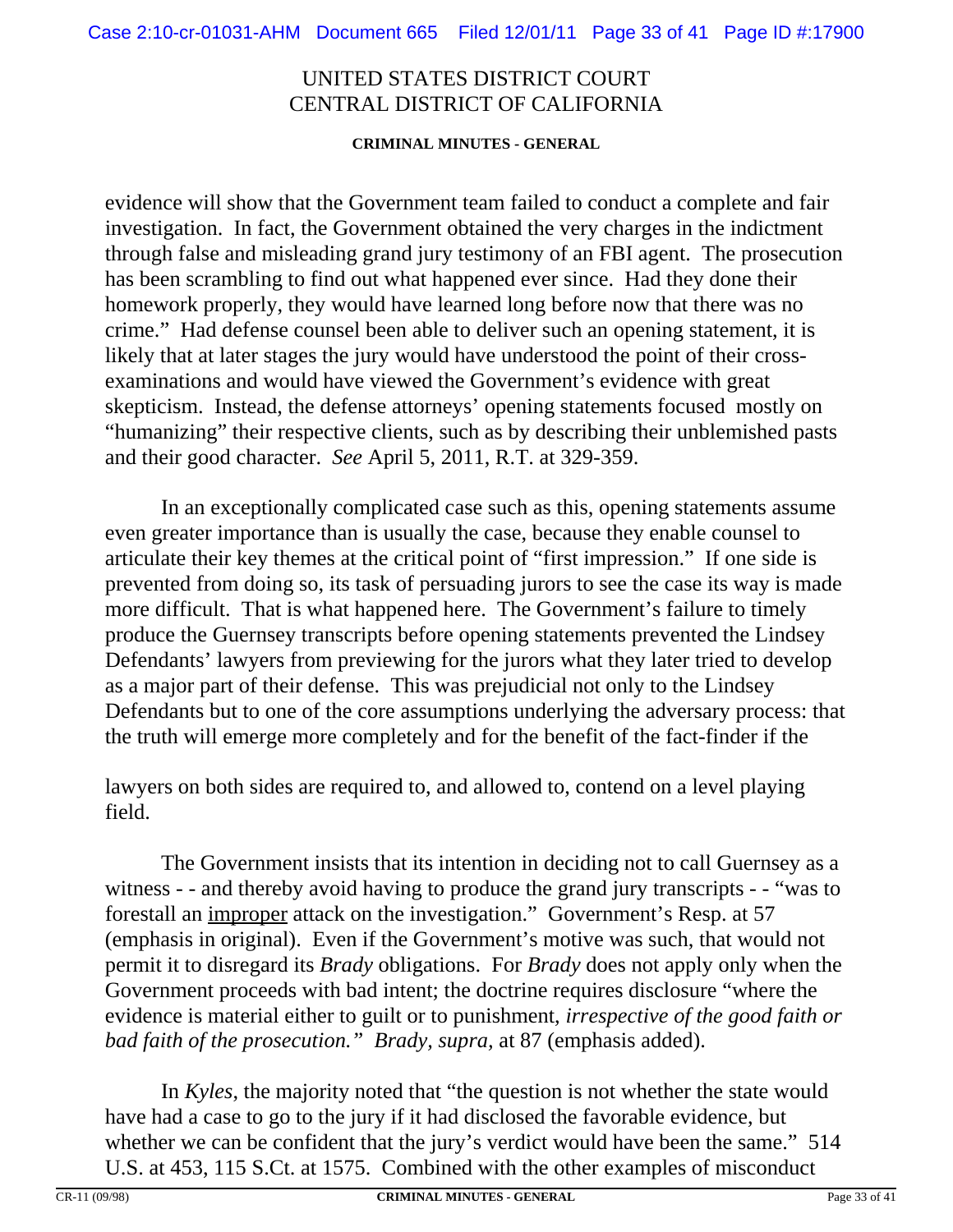#### **CRIMINAL MINUTES - GENERAL**

discussed in this ruling, the Court finds there is no basis to have such confidence.

The belated and incomplete disclosure of the Guernsey grand jury testimony was prejudicial for an entirely different reason as well: it prevented the Lindsey Defendants from presenting important evidence of potential grand jury bias to the Court that might have warranted dismissal even before trial began, thereby sparing Defendants the costs, travail and attendant burdens of a more than five week ordeal. In *United States v. Samango,* 607 F.2d 877 (9th Cir. 1979), the Ninth Circuit upheld the district court's pre-trial dismissal of an indictment as a proper exercise of its supervisory power based on the trial court's findings that the prosecutor subjected the grand jurors to various questions, statements, insinuations and evidence that "served no other purpose than calculated prejudice." *Id*. at 883-84 (citing *United States v. Basurto*, 497 F.2d 781, 786 (9th Cir. 1974), which found that an indictment based partially on perjured testimony caused a due process violation requiring reversal). Noting that "[t]he prosecutor has a duty of good faith to the court, the grand jury, and the defendant," the Ninth Circuit found that "the manner in which the prosecution obtained the indictment represented a serious threat to the integrity of the judicial process." *Id.* at 885. Because the court's goal in exercising supervisory powers "[is] to protect the integrity of the judicial power," *id*. at 881, the court found that "the cumulative effect of the . . . errors and indiscretions, none of which alone might have been enough to tip the scales operated to the defendants' prejudice by producing a biased grand jury." *Id.* at 884.

It is true that before the verdicts were returned, Defendants filed this motion. But by then the jury was about to begin deliberating, and soon thereafter it returned the verdicts. As discussed above in Section IV A, once there is a jury verdict, the task of arguing for dismissal of an indictment based solely on errors in a grand jury proceeding becomes nearly insurmountable.

The elements of a *Brady* violation are (1) the suppression (2) of evidence that is material and favorable to the accused and (3) the suppression of which causes prejudice to the defendant. *Strickler v. Greene*, 527 U.S. 263, 281-82, 119 S.Ct. 1936 (1999). All such elements are present here. In short, by withholding the grand jury transcripts the Government violated its duties under *Brady.*

## **D. THE COURT'S SUPERVISORY POWERS**

As demonstrated above, the Government's misconduct went way beyond the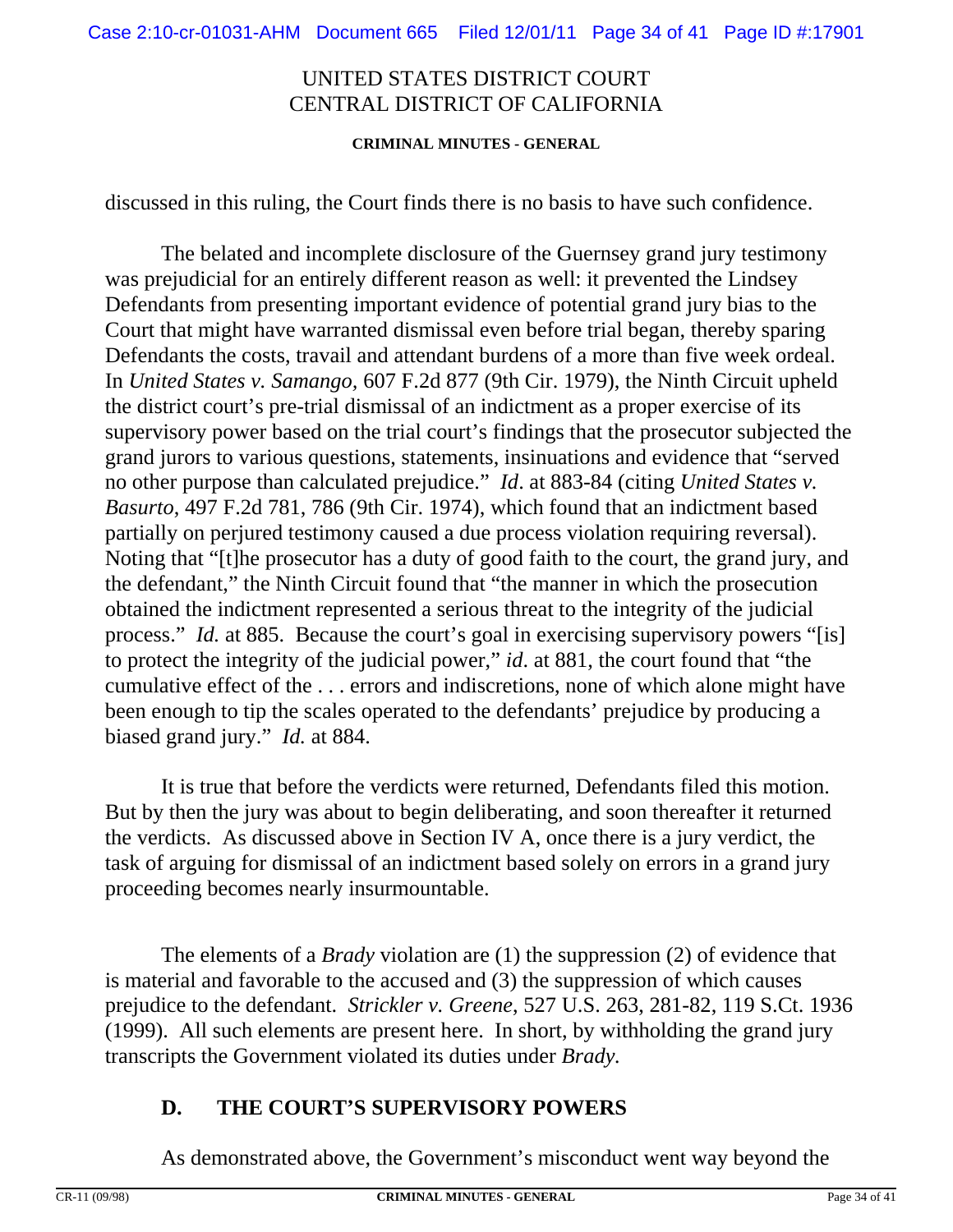**CRIMINAL MINUTES - GENERAL**

delayed and incomplete production of the Guernsey grand jury transcripts. It included procuring search and seizure warrants through materially false and misleading affidavits; improperly obtaining attorney-client privileged communications; violating court orders; questioning witnesses improperly; failing timely to produce information required under *Jencks*; and engaging in questionable behavior during closing arguments. Even if the suppression of the Guernsey transcripts did not constitute a *Brady* violation, overall the Government's conduct was improper, and it warrants exercise of the Court's supervisory powers.

In *United States v. Chapman*, 524 F.3d 1073 (9th Cir. 2008), a case upholding the mid-trial dismissal of an indictment, the Ninth Circuit stated,

An indictment may be dismissed with prejudice under either of two theories. [First, a] district court may dismiss an indictment on the ground of outrageous government conduct if the conduct amounts to a due process violation. [Second, i]f the conduct does not rise to the level of a due process violation, the court may nonetheless dismiss under its supervisory powers.

524 F.3d at 1084 (quoting *United States v. Barrera-Moreno*, 951 F.2d 1089, 1091 (9th Cir. 1991)).

\* \* \*

[A] district court may exercise its supervisory power "to implement a remedy for the violation of a recognized statutory or constitutional right; to preserve judicial integrity by ensuring that a conviction rests on appropriate considerations validly before a jury; and to deter future illegal conduct." *United States v. Simpson*, 927 F.2d 1088, 1090 (9th Cir. 1991).<sup>20</sup>

*Id.* at 1085. Although now this case is at a different procedural stage than in *Samango* and *Chapman* - - guilty verdicts having been returned - - the broad

<sup>20</sup> In *United States v. W.R. Grace*, the Ninth Circuit clarified that the exercise of the Court's inherent powers is not limited to the three grounds enumerated in *Simpson*. 526 F.3d 499, 511 n.9 (9th Cir. 2008) (*en banc*).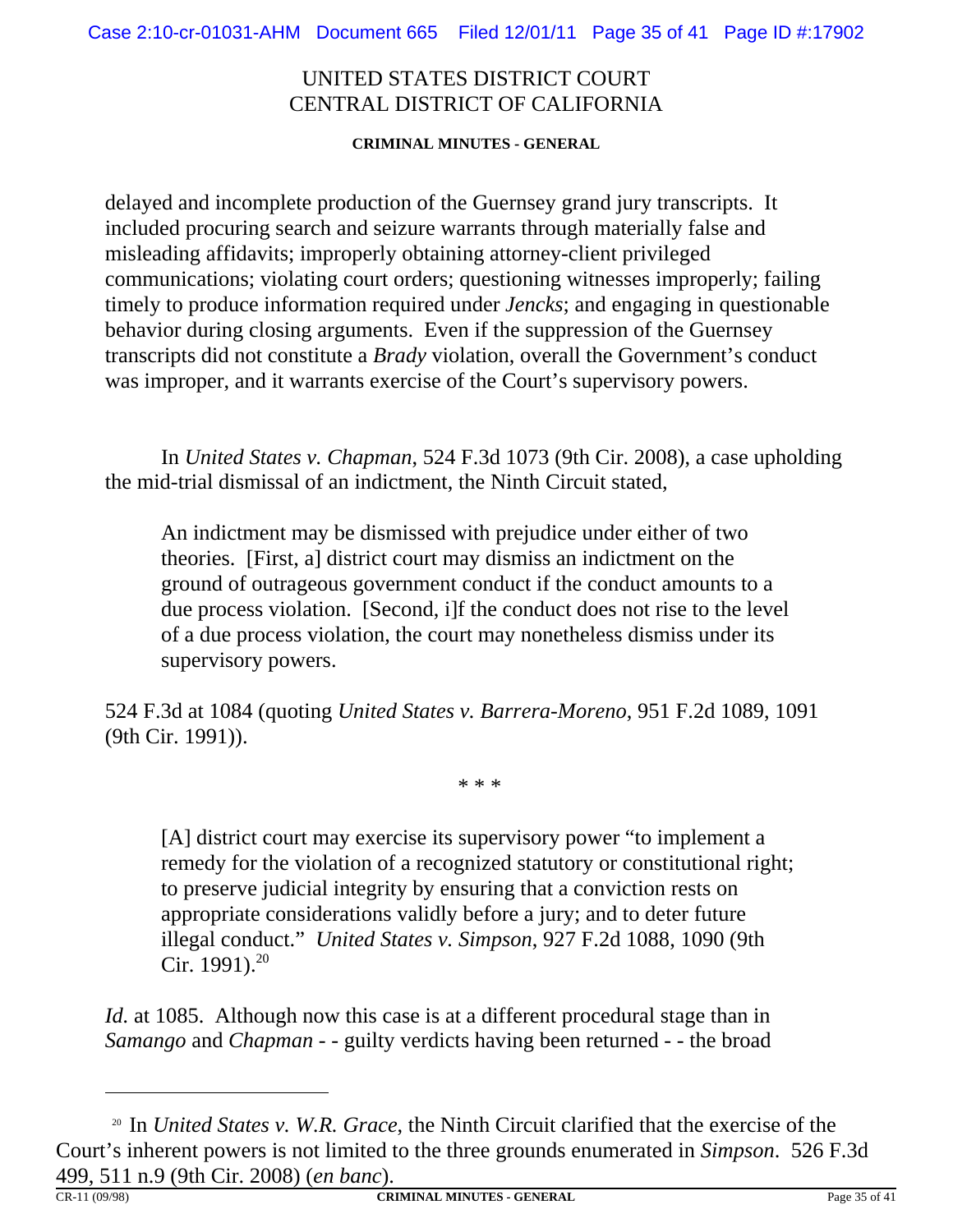#### **CRIMINAL MINUTES - GENERAL**

teachings of those cases remain applicable. Indeed, numerous decisions of the Ninth Circuit Court of Appeals have reversed convictions because of multiple wrongful acts that, in the aggregate, warranted the exercise of supervisory power. For example, in *United States v. Kojayan*, the Ninth Circuit found that prosecutorial misconduct during trial deprived the defendants of due process of law. 8 F.3d at 1324. It went on to add that "the judiciary - - especially the court before which the primary misbehavior took place - - may exercise its supervisory power to make it clear that the misconduct was serious . . . and that steps must be taken to avoid a recurrence . . . ." *Id.* at 1325. In *United States v. Sanchez*, 176 F.3d 1214, 1225 (9th Cir. 1999) the court found that the prosecutor engaged in several acts of misconduct during the trial and concluded, "The cumulative effect of these errors, when viewed in the context of the entire trial, compels a reversal in this case. We are persuaded that it is more probable than not that the prosecutor's misconduct materially affected the verdict." In *United States v. Lopez*, 4 F.3d 1455 (9th Cir. 1993), a case the Government cites, the Ninth Circuit reviewed several of its prior decisions and summarized the requirement thusly:

[I]n order to justify dismissal of the indictment under the court's supervisory powers, there must be "some prejudice to the accused by virtue of the alleged acts of misconduct." . . . [T]he idea of prejudice entails that the government's conduct "had at least some impact on the verdict . . . ."

#### *Id.* at 1464.

This Court is persuaded that the multiple acts of misconduct described above undoubtedly affected the verdicts and thus substantially prejudiced the Lindsey Defendants. The prejudice here is palpable once the prosecution and trial are assessed as a whole. Beginning even before the jury was selected and continuing throughout trial, the Defendants were thrown off balance by being forced to devote enormous effort to responding to and redressing serious and prejudicial wrongs, while at the same time having to defend themselves against the charges. Within only one year after the return of the First Superseding Indictment - - an unusually brief period for this kind of case - - the docket had almost 700 entries, many of which consist of the motions, *ex parte* applications, oppositions, hearings, and rulings necessitated by the prosecution's astonishing number of "mistakes" (as the Government chooses to characterize them) discussed above.

A clearly established additional basis for finding prejudice is the weakness of the Government's case. In *United States v. Weatherspoon*, 410 F.3d 1142, 1151 (9th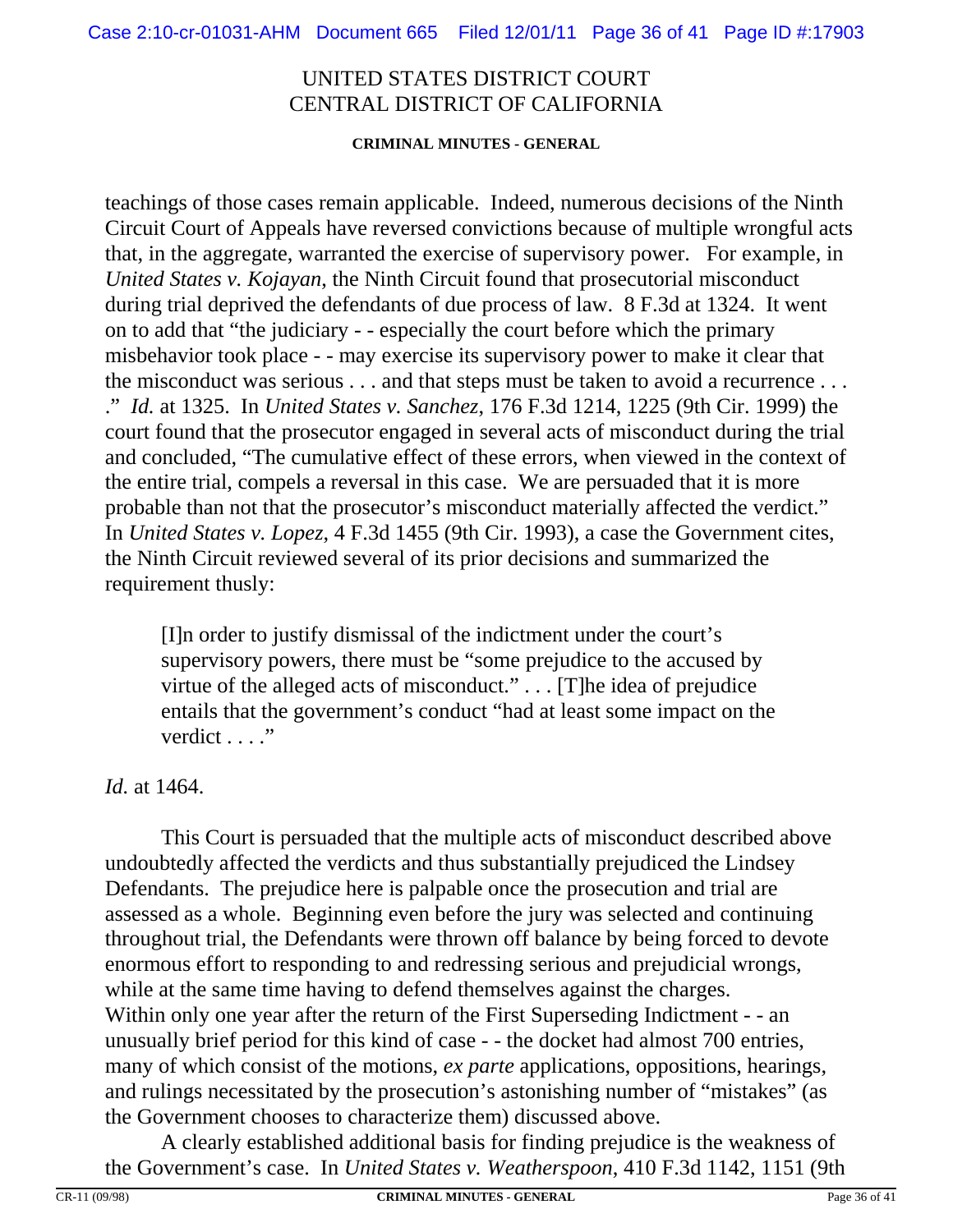#### **CRIMINAL MINUTES - GENERAL**

Cir. 2005), the Ninth Circuit stated,

Another important factor contributing to the prejudicial effect of improper statements is the strength of the case against a defendant. When the case is particularly strong, the likelihood that prosecutorial misconduct will affect the defendant's substantial rights is lessened because the jury's deliberations are less apt to be influenced. But as the case becomes progressively weaker, the possibility of prejudicial effect grows correspondingly.

*See also United States v. Frederick*, 78 F.3d 1370, 1381 (9th Cir. 1996) (reversing a conviction for aggravated sexual assault) (citations and quotations omitted):

In some cases, although no single trial error examined in isolation is sufficiently prejudicial to warrant reversal, the cumulative effect of multiple errors may still prejudice a defendant. . . . Where, as here, there are a number of errors at trial, a balkanized, issue-by-issue harmless error review is far less effective than analyzing the overall effect of all the errors in the context of the evidence introduced at trial against the defendant. In those cases where the government's case is weak, a defendant is more likely to be prejudiced by the effect of cumulative errors.

The case against the Lindsey Defendants was far from compelling. That the jury returned its verdicts after some seven hours of deliberation is not a reliable indication of just how close the evidence was, contrary to the Government's contention. For example, the key issue as to the Lindsey Defendants was whether they knew that the monies that LMC would and did pay to Grupo would be used by Enrique Aguilar to bribe CFE officials, and whether they intended that to happen. There was no direct evidence of such intent. There were no oral admissions (secretly recorded or otherwise); no writings acknowledging the payments were corrupt; no evidence of furtive conduct, except perhaps for the disputed bookkeeping reclassification of one contract, described above. The circumstantial evidence, at best, was murky. Moreover, regardless of what the Lindsey Defendants knew or intended, for the most part there was no clear evidence that if Enrique Aguilar bribed Moreno and Hernandez it was with LMC funds. Although Aguilar was retained as a sales representative in 2002, the first "bribe" paid to or on behalf of Moreno was not made with funds from Aguilar's Grupo account until 2006. Furthermore, except for the funds used to purchase the Ferrari, there was no temporal connection between the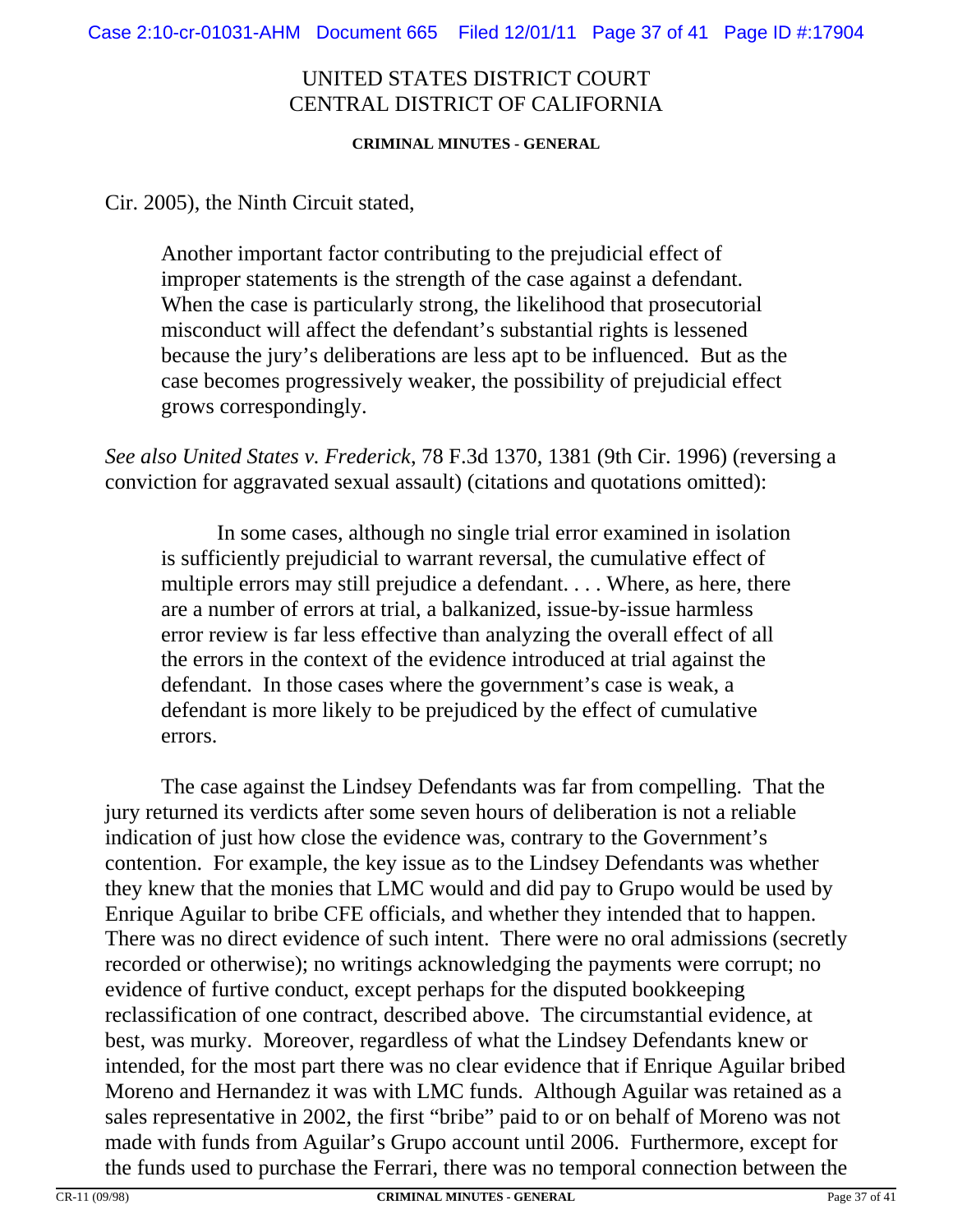**CRIMINAL MINUTES - GENERAL**

LMC payments to Grupo and the use of funds in Grupo's account to pay for benefits to Moreno. $21$ 

Given the teachings of *Weatherspoon* and *Frederick*, the multiple acts of misconduct here substantially prejudiced the Lindsey Defendants.

### **E. REMEDY**

"Because it is a drastic step, dismissing an indictment is a disfavored remedy." *United States v. Rogers,* 751 F.2d 1074, 1076-77 (9th Cir. 1985) (citing *United States v. Blue*, 384 U.S. 251, 255, 86 S.Ct. 416 (1966)). But as stated in *United States v. Struckman*, 611 F.3d 560, 577 (9th Cir. 2010), the Ninth Circuit "has recognized that dismissal with prejudice may be an appropriate remedy for a *Brady* or *Giglio* violation using a court's supervisory powers where prejudice to the defendant results and the prosecutorial misconduct is flagrant. *See United States v. Williams*, 547 F.3d 1187, 1202 (9th Cir. 2008); *Chapman*, 524 F.3d at 1077, 1086."

The preceding sections establish why and how the Lindsey Defendants were prejudiced. As for whether the Government's misconduct was flagrant, how could a prosecutor's insertion of a false statement in an FBI agent's affidavit not be flagrant? How could a prosecutor's failure to detect and correct numerous unfounded misstatements of an agent testifying under oath before a grand jury not be flagrant?

<sup>&</sup>lt;sup>21</sup> In the previous portion of this Order that discusses Agent Guernsey's misleading grand jury testimony, the Court characterized the Government's tracing theory as "strained." In response, the Government insists that it "did not rely on tracing" and did not have to. It asserts, as one of the prosecutors argued at the hearing, "Our argument has always been that the funds were commingled. It was the defense's argument . . . that we needed to trace individual dollars to individual benefits received by CFE officers. That was never our theory." Apart from mischaracterizing the Defendants' contentions, this argument wholly ignores that the Government *did* have to prove that LMC knowingly bribed Moreno and Hernandez by making payments to Grupo. It is indisputable that the Government therefore had to show that LMC monies paid to Grupo were used for the Ferrari, the yacht, etc. It also is indisputable that the Government went about doing so by relying on flow charts that purported to show the passage of money from LMC to the bribees. The Government insists that this did not entail "tracing," but any fair and common sense appraisal of what the Government actually offered as evidence shows that it *was* tracing. Exhibit 30 is a fine example.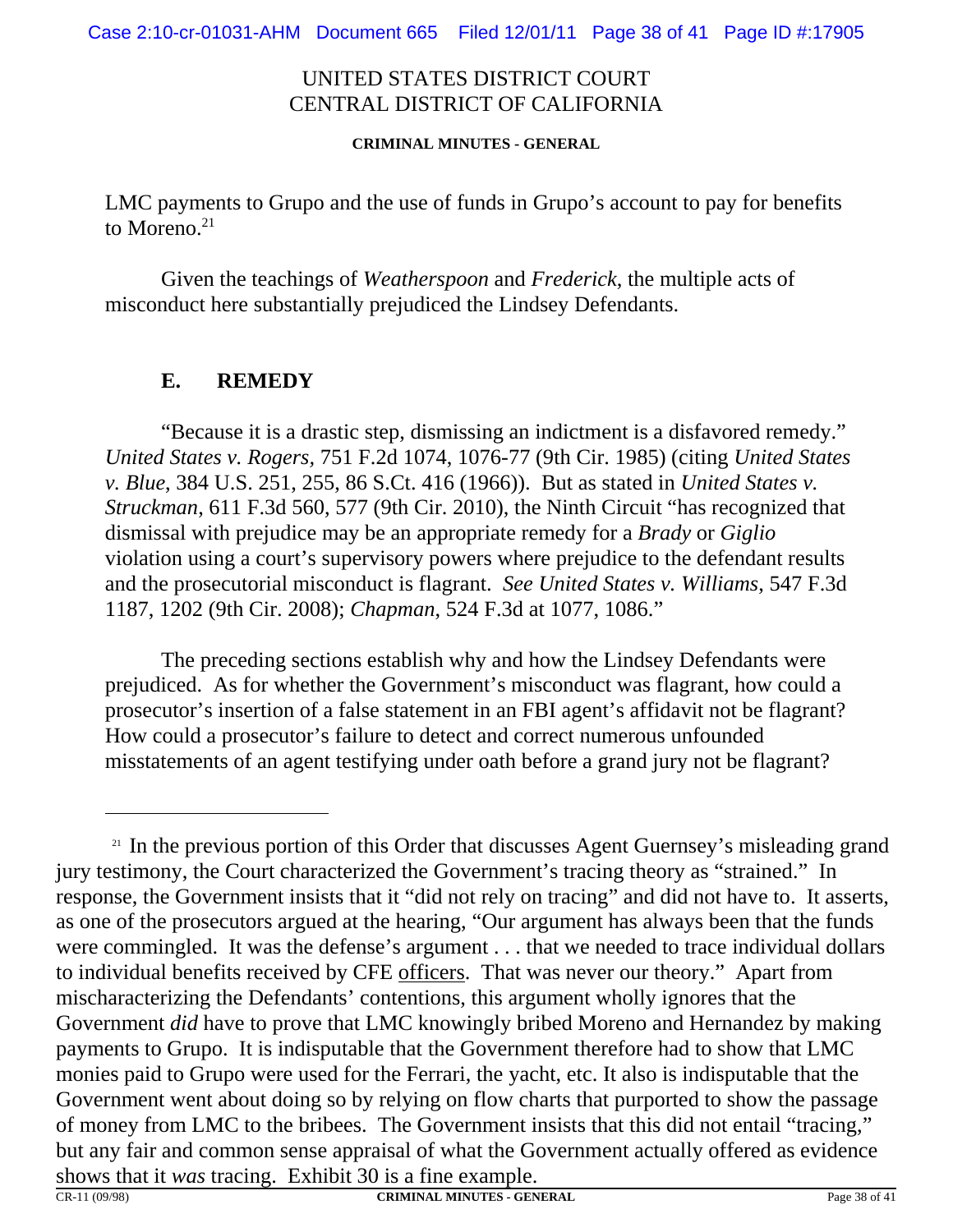**CRIMINAL MINUTES - GENERAL**

How could the prosecution's obtaining of privileged communications between a Defendant and her attorney, followed by a misrepresentation about whether the Court had approved it, not be flagrant? Perhaps the Government's failures to produce the fourth Guernsey grand jury transcript, to turn over the 302s described above, and to comply with the spirit - - and arguably the letter - - of the Court's rulings about ABB evidence all were inadvertent, as the prosecution contended and this Court initially found. But even those acts were clearly wrongful. They demonstrate, at best, that the Government was reckless in disregarding and failing to comply with its duties.

In *United States v. Chapman, supra*, the Ninth Circuit upheld the trial court's post-trial dismissal of the indictment and refusal to permit a retrial. The court said, "The district court considered and properly rejected that argument, [i.e., the government's request to have merely a mistrial declared] because the mistrial remedy would advantage the government, probably allowing it to salvage what the district court viewed as a poorly conducted prosecution. The court identified myriad weaknesses in the government's presentation during the three-week trial." 524 F.3d at 1087. The Ninth Circuit then went on to quote approvingly the district court's findings:

"If this case were to be retried, the government and its witness will not make that mistake again, and that's the advantage that the government gains by its actions here. It gets a chance to try out its case[,] identify [ ] any problem area[s], and then correct those problems in a retrial, and that's an advantage the government should not be permitted to enjoy."

*Id. Accord United States v. Fitzgerald*, 615 F.Supp.2d 1156, 1162 (S.D. Cal. 2009).<sup>22</sup>

<sup>22</sup> In contrast, in *United States v. Kohring*, 637 F.3d 895 (9th Cir. 2011), the court sent the case back to the district court for retrial, instead of dismissing the indictment. The Ninth Circuit found that the government's failure to disclose various pieces of favorable evidence and information constituted a "*Brady*/*Giglio*" violation. But the court stated that it would "not exercise our supervisory authority by dismissing the Superseding Indictment" because "we do not have sufficient evidence to conclude the prosecution 'acted flagrantly, willfully and in bad faith.'" *Id.* at 912-13. *Kohring* is distinguishable. First, this Court now has found that the misconduct was flagrant. Next, in *Kohring* the acts of misconduct were confined to nondisclosure of evidence favorable to the accused, and the Ninth Circuit was careful to note that "'the appropriate remedy' for a *Brady*/*Giglio* violation will *usually* be a new trial." *Id.* at 913 (emphasis added; citation omitted). Here, there were many forms of misconduct and in any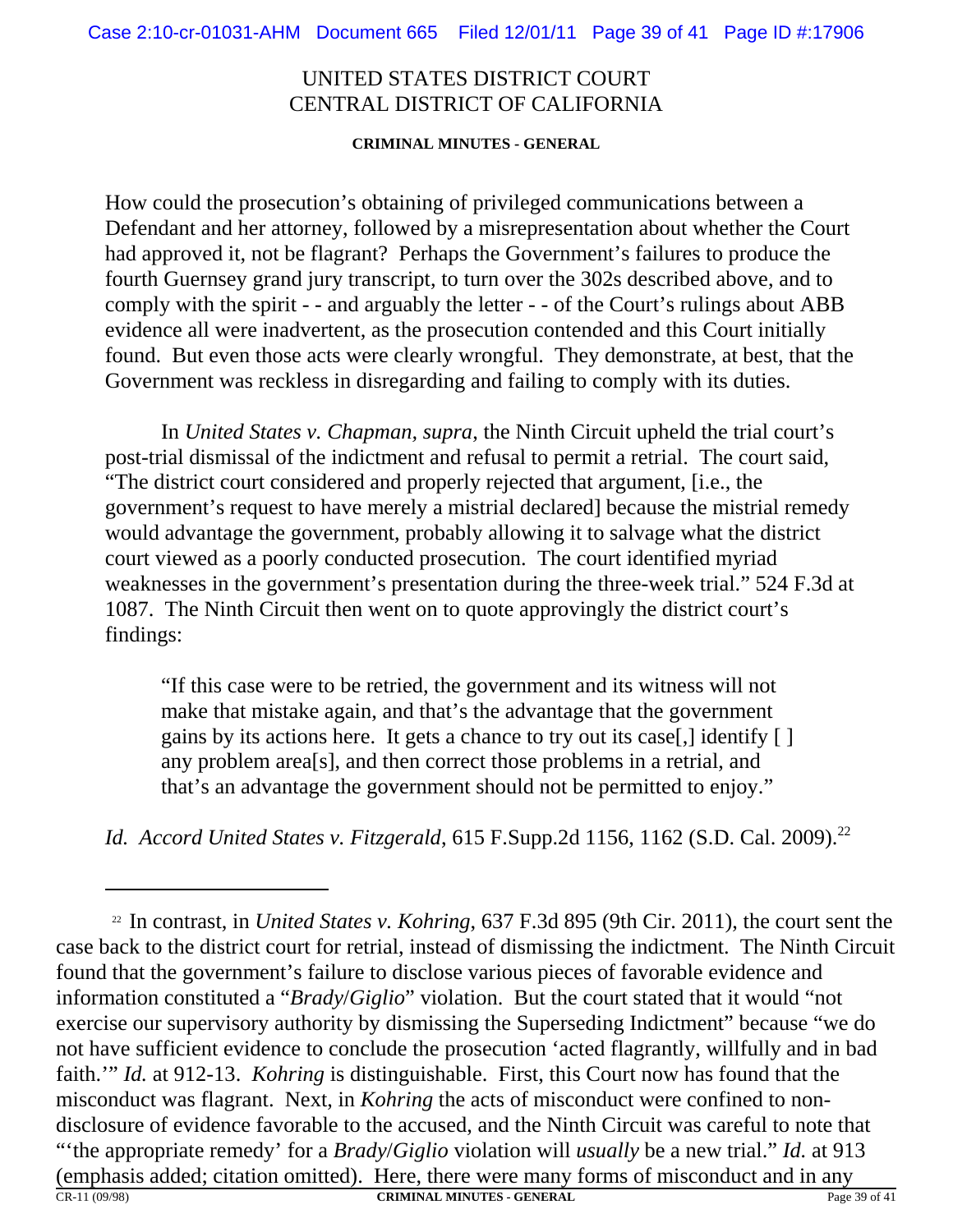**CRIMINAL MINUTES - GENERAL**

The unavoidably dry recital of the background and prosecution of this case set forth above does not fully account for the real impact of the Government's conduct. Dr. Lindsey and Mr. Lee were put through a severe ordeal. Charges were filed against them as a result of a sloppy, incomplete and notably over-zealous investigation, an investigation that was so flawed that the Government's lawyers tried to prevent inquiry into it. In some instances motives, statements and conduct were attributed to them that were wholly unfounded or were obtained unlawfully, such as the statements attributed to Dr. Lindsey that were suppressed because of *Miranda* violations and Agent's Guernsey's grand jury testimony that Lee "didn't want to know" what Aguilar would do with the commission payments. The financial costs of the investigation and trial were immense, but the emotional drubbing these individuals absorbed undoubtedly was even worse. As for LMC, the very survival of that small, once highly-respected enterprise has been placed in jeopardy.

That is not to say that the Lindsey Defendants are entitled to a finding of factual innocence; they are not. Moreover, the hardships described in the preceding paragraph are the plight of many defendants who go to trial. But as the *Kohring* dissent phrased it, "In this case, dismissal of the Superseding Indictment is justified not only as a deterrent but to release [defendant] from further anguish and uncertainty." 637 F.3d at 914.

*Chapman* noted that, "[a] court may exercise its supervisory power 'to implement a remedy for the violation of a recognized statutory or constitutional right; to preserve judicial integrity by ensuring that a conviction rests on appropriate considerations validly before a jury; and to deter future illegal conduct.'" 524 F.3d at 1085 (citation omitted).<sup>23</sup> All of those purposes warrant dismissal here.

Within the period beginning in 2008 and continuing at least through June 27, 2011, the Government team committed many wrongful acts. It should not be permitted to escape the consequences of that conduct. By not allowing it to benefit from a "do over," the Court hopes that this ruling will have a valuable prophylactic effect.

<sup>23</sup> See fn.20 above.

event what may be *"*usual" is not what is necessarily mandated.